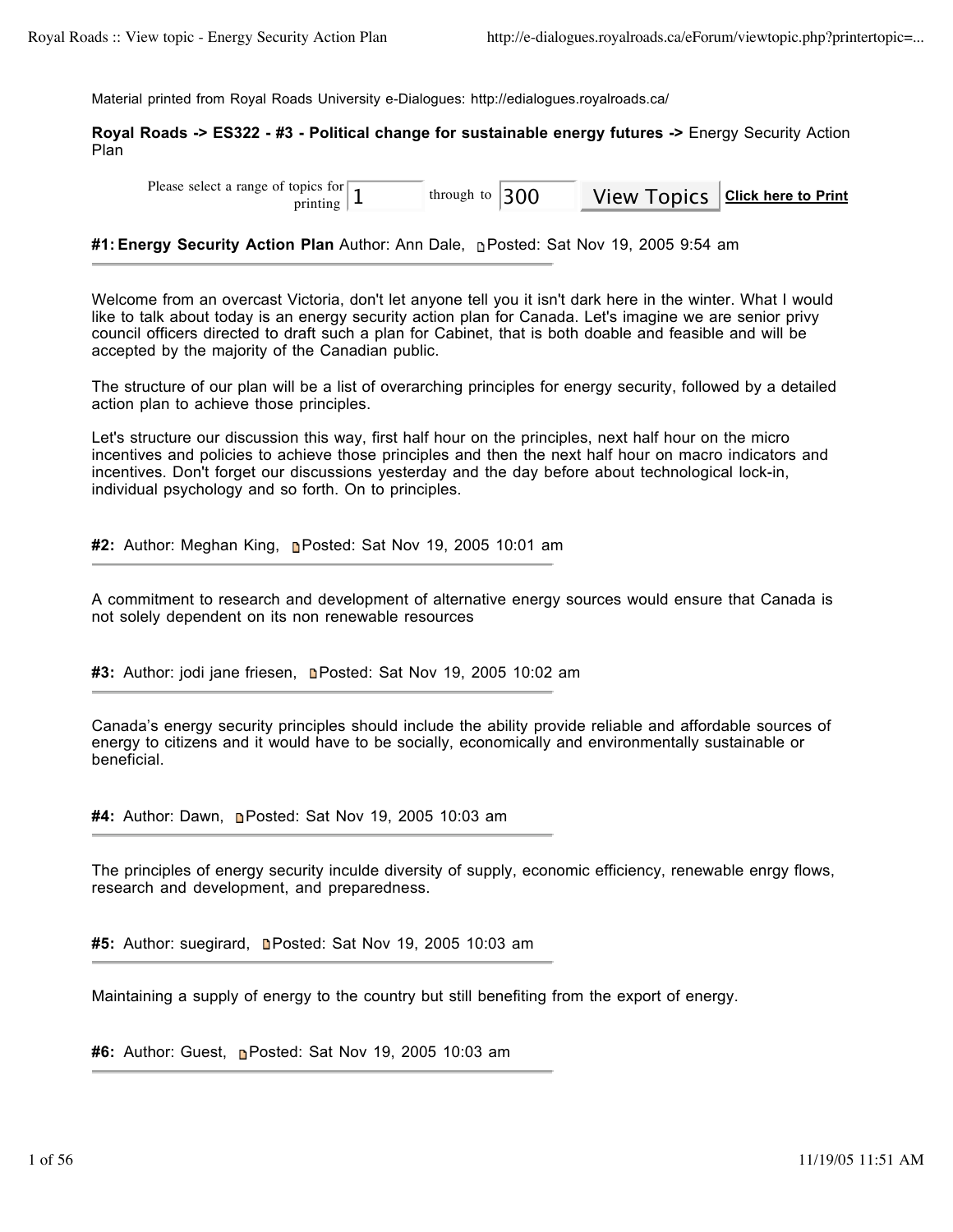A secure energy initiative would have to rely on more domestic produced sources, to buffer the effects of international issues ...

**#7:** Author: Ann Dale, **Posted: Sat Nov 19, 2005 10:04 am** 

Megan, this needs to be more along the lines of a principle, Canada is committed to diversifying its energy supply to decrease its reliance on non renewable resources.

**Meghan King wrote:**

A commitment to research and development of alternative energy sources would ensure that Canada is not solely dependent on its non renewable resources

**#8:** Author: Daryl Lawes, **n**Posted: Sat Nov 19, 2005 10:04 am

It should be recognised that government must play a leadership role in the movement towards a sustainable energy future. (kinda obvious I know)

**#9:** Author: Amy Wilson, Posted: Sat Nov 19, 2005 10:04 am

Canadians need to feel secure that we will have energy sources well into the future, that we won't use it all up or ship it away. I think there is concern that alternatives may not be as secure.

#10: Author: Ann Dale, **n**Posted: Sat Nov 19, 2005 10:04 am

Excellent principle.

**jodi jane friesen wrote:**

Canada's energy security principles should include the ability provide reliable and affordable sources of energy to citizens and it would have to be socially, economically and environmentally sustainable or beneficial.

**#11:** Author: Dawn, Posted: Sat Nov 19, 2005 10:05 am

**Anonymous wrote:**

A secure energy initiative would have to rely on more domestic produced sources, to buffer the effects of international issues ...

Speaking of "domestic", this may not be what you meant by domesticated, and may be a bit off topic, but did you see you can buy small 400W wind turbines at Canadian Tire now?

**#12:** Author: Kevin Bill, Posted: Sat Nov 19, 2005 10:05 am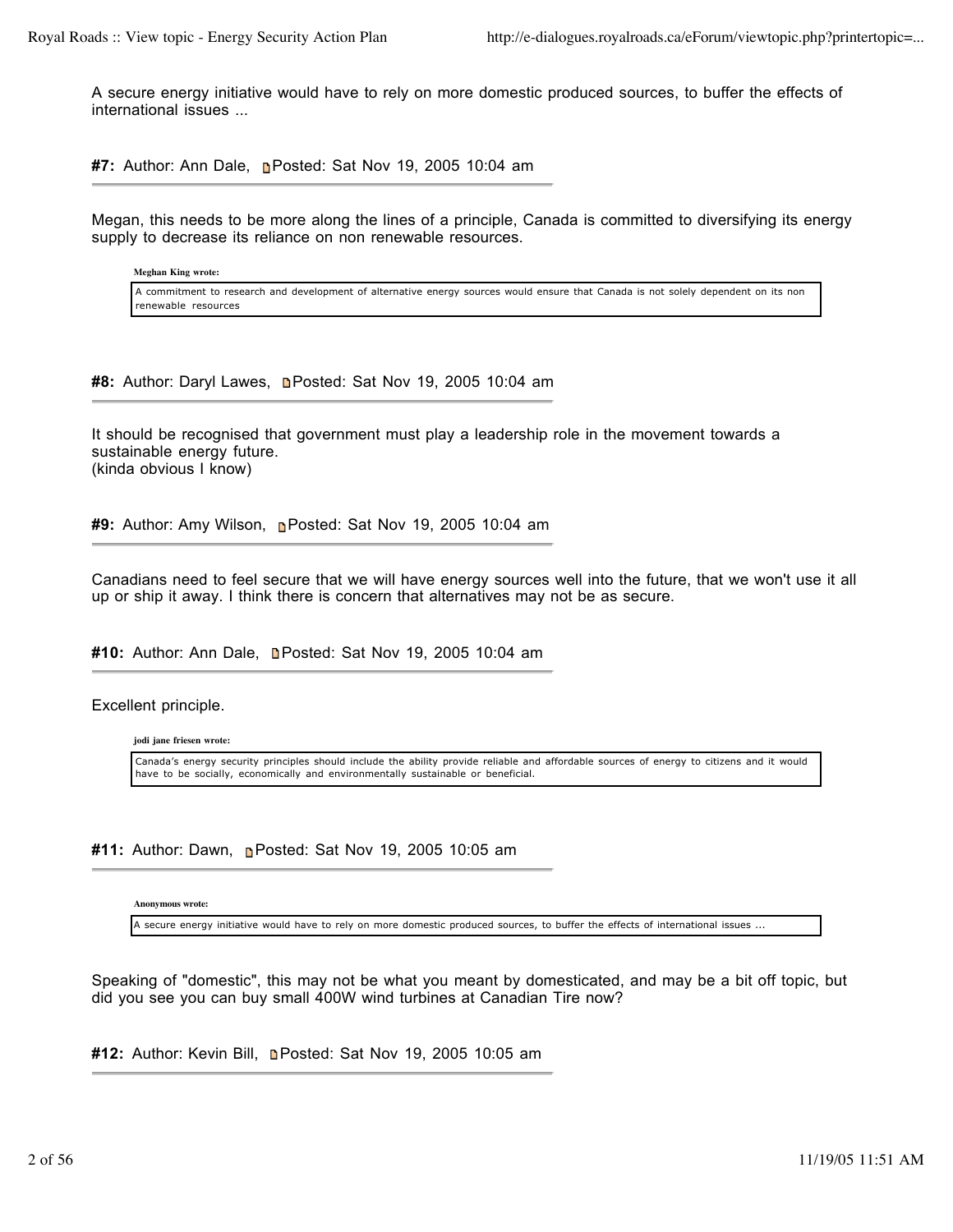I think one problem with providing security for energy in Canada is how the current system is intertwined with the american system.

**#13:** Author: Ann Dale, Posted: Sat Nov 19, 2005 10:06 am

The obvious has to be stated sometimes, but frame this in a more active vocie. The Federal Government of Canada is committed to playing a leadership role in the movement towards a sustainable energy future. In the action plan, think about the 'how'. As well, we haven't defined what sustainable energy is, a reliable, secure . . .

**Daryl Lawes wrote:**

It should be recognised that government must play a leadership role in the movement towards a sustainable energy future. (kinda obvious I know)

#14: Author: Ann Dale, **n**Posted: Sat Nov 19, 2005 10:07 am

Critical point, how do you turn this into a principle?

**Kevin Bill wrote:**

I think one problem with providing security for energy in Canada is how the current system is intertwined with the american system.

#15: Author: Monica, **Posted: Sat Nov 19, 2005 10:08 am** 

**suegirard wrote:**

Maintaining a supply of energy to the country but still benefiting from the export of energy.

I agree that maintenance of a countries energy supply is critical to energy security, but Sue raises an interesting point about the benefits fro exportation of energy. This becomes a balancing act, and I think that our own supply sometimes suffer from the profits of exporation.

I believe we must also implement regulatory actions to ensure adequate supply margin which will continue into the future and prevent future price spikes.

#16: Author: Adrian Paradis, **Deparation Sat Nov 19, 2005 10:08 am** 

**Kevin Bill wrote:**

I think one problem with providing security for energy in Canada is how the current system is intertwined with the american system.

Kein... As you mention and Guest (Brian?) mentioned that the policy shoud focus on domestic supply first. This would allow Canada to export its energy and not rely on foreign sources.

#17: Author: Ann Dale, **Posted: Sat Nov 19, 2005 10:08 am**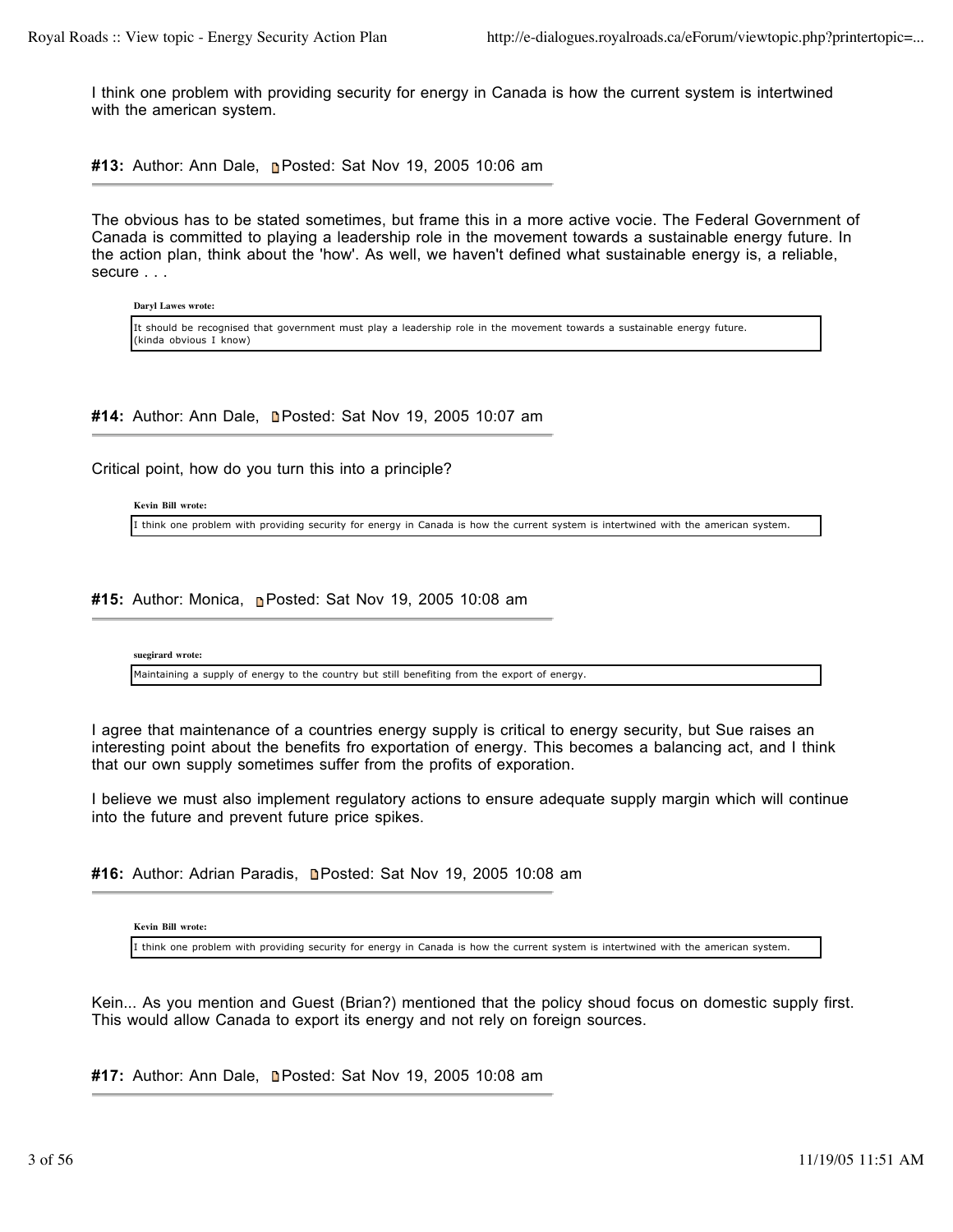Is it one future or many possible energy futures?

#18: Author: Guest, **n**Posted: Sat Nov 19, 2005 10:09 am

**suegirard wrote:**

Maintaining a supply of energy to the country but still benefiting from the export of energy.

To expand on this principle, Canada should set policy to ensure that domestic needs are given priority over foreign interests, despite instruments like NAFTA and WTO where economic, legal and political agendas exist and the potential exists for Canada to enter into committments which may profit some, but not meet the needs of Canadians overall. (Brian)

**#19:** Author: Dawn, Posted: Sat Nov 19, 2005 10:09 am

I think sustainable energy is a reliable, renewable energy source that can be provided economically and at a cost that will make it available to the majority of the population. In addition to this, the use of the source should not deleteriously impact the natural environment and it should not generate wastes which pose an environmental or health risk.

#20: Author: Tina Hessdorfer, **n**Posted: Sat Nov 19, 2005 10:09 am

The government will continue to support and assist financial into the research and development of alternative energy sources

**#21:** Author: jodi jane friesen, Posted: Sat Nov 19, 2005 10:09 am

security is a good point, Canada definately has to deal with the current political instablities surrounding the middle east and our neigbors to the south. we would have to protect our national interests and development of resources while honoring our commitments to other countires, or create reasonable commitements of trade.

**#22:** Author: Kevin Bill, Posted: Sat Nov 19, 2005 10:09 am

**Ann Dale wrote:**

Critical point, how do you turn this into a principle?

### **Kevin Bill wrote:**

I think one problem with providing security for energy in Canada is how the current system is intertwined with the american system.

Since Canada is a net exporter of energy (hydro, oil and gas etc) maybe the government should use the surplus from these areas to invest in sustainable energy sources like wind/solar etc.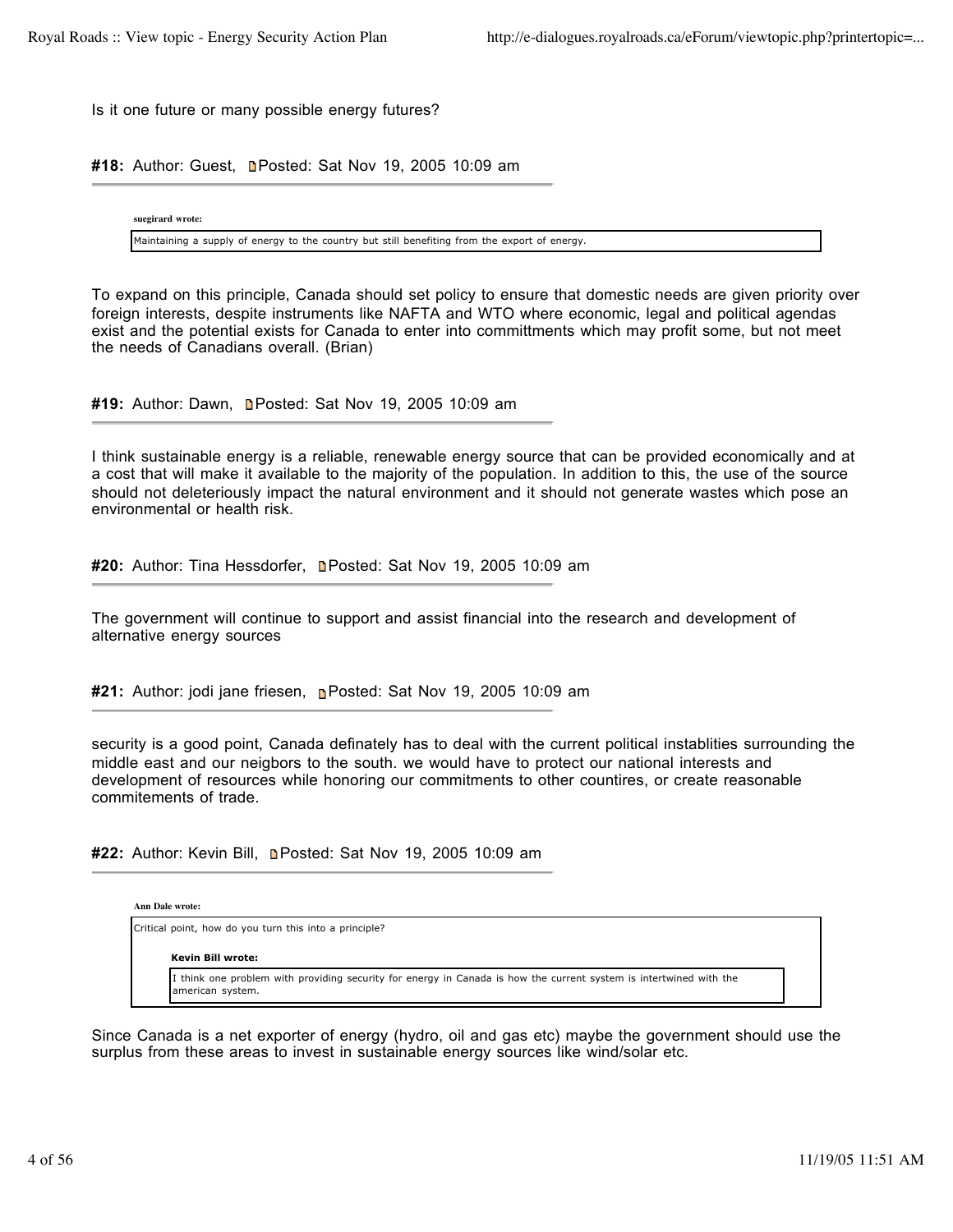# **#23:** Author: Meghan King, Posted: Sat Nov 19, 2005 10:10 am

I suppose as a principle we would want ot make a commitment to maintaining the Cnadian energy supply and an independent and self suffucient industry so that it is not prone to major infulence from foreign nations.

# **Adrian Paradis wrote:**

**Kevin Bill wrote:** I think one problem with providing security for energy in Canada is how the current system is intertwined with the american system.

Kein... As you mention and Guest (Brian?) mentioned that the policy shoud focus on domestic supply first. This would allow Canada to export its energy and not rely on foreign sources.

#24: Author: kristawatts, **n**Posted: Sat Nov 19, 2005 10:10 am

Canada must continue to create legislature that protects and provides incentives to reducing greenhouse gas emissions

**#25:** Author: Daryl Lawes, **P**osted: Sat Nov 19, 2005 10:11 am

```
Kevin Bill wrote:
```
I think one problem with providing security for energy in Canada is how the current system is intertwined with the american system.

# It is, but

For Canada energy policies to be successful in the long term, they should not be in direct conflict with the those of the international community.

**#26:** Author: shawn samborsky, Posted: Sat Nov 19, 2005 10:11 am

**jodi jane friesen wrote:**

Canada's energy security principles should include the ability provide reliable and affordable sources of energy to citizens and it would have to be socially, economically and environmentally sustainable or beneficial.

I think that this is a good mission statement for the priciples. We could then maybe add what goals each principle should entail eg:

Environmentally sustainable: The energy provided should be moving toward sources that are cleaner, and have long term possibilities. Metrics to be used include: GHG measures per gig, expected life span of infrastructure and raw materials, environmental impacts during initial setup as well as during operating life.

Maybe this is too specific?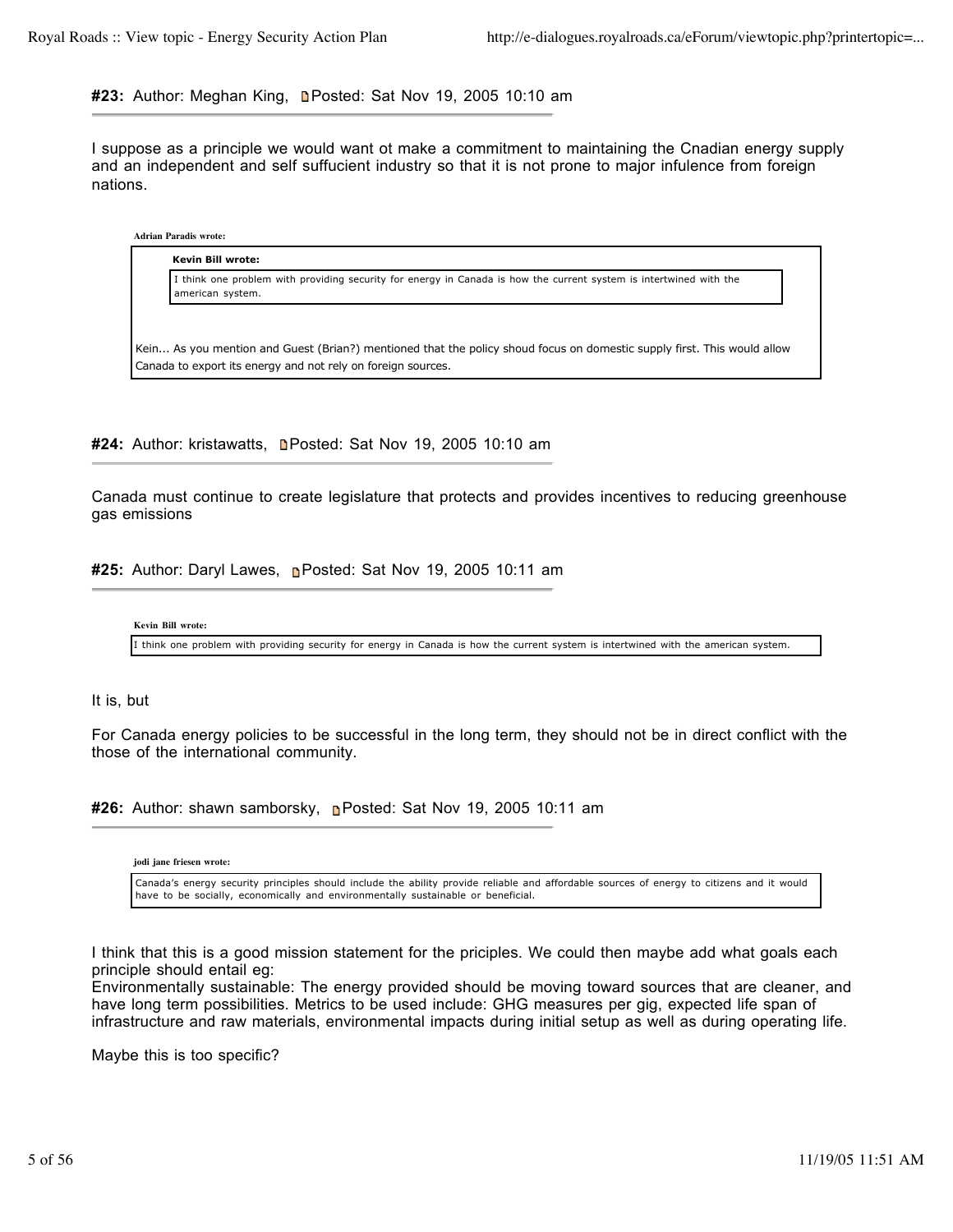**#27:** Author: Dawn, Posted: Sat Nov 19, 2005 10:11 am

I think we face many energy futures. A shift away from fossil fuels will likely lead to the emergence of a diverse and varied supply. This will help to ensure adequate reliable supplies, competitive markets, and widespread economic benefits instead of of the majority of benefits being concentrated in a specific area.

**#28:** Author: Ann Dale, Posted: Sat Nov 19, 2005 10:11 am

Now, we are getting at the nub. Canadians are entitled to a reliable, secure source of energy. I believe however that rights must be balanced with responsibilities, equally we are responsible for conserving non-renewables?

**Anonymous wrote:**



To expand on this principle, Canada should set policy to ensure that domestic needs are given priority over foreign interests, despite instruments like NAFTA and WTO where economic, legal and political agendas exist and the potential exists for Canada to enter into committments which may profit some, but not meet the needs of Canadians overall. (Brian)

**#29:** Author: Tina Hessdorfer, Posted: Sat Nov 19, 2005 10:12 am

### **Dawn wrote:**

I think sustainable energy is a reliable, renewable energy source that can be provided economically and at a cost that will make it available to the majority of the population. In addition to this, the use of the source should not deleteriously impact the natural environment and it should not generate wastes which pose an environmental or health risk.

What about government assistance to the portion of the population that can't economically afford a sustainable form of energy?

**#30:** Author: suegirard, Posted: Sat Nov 19, 2005 10:12 am

Something that I read recently also mentions the relationship between provinces. So at a national level, the principles must include the maintenance of interrelationships between provinces and a transfer of Canada's energy sources.

**jodi jane friesen wrote:**

security is a good point, Canada definately has to deal with the current political instablities surrounding the middle east and our neigbors to the south. we would have to protect our national interests and development of resources while honoring our commitments to other countires, or create reasonable commitements of trade.

**#31:** Author: Ann Dale, **Denvery 8th Sat Nov 19, 2005 10:13 am**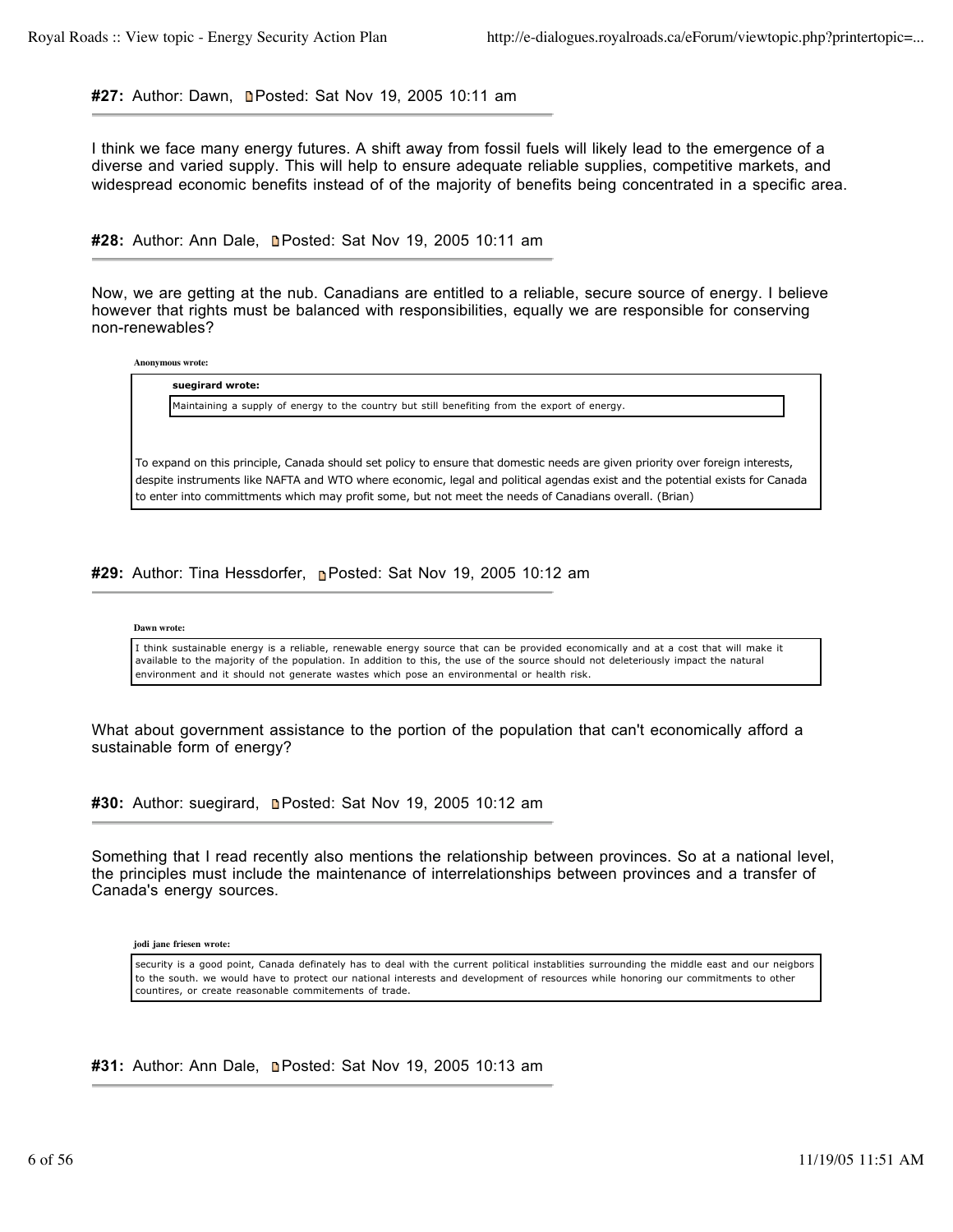The specifics are brilliant for the action plan, which often don't include measurements, keep this in mind for the next half hour.

**shawn samborsky wrote:**

|     | jodi jane friesen wrote:                                                                                                                                                                                                      |  |
|-----|-------------------------------------------------------------------------------------------------------------------------------------------------------------------------------------------------------------------------------|--|
|     | Canada's energy security principles should include the ability provide reliable and affordable sources of energy to<br>citizens and it would have to be socially, economically and environmentally sustainable or beneficial. |  |
|     |                                                                                                                                                                                                                               |  |
| eg: | I think that this is a good mission statement for the priciples. We could then maybe add what goals each principle should entail                                                                                              |  |
|     | Environmentally sustainable: The energy provided should be moving toward sources that are cleaner, and have long term                                                                                                         |  |
|     | possibilities. Metrics to be used include: GHG measures per gig, expected life span of infrastructure and raw materials,<br>environmental impacts during initial setup as well as during operating life.                      |  |
|     | Maybe this is too specific?                                                                                                                                                                                                   |  |

**#32:** Author: kristawatts, **Posted: Sat Nov 19, 2005 10:13 am** 

**Kevin Bill wrote:**

I think one problem with providing security for energy in Canada is how the current system is intertwined with the american system.

Maybe there could be a positive direction for renewable resources since we are already so intertwined with the States, that there be a policy of sharing the technology between countries.

#33: Author: Ann Dale, **n**Posted: Sat Nov 19, 2005 10:14 am

Again, a key point, don't forget that it is easier to trade energy north/south than east/west, so how would this be a principle?

**suegirard wrote:**

Something that I read recently also mentions the relationship between provinces. So at a national level, the principles must include the maintenance of interrelationships between provinces and a transfer of Canada's energy sources.

### **jodi jane friesen wrote:**

security is a good point, Canada definately has to deal with the current political instablities surrounding the middle east and our neigbors to the south. we would have to protect our national interests and development of resources while honoring our commitments to other countires, or create reasonable commitements of trade.

**#34:** Author: kimwright, Posted: Sat Nov 19, 2005 10:15 am

Good point Dawn - the waste and byproducts of renewable energies also need to be considered. I think that sometimes we just think that because it is not oil it is better but the materials including batteries used in solar power are not environmentall friendly.

**Dawn wrote:**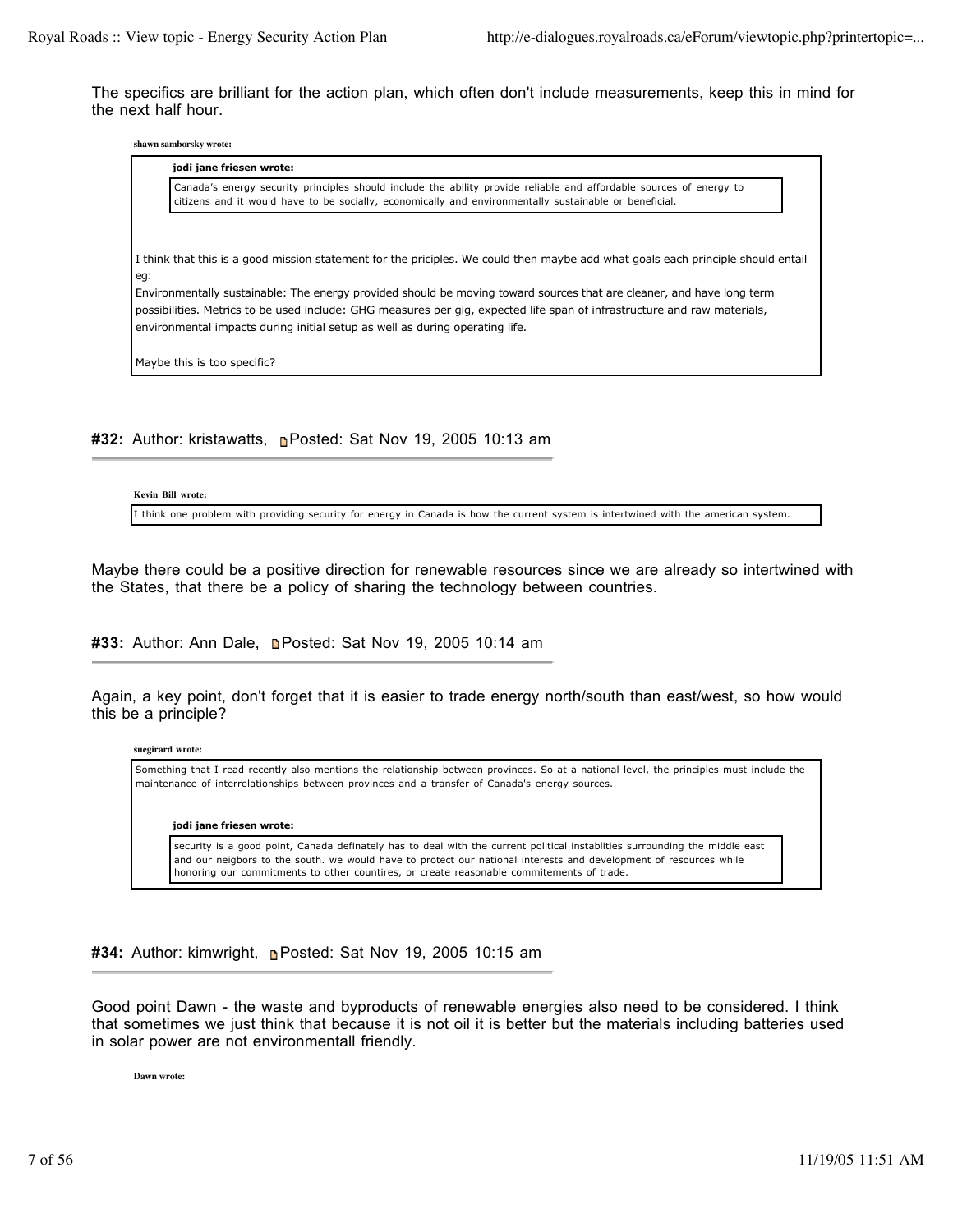I think sustainable energy is a reliable, renewable energy source that can be provided economically and at a cost that will make it available to the majority of the population. In addition to this, the use of the source should not deleteriously impact the natural environment and it should not generate wastes which pose an environmental or health risk.

**#35:** Author: Ann Dale, Posted: Sat Nov 19, 2005 10:15 am

# Equity principle?

**Tina Hessdorfer wrote:**

**Dawn wrote:**

I think sustainable energy is a reliable, renewable energy source that can be provided economically and at a cost that will make it available to the majority of the population. In addition to this, the use of the source should not deleteriously impact the natural environment and it should not generate wastes which pose an environmental or health risk.

What about government assistance to the portion of the population that can't economically afford a sustainable form of energy?

#36: Author: Dawn, **n**Posted: Sat Nov 19, 2005 10:15 am

That's definitely important too. Equality among people, and the availability of basic nessecities for is a definite requirement to truly have a sustainable society. Unfortunately with the costs that will be associated with this transformation it is unlikely that intial funding will be devoted toward this avenue. But maybe a more diversified industry will help to create jobs and make energy more affordable.

# **Tina Hessdorfer wrote:**

**Dawn wrote:**

I think sustainable energy is a reliable, renewable energy source that can be provided economically and at a cost that will make it available to the majority of the population. In addition to this, the use of the source should not deleteriously impact the natural environment and it should not generate wastes which pose an environmental or health risk.

What about government assistance to the portion of the population that can't economically afford a sustainable form of energy?

**#37:** Author: Faron Knott, Posted: Sat Nov 19, 2005 10:15 am

Good point Dawn we must improve inter-provincial trading some how, and I know geography has a lot to do with this. The US is a lot closer to each province than we are to each other

**Dawn wrote:**

I think sustainable energy is a reliable, renewable energy source that can be provided economically and at a cost that will make it available to the majority of the population. In addition to this, the use of the source should not deleteriously impact the natural environment and it should not generate wastes which pose an environmental or health risk.

**#38:** Author: kristawatts, Posted: Sat Nov 19, 2005 10:16 am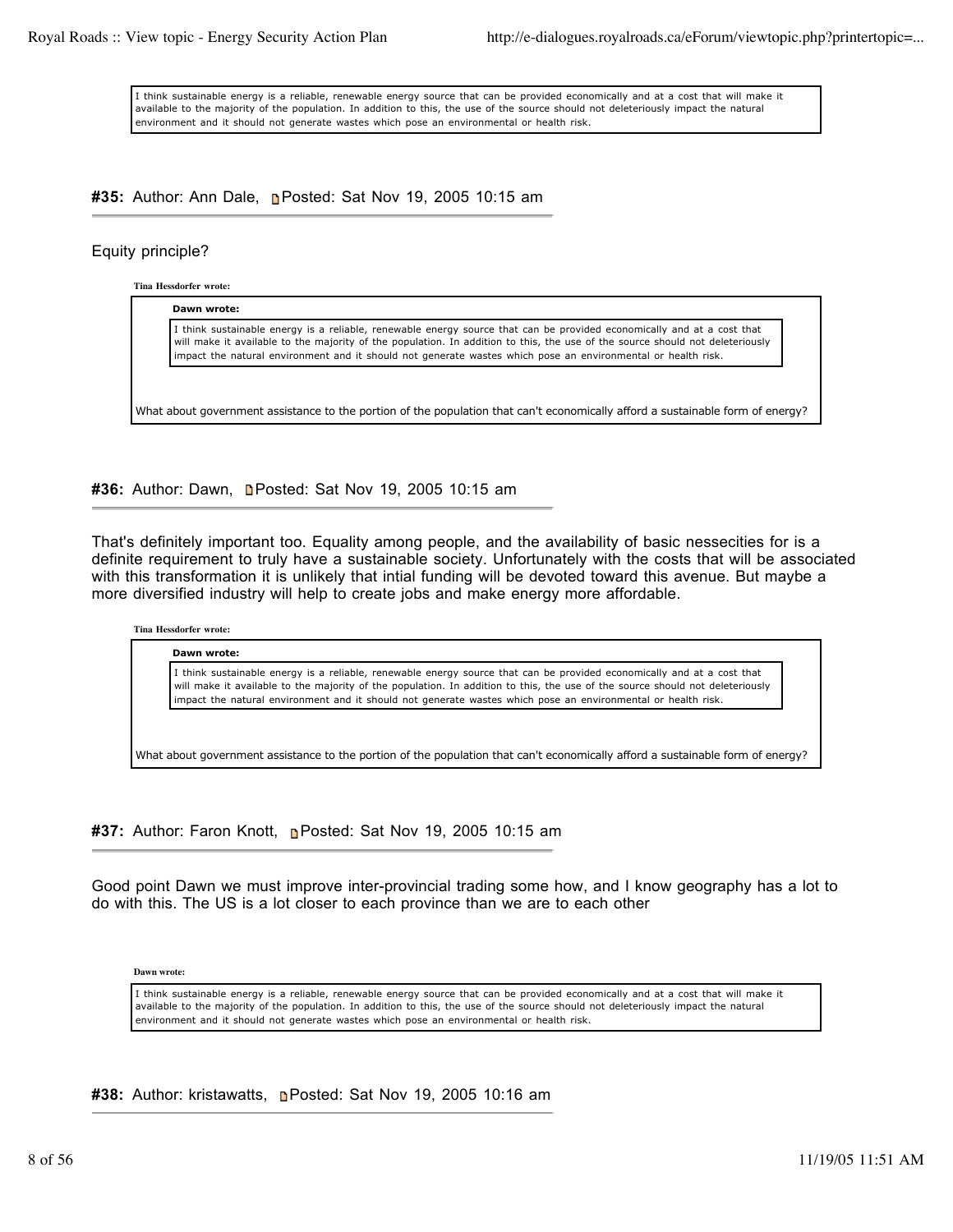Governement will identify and implement private sector projects that reduce greenhouse gas emissions.

**#39:** Author: Tina Hessdorfer, **n**Posted: Sat Nov 19, 2005 10:16 am

### **Ann Dale wrote:**

Again, a key point, don't forget that it is easier to trade energy north/south than east/west, so how would this be a principle? **suegirard wrote:** Something that I read recently also mentions the relationship between provinces. So at a national level, the principles must include the maintenance of interrelationships between provinces and a transfer of Canada's energy sources. **jodi jane friesen wrote:** security is a good point, Canada definately has to deal with the current political instablities surrounding the middle east and our neigbors to the south. we would have to protect our national interests and development of resources while honoring our commitments to other countires, or create reasonable commitements of trade.

Improving relations with the US, in areas of technology development, trade, supply and demand

**#40:** Author: Amy Wilson, Posted: Sat Nov 19, 2005 10:16 am

Things are always changing, I think we will have more than one energy future. What seems like a great idea now may not in 10 years.

Energies are more sustainable and feasible in different regions than others and since Canada is so big we can't expect what works in one area to work in another.

#41: Author: jodi jane friesen, **n**Posted: Sat Nov 19, 2005 10:17 am

Canada's energy security should focus on the potential to develop renewable energy sources as alternatives or supplament to the fossil fuel industry in order to reduce GHG emmission, promote technological advance and economic prosperity and to forsee and be prepared for fossil fuel shortages in the future

**Ann Dale wrote:**

Is it one future or many possible energy futures?

**#42:** Author: senglish, **n**Posted: Sat Nov 19, 2005 10:17 am

One of the biggest ways to make our energy future more secure is to reduce out demand;

One comment discussed previously was the required changes to building codes, first to remove prescriptive clauses preventing inovation (energy efficiency is not really new, just forgoten). Reduced domestic energy usage will go allong way to secureing sustainability.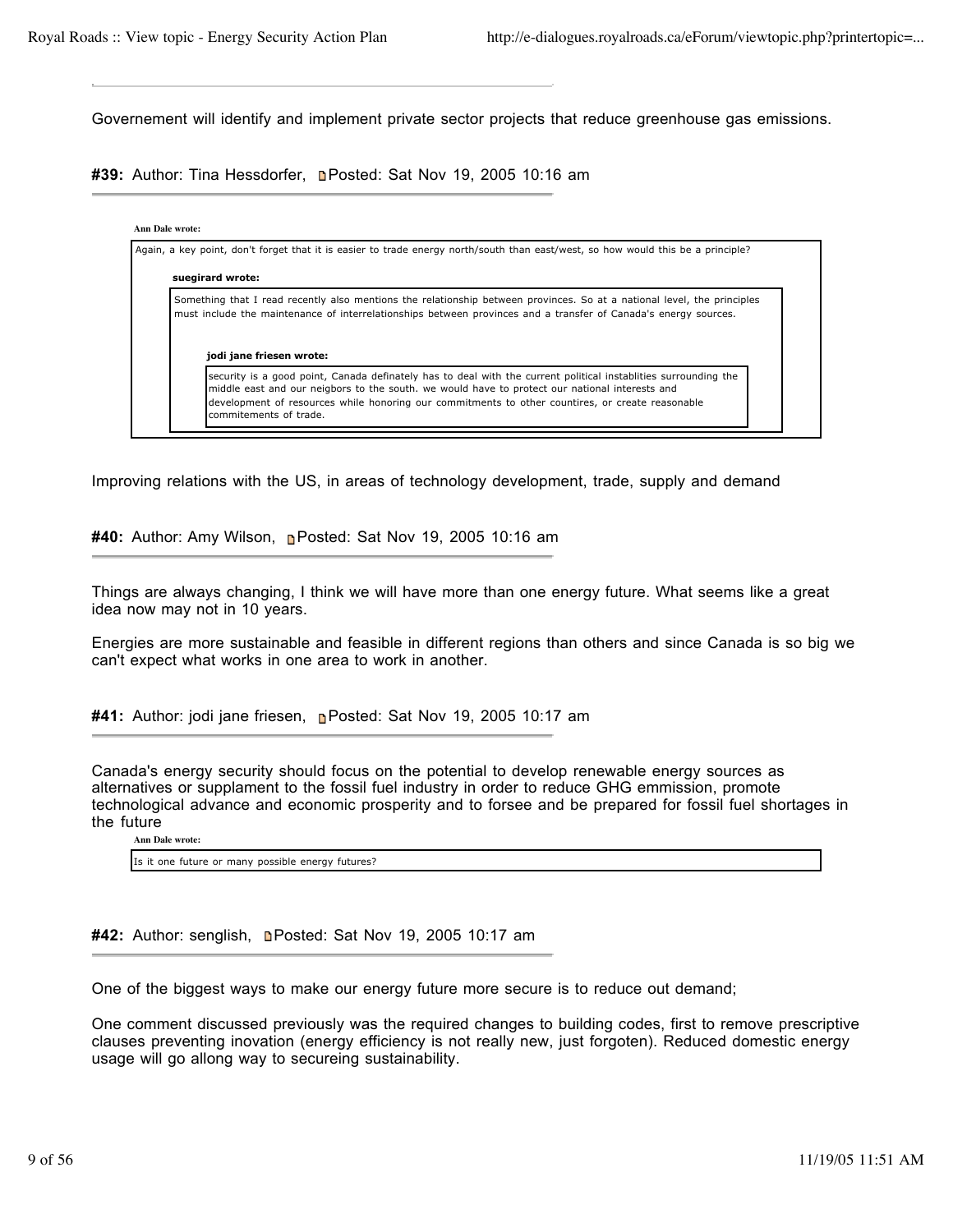## **#43:** Author: Kevin Bill, Posted: Sat Nov 19, 2005 10:17 am

#### **suegirard wrote:**

Something that I read recently also mentions the relationship between provinces. So at a national level, the principles must include the maintenance of interrelationships between provinces and a transfer of Canada's energy sources.

#### **jodi jane friesen wrote:**

security is a good point, Canada definately has to deal with the current political instablities surrounding the middle east and our neigbors to the south. we would have to protect our national interests and development of resources while honoring our commitments to other countires, or create reasonable commitements of trade.

I remember being at a meeting at the Ministry of environment in BC and one person explained how BC Hydro was making such a profit. Since Hydroelectric stations can be turned on and off fairly easily (just release some more water from the reservoir), they would shut them down at night, and purchase power from Alberta really cheap (like 1c perKw), who had to keep their coal/gas plants running, and then during the day they would ramp up production and sell it to California for 100 times that amount.

#44: Author: Ann Dale, **n**Posted: Sat Nov 19, 2005 10:18 am

The principle from this could be The Federal Government is committed to working with the provinces to produce an energy security bill that is designed to facilitate the flow of energy between provinces and the diversification of energy sources within provinces.

#### **Faron Knott wrote:**

Good point Dawn we must improve inter-provincial trading some how, and I know geography has a lot to do with this. The US is a lot closer to each province than we are to each other

**Dawn wrote:**

I think sustainable energy is a reliable, renewable energy source that can be provided economically and at a cost that will make it available to the majority of the population. In addition to this, the use of the source should not deleteriously impact the natural environment and it should not generate wastes which pose an environmental or health risk.

**#45:** Author: dsheppard1, **n**Posted: Sat Nov 19, 2005 10:18 am

### Good Point Amy

We need some assurance from governments that they will not start privatizing these industries when the political climate changes or when a company loses money.

#46: Author: Tina Hessdorfer, **n**Posted: Sat Nov 19, 2005 10:19 am

#### **kristawatts wrote:**

Governement will identify and implement private sector projects that reduce greenhouse gas emissions.

i like this one, could they offer finacial incentives to companies that develop/produce in a "green" manner. Grants/subsidies?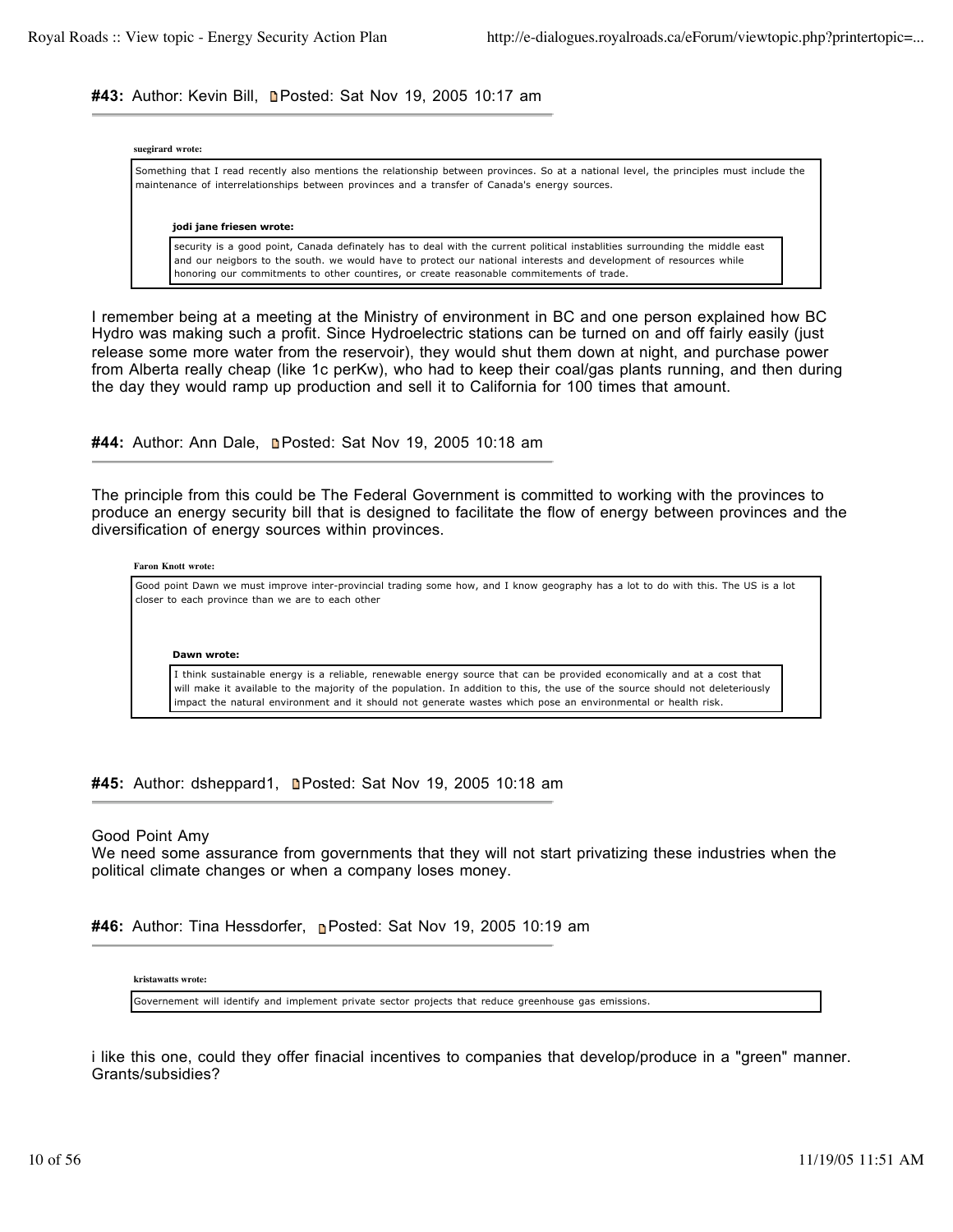# #47: Author: Dawn, **Denatated: Sat Nov 19, 2005 10:19 am**

I wonder if they would have adopted the same policies if the coal plants were located a little closer to them.

# **Kevin Bill wrote: suegirard wrote:** Something that I read recently also mentions the relationship between provinces. So at a national level, the principles must include the maintenance of interrelationships between provinces and a transfer of Canada's energy sources. **jodi jane friesen wrote:** security is a good point, Canada definately has to deal with the current political instablities surrounding the middle east and our neigbors to the south. we would have to protect our national interests and development of resources while honoring our commitments to other countires, or create reasonable commitements of trade. I remember being at a meeting at the Ministry of environment in BC and one person explained how BC Hydro was making such a

profit. Since Hydroelectric stations can be turned on and off fairly easily (just release some more water from the reservoir), they would shut them down at night, and purchase power from Alberta really cheap (like 1c perKw), who had to keep their coal/gas plants running, and then during the day they would ramp up production and sell it to California for 100 times that amount.

# **#48:** Author: Ann Dale, Posted: Sat Nov 19, 2005 10:19 am

### Action plan material.

### **senglish wrote:**

One of the biggest ways to make our energy future more secure is to reduce out demand;

One comment discussed previously was the required changes to building codes, first to remove prescriptive clauses preventing inovation (energy efficiency is not really new, just forgoten). Reduced domestic energy usage will go allong way to secureing sustainability.

#49: Author: Meghan King, **n**Posted: Sat Nov 19, 2005 10:20 am

I agree that the idea of many possible futures is important because we are in a transistion period and we are not sure what the best possible solutions are. So we need to foster innovations in all areas of society, environment and economis in an attempt to find the best balance. As was mentioned everything is constantly changing so we cannot expect to find an answer and stick with that for the next 50 years. We need to develop a framework that fosters change and development on a continual basis.

**Amy Wilson wrote:**

Things are always changing, I think we will have more than one energy future. What seems like a great idea now may not in 10 years.

Energies are more sustainable and feasible in different regions than others and since Canada is so big we can't expect what works in one area to work in another.

#50: Author: kimwright, **n**Posted: Sat Nov 19, 2005 10:20 am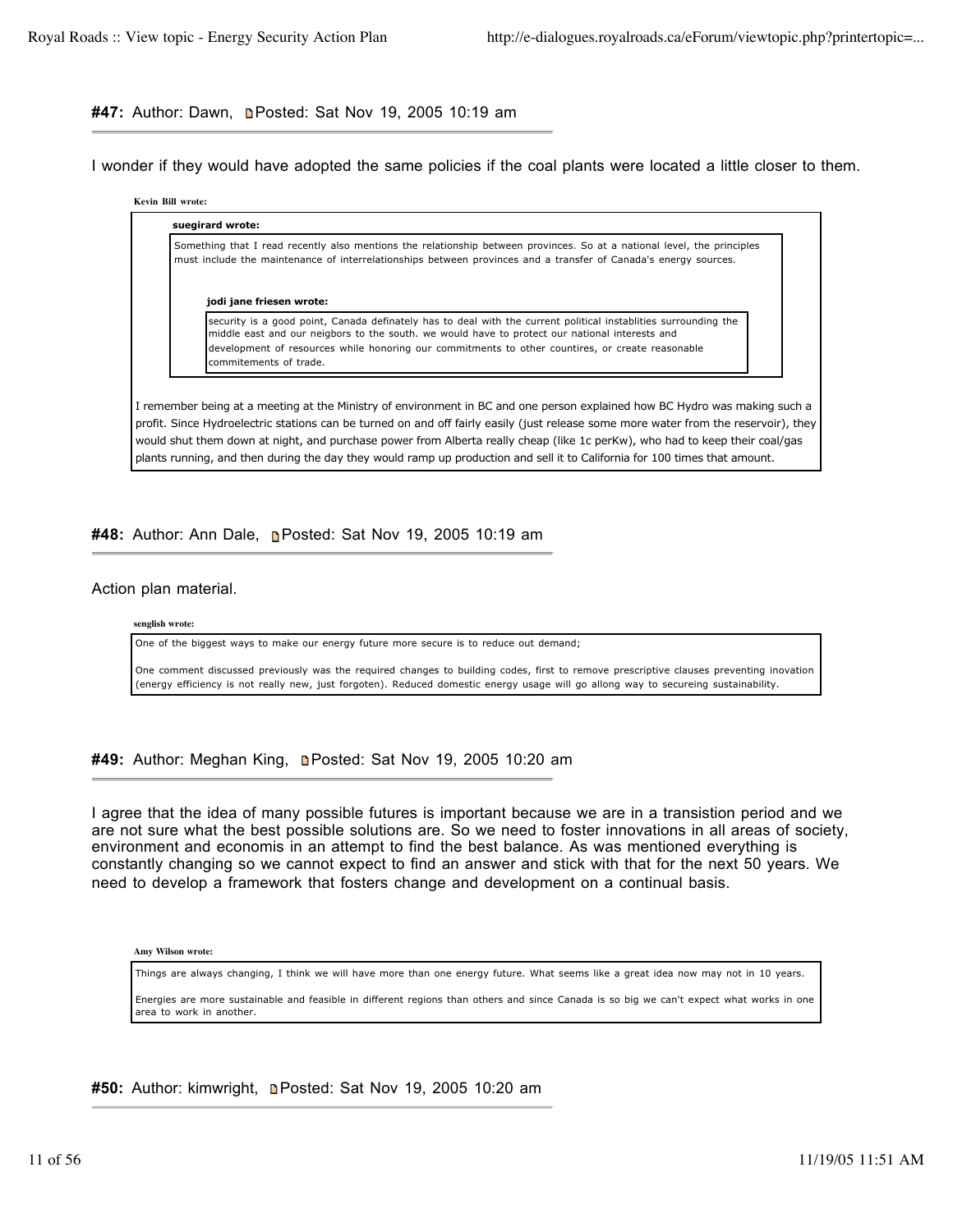I wonder why it is easier to trade north/south than east/west? Canada should remain independent from agreements with the United States and should concentrate on the principle within its own boundaries. As a viable sector renewable energy could be exported to the US.

### **Ann Dale wrote:**

Again, a key point, don't forget that it is easier to trade energy north/south than east/west, so how would this be a principle?

# **suegirard wrote:** Something that I read recently also mentions the relationship between provinces. So at a national level, the principles must include the maintenance of interrelationships between provinces and a transfer of Canada's energy sources. **jodi jane friesen wrote:** security is a good point, Canada definately has to deal with the current political instablities surrounding the middle east and our neigbors to the south. we would have to protect our national interests and development of resources while honoring our commitments to other countires, or create reasonable commitements of trade.

# **#51:** Author: Tina Hessdorfer, Posted: Sat Nov 19, 2005 10:21 am

#### **Dawn wrote:**

That's definitely important too. Equality among people, and the availability of basic nessecities for is a definite requirement to truly have a sustainable society. Unfortunately with the costs that will be associated with this transformation it is unlikely that intial funding will be devoted toward this avenue. But maybe a more diversified industry will help to create jobs and make energy more affordable.

# **Tina Hessdorfer wrote: Dawn wrote:**

I think sustainable energy is a reliable, renewable energy source that can be provided economically and at a cost that will make it available to the majority of the population. In addition to this, the use of the source should not deleteriously impact the natural environment and it should not generate wastes which pose an environmental or health risk.

What about government assistance to the portion of the population that can't economically afford a sustainable form of energy?

True, but i was thinking of the population of people that can barely afford current energy bills, so how would they afford new more expensive forms of energy? Maybe if the government subsidized them in some form, there perception or attitude towards a changing technology would be altered.

**#52:** Author: Guest, **n**e Posted: Sat Nov 19, 2005 10:21 am

Two points. Re: the interprovincial trading, it's good for a secure supply to have agreements in place within the country, but the difficulty is that there are greater economic benefits from exporting to the U.S. with its stronger dollar and insatiable demand.

Second, for Ann's question of do we have a responsibility to maintain non-renewables....that's tough. In the spirit of satisfying sustainability we need to leave resources for future generations. But in reality it seems that those countries with resources (oil, coal, natural gas, timber) need to exploit them to have competitive economies or risk falling behind nations who take the profits and re-invest in new technologies which will put them even further ahead. (Brian)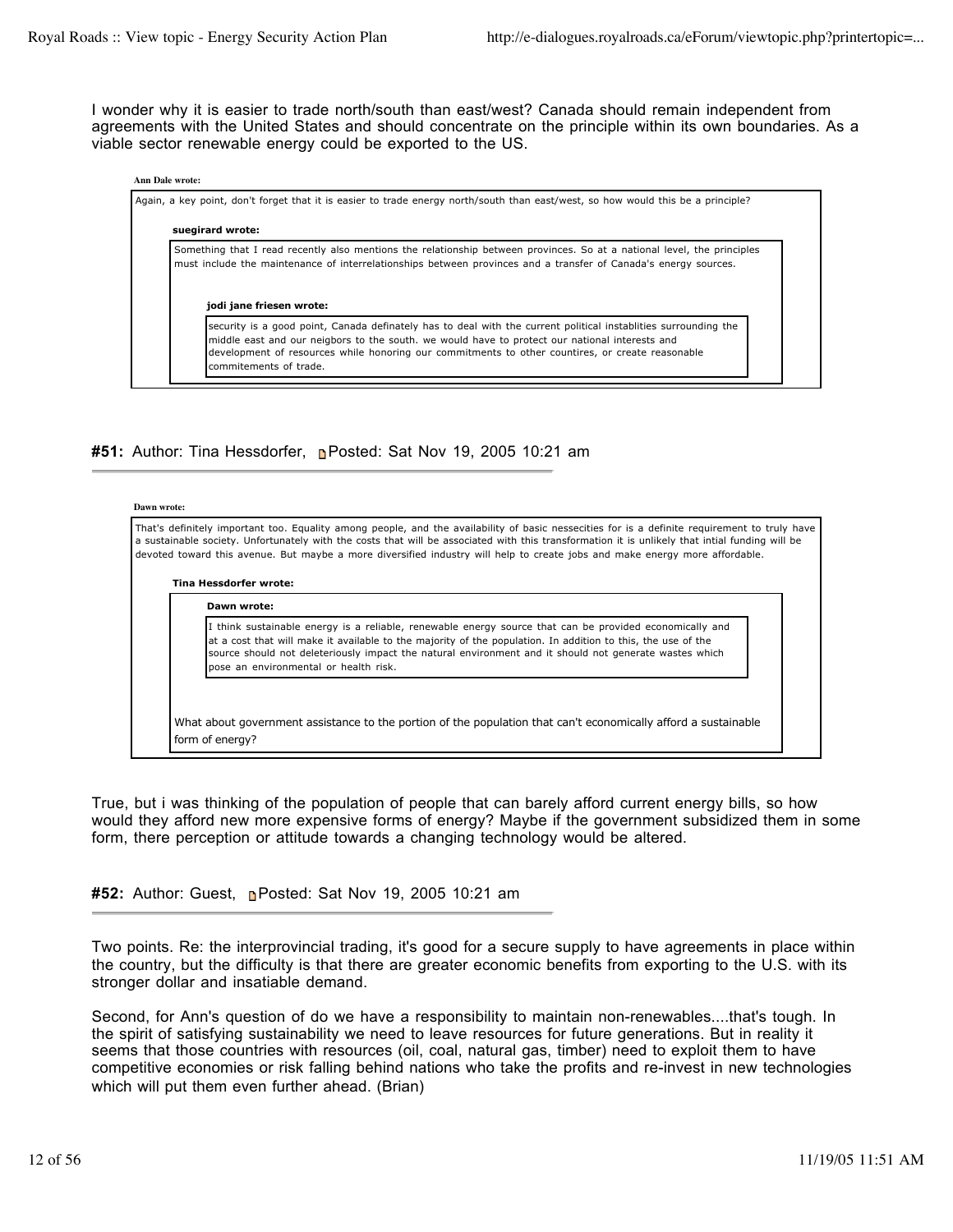#53: Author: suegirard, **n**Posted: Sat Nov 19, 2005 10:21 am

Wow - so there are the issues of economic equality and environmental sustainability coming up here.

**Kevin Bill wrote:**

| jodi jane friesen wrote:                                                                                                                                                                                                                                                                                                                        |
|-------------------------------------------------------------------------------------------------------------------------------------------------------------------------------------------------------------------------------------------------------------------------------------------------------------------------------------------------|
| security is a good point, Canada definately has to deal with the current political instablities surrounding the<br>middle east and our neigbors to the south. we would have to protect our national interests and<br>development of resources while honoring our commitments to other countires, or create reasonable<br>commitements of trade. |

plants running, and then during the day they would ramp up production and sell it to California for 100 times that amount.

#54: Author: Adrian Paradis, **Deparation Sat Nov 19, 2005 10:21 am** 



Krista...are you proposing the government go into business or simply make the right climate for private parties to invest in the technologies?

#55: Author: Thien Tran, **n**Posted: Sat Nov 19, 2005 10:22 am

**Ann Dale wrote:**

Is it one future or many possible energy futures?

There is one school of thout that we should develop localized energy source such as hydro in Quebec; wind power in Southern Alberta; and nuclear power in Ontario ...

In my opinion, we should try to focus on finding on major energy source. In that way, we can share and/or transfer across the Provinces and then may be North America same as we do now with elctricity and natural gas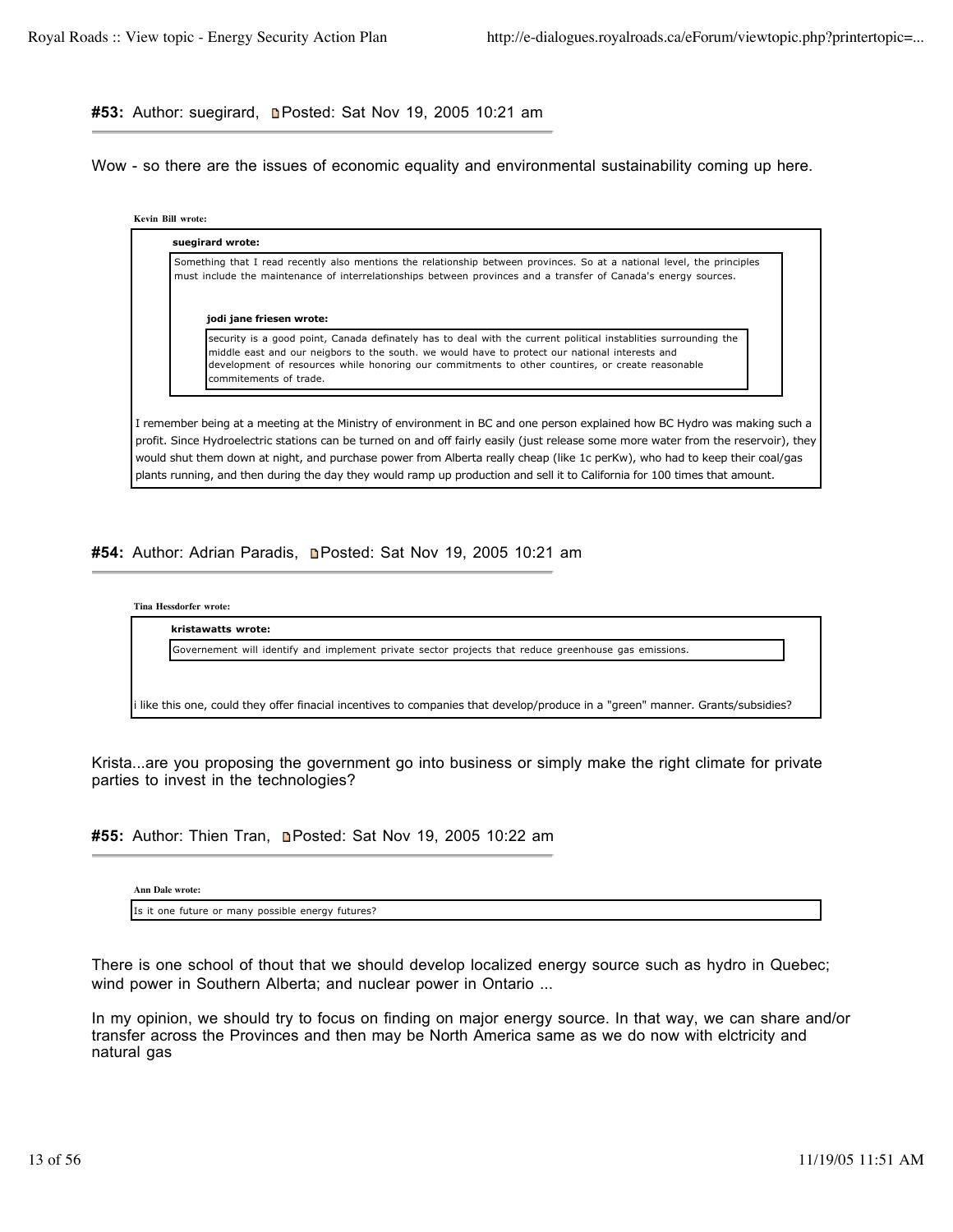#56: Author: Daryl Lawes, **n**Posted: Sat Nov 19, 2005 10:22 am

| senglish wrote: |  |
|-----------------|--|
|-----------------|--|

One of the biggest ways to make our energy future more secure is to reduce out demand;

One comment discussed previously was the required changes to building codes, first to remove prescriptive clauses preventing inovation (energy efficiency is not really new, just forgoten). Reduced domestic energy usage will go allong way to secureing sustainability.

Good point Steve

Canada should commit to be an energy efficient nation, through a diverse range of policies including performance standards, legislation and taxes, and incentives

#57: Author: jodi jane friesen, **n**Posted: Sat Nov 19, 2005 10:22 am

The energy policy should promote fair and stable international trade agreements that include regulations and a legal basis for the protection of Canadian resources and Canadian businesses investments.

**Ann Dale wrote:**



**#58:** Author: senglish, Posted: Sat Nov 19, 2005 10:22 am

Okay,

Economically: reduced energy consumption per unit good produced

|  | Ann Dale wrote: |
|--|-----------------|
|  |                 |

Action plan material.

**senglish wrote:**

One of the biggest ways to make our energy future more secure is to reduce out demand;

One comment discussed previously was the required changes to building codes, first to remove prescriptive clauses preventing inovation (energy efficiency is not really new, just forgoten). Reduced domestic energy usage will go allong way to secureing sustainability.

### **#59:** Author: Guest, Posted: Sat Nov 19, 2005 10:22 am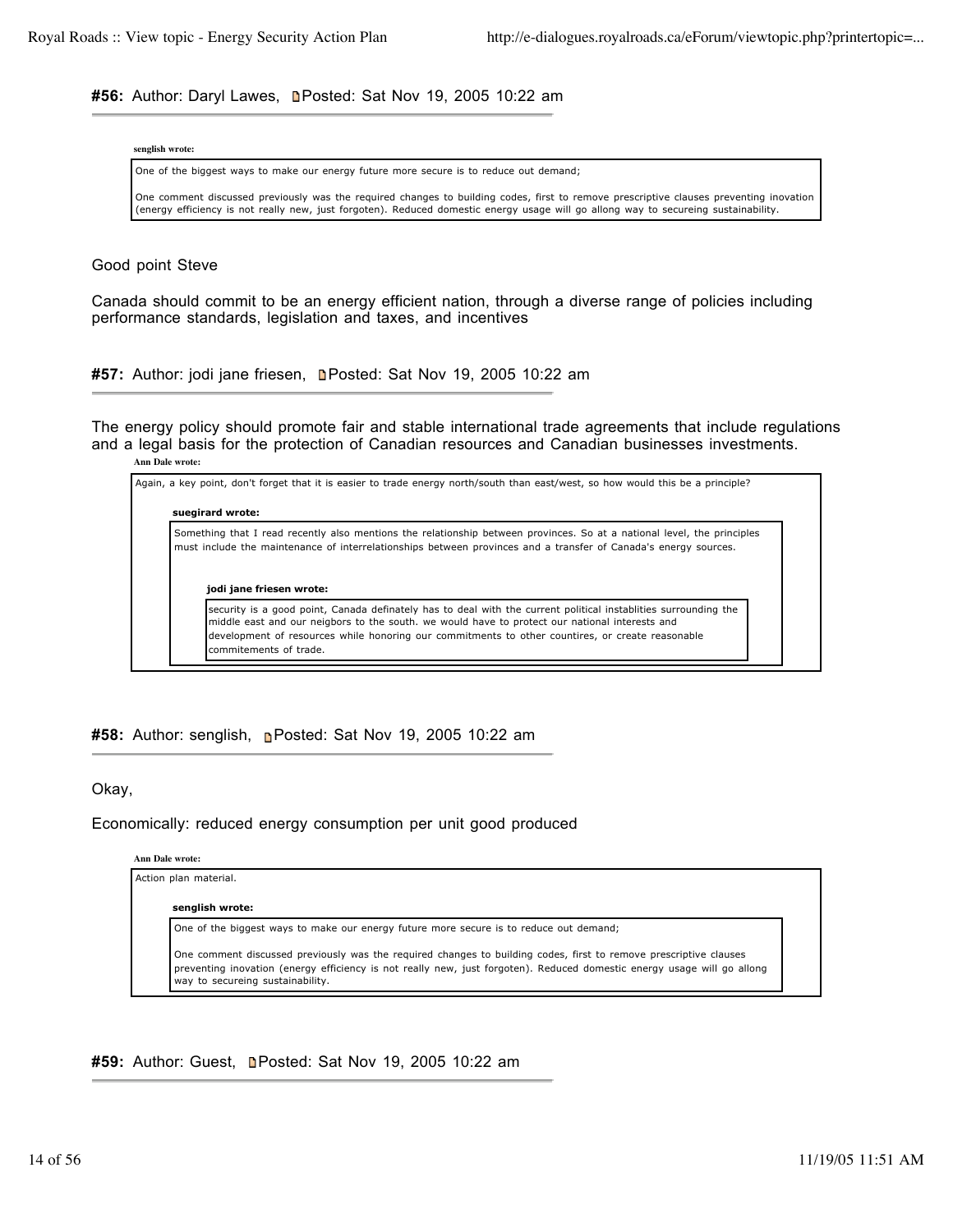**Tina Hessdorfer wrote:**

| kristawatts wrote:                                                                                                             |  |
|--------------------------------------------------------------------------------------------------------------------------------|--|
| Governement will identify and implement private sector projects that reduce greenhouse gas emissions.                          |  |
|                                                                                                                                |  |
|                                                                                                                                |  |
| i like this one, could they offer finacial incentives to companies that develop/produce in a "green" manner. Grants/subsidies? |  |

In AB (edmonton anyway) they discontinued the ability to purchase a block of green energy (it was more of a market survey I think). Maybe following the above suggestion would make the purchase of "dirty" energy more expensive for the consumer rather than less. And by that what I really mean is slanting the field in favor of green producers rather than the other way around.

**#60:** Author: Dawn, Posted: Sat Nov 19, 2005 10:23 am

Is part of the obstacle here also the Free Trade Agreement with US? With a more powerful dollar US companies can easily outbid many of the provinces for the purchase of Canadian goods.

**Anonymous wrote:**

Two points. Re: the interprovincial trading, it's good for a secure supply to have agreements in place within the country, but the difficulty is that there are greater economic benefits from exporting to the U.S. with its stronger dollar and insatiable demand.

Second, for Ann's question of do we have a responsibility to maintain non-renewables....that's tough. In the spirit of satisfying sustainability we need to leave resources for future generations. But in reality it seems that those countries with resources (oil, coal, natural gas, timber) need to exploit them to have competitive economies or risk falling behind nations who take the profits and re-invest in new technologies which will put them even further ahead. (Brian)

# **#61:** Author: dsheppard1, Posted: Sat Nov 19, 2005 10:24 am

**Tina Hessdorfer wrote:**

**kristawatts wrote:**

Governement will identify and implement private sector projects that reduce greenhouse gas emissions.

i like this one, could they offer finacial incentives to companies that develop/produce in a "green" manner. Grants/subsidies?

I think that that is a good idea, Gov,t needs to start more incentative bases programs for research and development into greener based energy. Govenment already gives fossil fuel buring energy producers millions of dollars in tax breaks so why not invest some of this money into greener technlogy.

#62: Author: kristawatts, **n**Posted: Sat Nov 19, 2005 10:24 am

**Amy Wilson wrote:**

Things are always changing, I think we will have more than one energy future. What seems like a great idea now may not in 10 years.

Energies are more sustainable and feasible in different regions than others and since Canada is so big we can't expect what works in one area to work in another.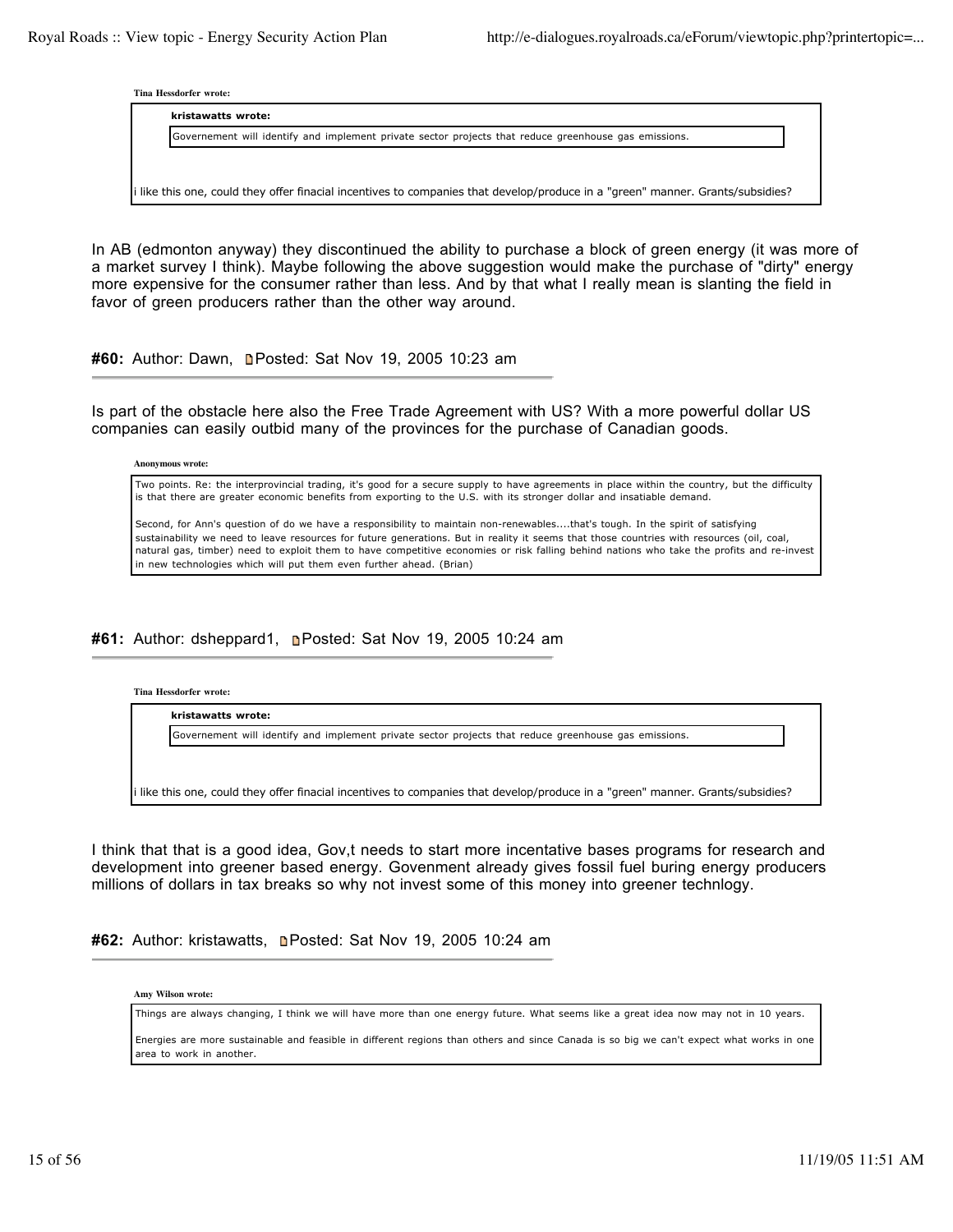Good Point. I think that sustainable energy would be a bunch of different energy sources and supplies so that not all our energy sources are in one basket. Diversity is the key.

**#63:** Author: suegirard, **p**Posted: Sat Nov 19, 2005 10:24 am

Good point Steve regarding the building codes - it is also a key issue at the municipal level where community plans do not requre energy efficient ( including the reduction of water uses) within the municipality. As you mentioned changes to regulation and enforcement of law directed at the city/town/villages would be beneficial.

**senglish wrote:**

One of the biggest ways to make our energy future more secure is to reduce out demand;

One comment discussed previously was the required changes to building codes, first to remove prescriptive clauses preventing inovation (energy efficiency is not really new, just forgoten). Reduced domestic energy usage will go allong way to secureing sustainability.

#64: Author: jodi jane friesen, **n**Posted: Sat Nov 19, 2005 10:25 am

the policy should promote and provide legislative support for provincial trade of resources and technology to protect national resources and economic investements

#### **Ann Dale wrote:**

Again, a key point, don't forget that it is easier to trade energy north/south than east/west, so how would this be a principle? **suegirard wrote:** Something that I read recently also mentions the relationship between provinces. So at a national level, the principles must include the maintenance of interrelationships between provinces and a transfer of Canada's energy sources. **jodi jane friesen wrote:** security is a good point, Canada definately has to deal with the current political instablities surrounding the middle east and our neigbors to the south. we would have to protect our national interests and development of resources while honoring our commitments to other countires, or create reasonable commitements of trade.

**#65:** Author: Ann Dale, Posted: Sat Nov 19, 2005 10:25 am

Many principles have emerged, the need for innovation, diversity, equity between provinces (this is a very difficult topic), the basic need for energy by all Canadians, the need for an energy grid that facilitates the trading of energy between provinces on an equitable basis, again difficult but Kevin raised a key point in his B.C./Alberta example, as well, committment to being an energy efficient country, protection of Canadian resources and Canadian business investments, and so forth. Didn't capture them all in this brief summary but you guys did.

Well done, shall we move on to the Action Plan. Let's start with the micro actions first and try to be as detailed as possible on multiple levels.

#66: Author: Tina Hessdorfer, **n**Posted: Sat Nov 19, 2005 10:26 am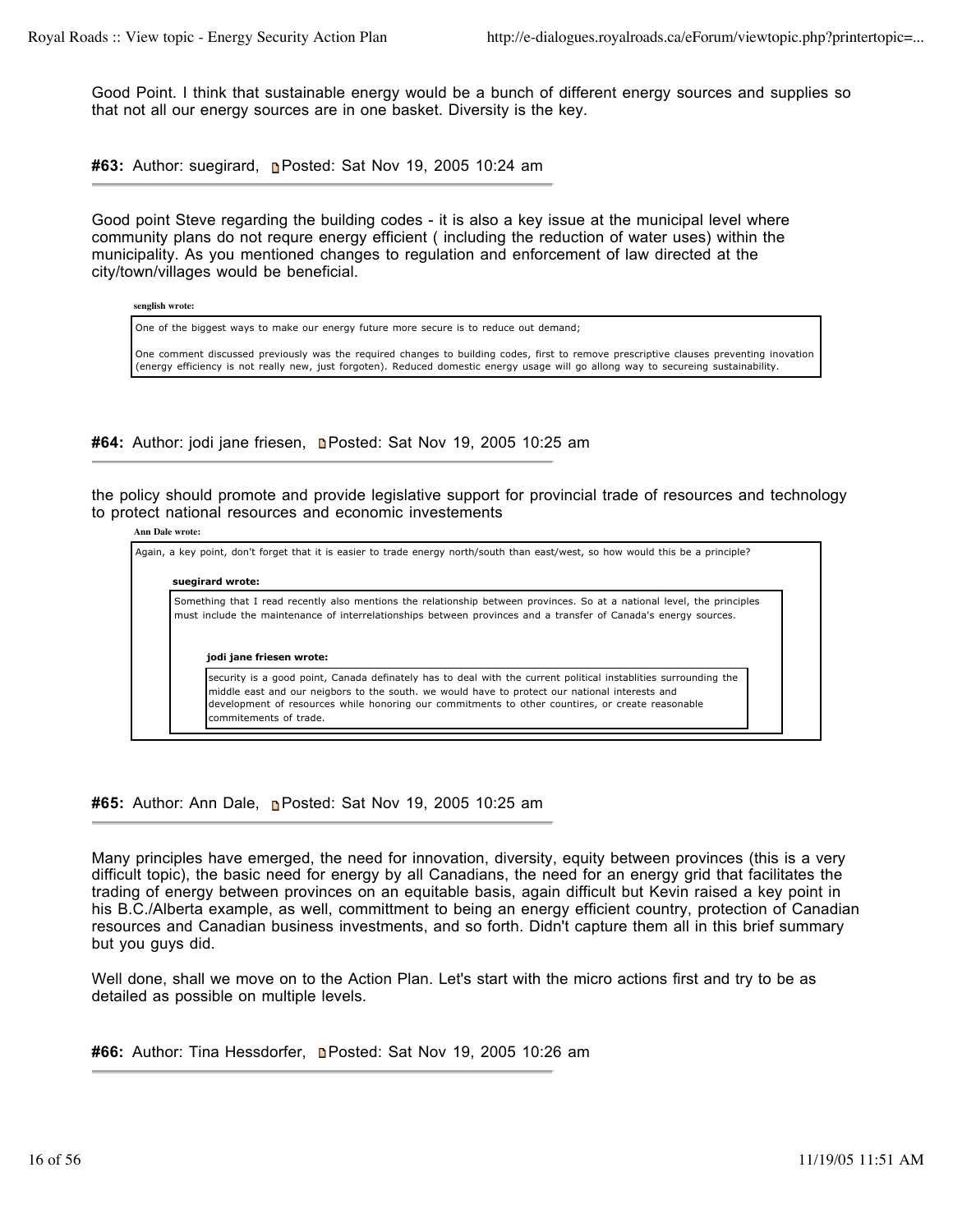What about a commitment to improving education cirruculum related to environmental issues. I am not sure what is out there at primary level schools, but hopefully it has improved since i was there. Improved education would lead to greater awareness and ones individual responsibility

**#67:** Author: Meghan King, Posted: Sat Nov 19, 2005 10:27 am

Government should make a commitment to promoting education and awareness amongst all Canadians in areas of reduced energy use and reduction of greenhouse gas emissions.

#68: Author: Dawn, **Denated: Sat Nov 19, 2005 10:27 am** 

I think a diversity energy source is necessary. Being from Ontario, however, I have some concerns with our province conerting completely to nuclear power. I actually even have some concerns with the fact that half of our supply already comes from nuclear sources. I think this point was raised in a previous discussion, but why is nuclear considered a "green" or sustainable energy source?

| <b>Thien Tran wrote:</b>                                                                                                                                                                                                   |
|----------------------------------------------------------------------------------------------------------------------------------------------------------------------------------------------------------------------------|
| <b>Ann Dale wrote:</b>                                                                                                                                                                                                     |
| Is it one future or many possible energy futures?                                                                                                                                                                          |
| There is one school of thout that we should develop localized energy source such as hydro in Quebec; wind power in Southern<br>Alberta; and nuclear power in Ontario                                                       |
| In my opinion, we should try to focus on finding on major energy source. In that way, we can share and/or transfer across the<br>Provinces and then may be North America same as we do now with elctricity and natural gas |

#69: Author: Faron Knott, **n**Posted: Sat Nov 19, 2005 10:27 am

**Adrian Paradis wrote:**

| kristawatts wrote:                                                                                                            |
|-------------------------------------------------------------------------------------------------------------------------------|
| Governement will identify and implement private sector projects that reduce greenhouse gas emissions.                         |
|                                                                                                                               |
| I like this one, could they offer finacial incentives to companies that develop/produce in a "green" manner.                  |
| Grants/subsidies?                                                                                                             |
| Kristaare you proposing the government go into business or simply make the right climate for private parties to invest in the |

Not Just Companies but to individuals that that show initiative to this end

**#70:** Author: Ann Dale, Posted: Sat Nov 19, 2005 10:28 am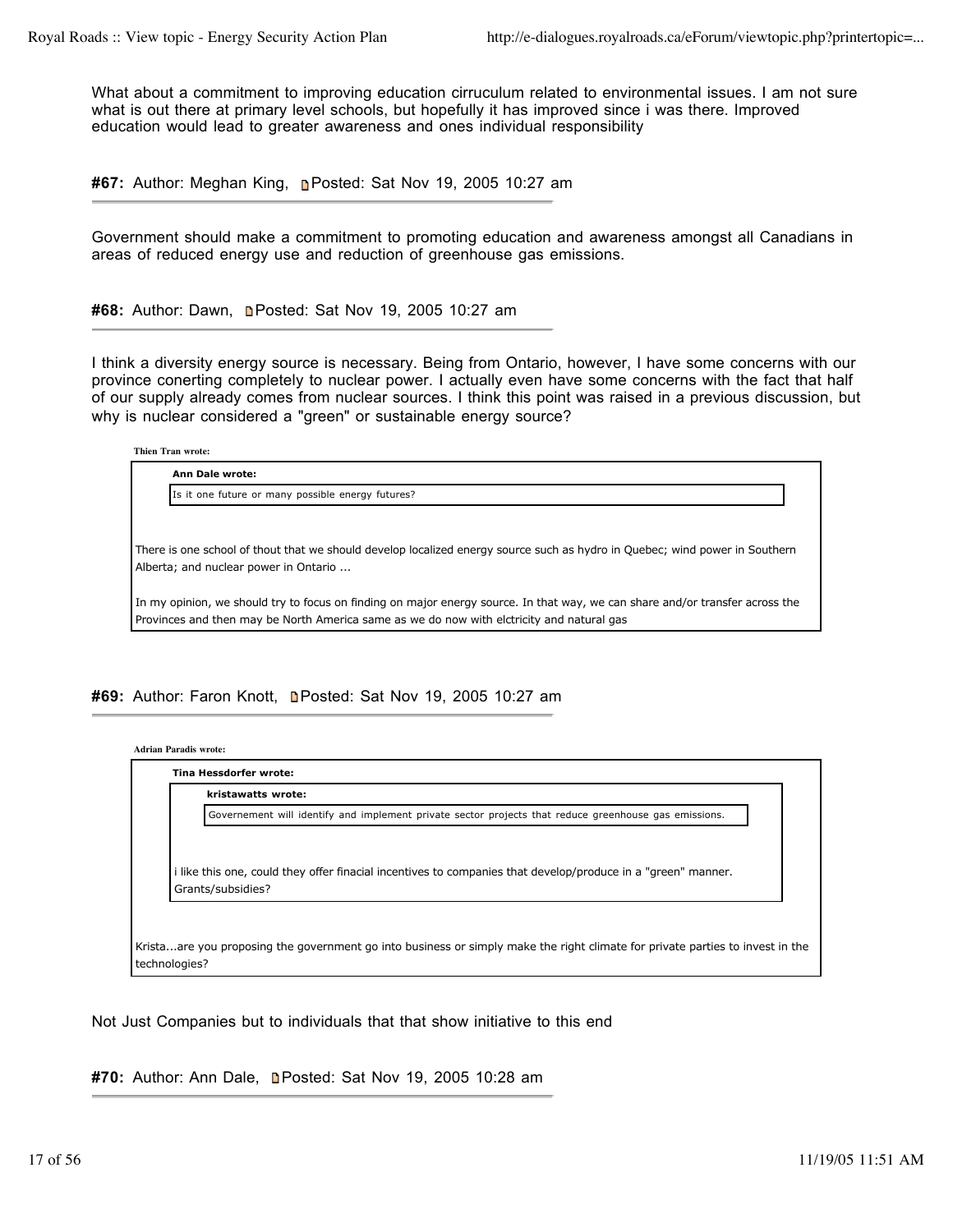Tina, more general action plan item for the following half hour. At the micro level, the federal government will work with provincial government ministries of education to develop an incentive plan for the retrofitting of all educational buildings?

#### **Tina Hessdorfer wrote:**

What about a commitment to improving education cirruculum related to environmental issues. I am not sure what is out there at primary level schools, but hopefully it has improved since i was there. Improved education would lead to greater awareness and ones individual responsibility

# **#71:** Author: jodi jane friesen, **n**Posted: Sat Nov 19, 2005 10:28 am

Good points, so a policy should promote national investemetns in order to create jobs (social and economic prosperity).

**Dawn wrote:**

That's definitely important too. Equality among people, and the availability of basic nessecities for is a definite requirement to truly have a sustainable society. Unfortunately with the costs that will be associated with this transformation it is unlikely that intial funding will be devoted toward this avenue. But maybe a more diversified industry will help to create jobs and make energy more affordable.

**Tina Hessdorfer wrote: Dawn wrote:**

> I think sustainable energy is a reliable, renewable energy source that can be provided economically and at a cost that will make it available to the majority of the population. In addition to this, the use of the source should not deleteriously impact the natural environment and it should not generate wastes which pose an environmental or health risk.

What about government assistance to the portion of the population that can't economically afford a sustainable form of energy?

## #72: Author: shawn samborsky, **n**Posted: Sat Nov 19, 2005 10:28 am

| kristawatts wrote:                                                                                                              |
|---------------------------------------------------------------------------------------------------------------------------------|
| Governement will identify and implement private sector projects that reduce greenhouse gas emissions.                           |
|                                                                                                                                 |
| like this one, could they offer finacial incentives to companies that develop/produce in a "green" manner.<br>Grants/subsidies? |

As far as long term gain goes don't you think money would be better spent developing clean technology to the point where it becomes competitive with existing older technology, then market forces can take over and make the switch easily. The alternative is using the stick on dirty energy (taxes etc) I see the 1st has money better spent.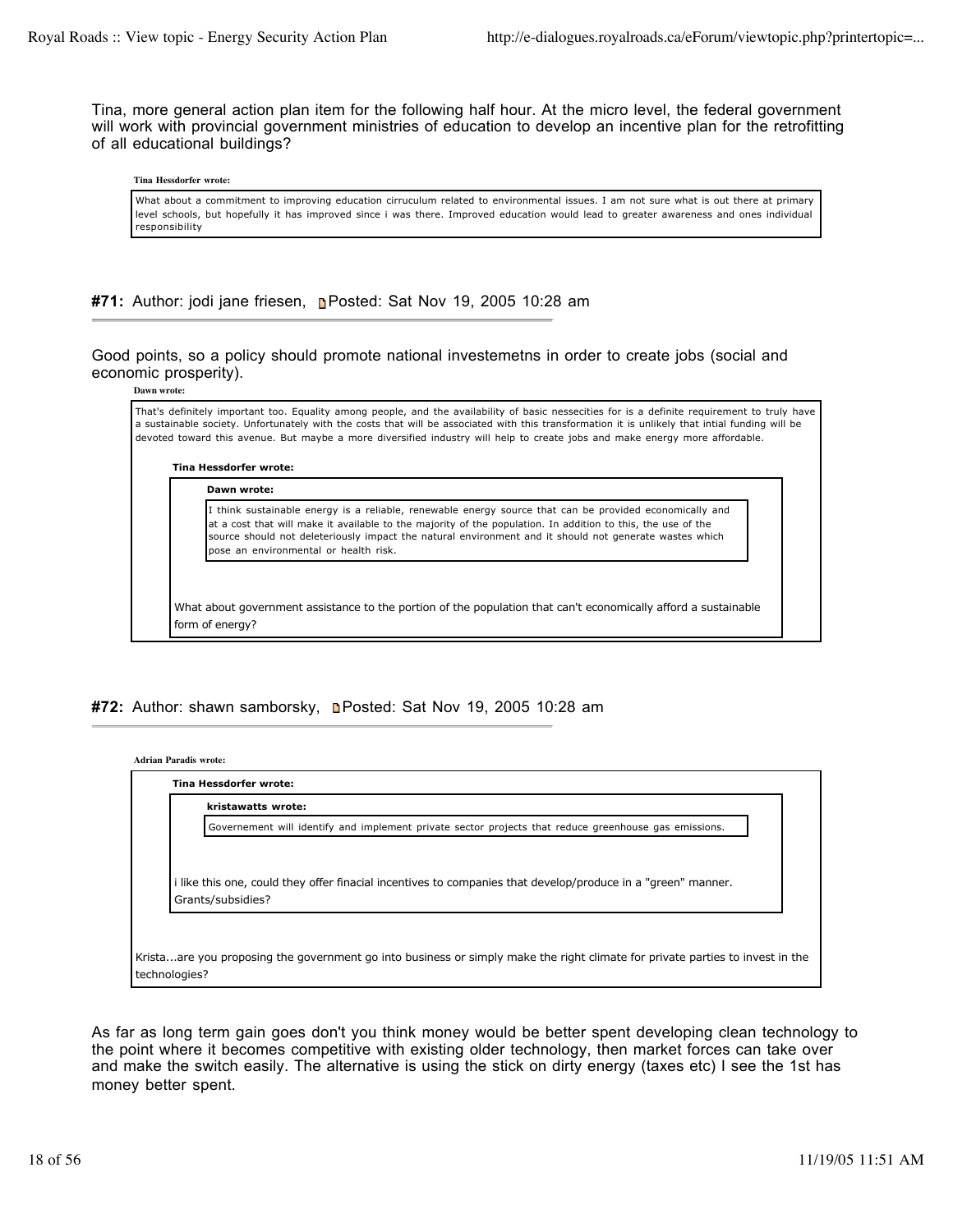#73: Author: Monica, **Denated: Sat Nov 19, 2005 10:29 am** 

Regulatory action has to be key in the action plan. As Daryl mentioned earlier, the government has to place a leadership role.

**#74:** Author: Ann Dale, Posted: Sat Nov 19, 2005 10:29 am

How about removing all Federal taxes on smart cars and hybrids? How about insurance fees based on number of miles driven?

**#75:** Author: Kevin Bill, Posted: Sat Nov 19, 2005 10:29 am

### **suegirard wrote:**

Good point Steve regarding the building codes - it is also a key issue at the municipal level where community plans do not requre energy efficient ( including the reduction of water uses) within the municipality. As you mentioned changes to regulation and enforcement of law directed at the city/town/villages would be beneficial.

#### **senglish wrote:**

One of the biggest ways to make our energy future more secure is to reduce out demand;

One comment discussed previously was the required changes to building codes, first to remove prescriptive clauses preventing inovation (energy efficiency is not really new, just forgoten). Reduced domestic energy usage will go allong way to secureing sustainability.

I think government should also make it easier for individuals who take the intitiative to reduce their ecological footprint. From what I understand, it is hard for people who install solar panels or other energy producing methods on their house to benefit from them. SOme areas allow people to 'sell'power back to the grid, and then 'buy' it back when it is a cloudy day etc.

It would be nice to harness the 24hours of daylight here in the summer and 'sell' it to the supplier, so my bills in the dark winter months (like now) would be lower.

I guess my point is individuals need the support of government as well.

**#76:** Author: Dawn, **Den** Posted: Sat Nov 19, 2005 10:30 am

I think tings have definiely improved since I was in school. Back then it wasn't really an issue, at least where I went to school. We didn't have environmental studies, and I don't think I heard much about sustainability until I went to college. Now kids are getting in class demostrations about hazardous wastes, groundwater contamination, and leaching from landfills. And they do offer environmental studies classes in alot of schools, and even extra curricular activities and competitions related to environmental awareness.

**Tina Hessdorfer wrote:**

What about a commitment to improving education cirruculum related to environmental issues. I am not sure what is out there at primary level schools, but hopefully it has improved since i was there. Improved education would lead to greater awareness and ones individual responsibility

**#77:** Author: senglish, Posted: Sat Nov 19, 2005 10:30 am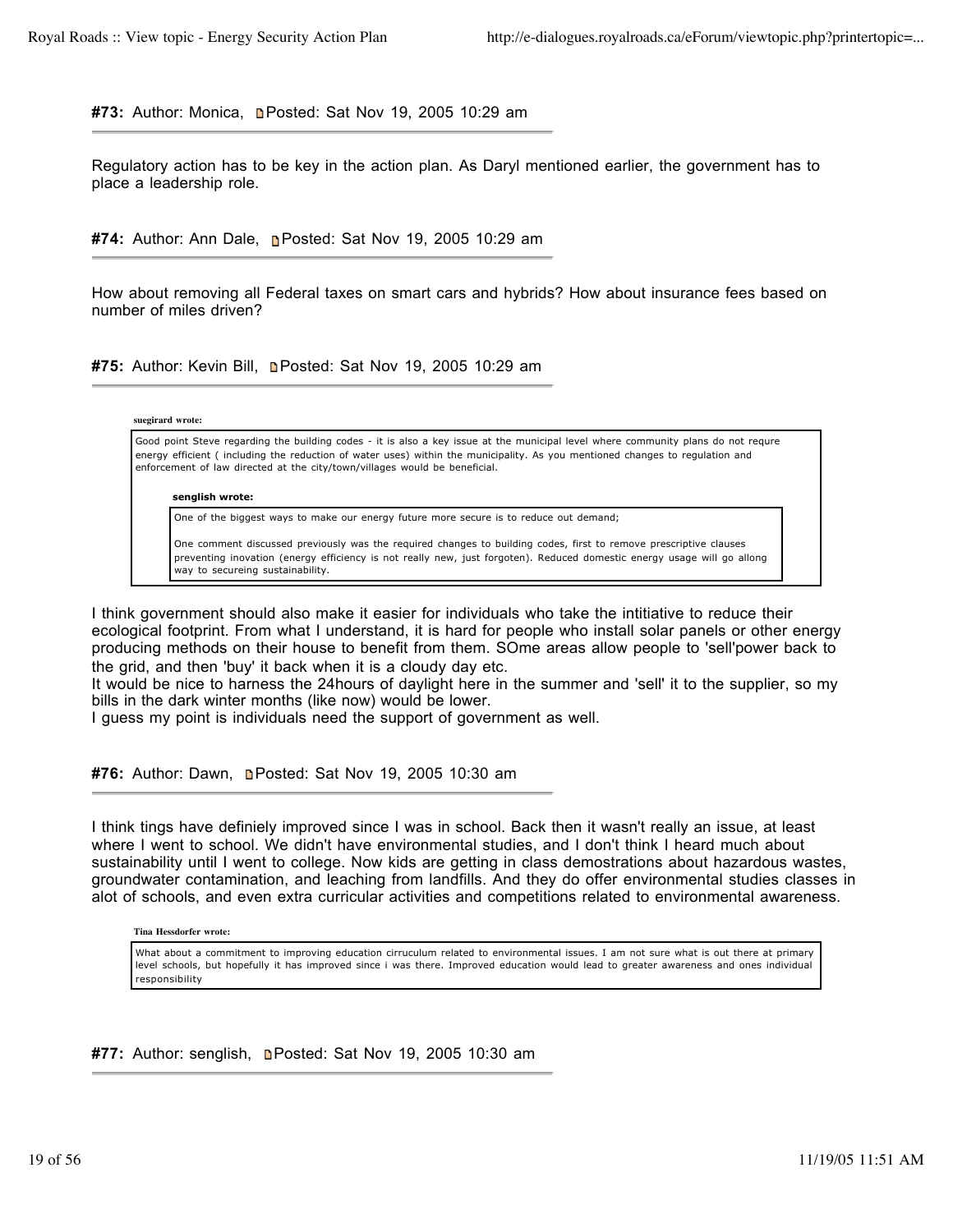Can we mandate minimum performace standards in building codes - covering things like water efficiency, triple glased windows, insulation, energy efficient building materials (like wood), etc. on a national level

**#78:** Author: Ann Dale, Posted: Sat Nov 19, 2005 10:30 am

Can you turn this into an action statement, reduction in taxes?

**Kevin Bill wrote:**

**suegirard wrote:** Good point Steve regarding the building codes - it is also a key issue at the municipal level where community plans do not requre energy efficient ( including the reduction of water uses) within the municipality. As you mentioned changes to regulation and enforcement of law directed at the city/town/villages would be beneficial. **senglish wrote:** One of the biggest ways to make our energy future more secure is to reduce out demand; One comment discussed previously was the required changes to building codes, first to remove prescriptive clauses preventing inovation (energy efficiency is not really new, just forgoten). Reduced domestic energy usage will go allong way to secureing sustainability.

I think government should also make it easier for individuals who take the intitiative to reduce their ecological footprint. From what I understand, it is hard for people who install solar panels or other energy producing methods on their house to benefit from them. SOme areas allow people to 'sell'power back to the grid, and then 'buy' it back when it is a cloudy day etc. It would be nice to harness the 24hours of daylight here in the summer and 'sell' it to the supplier, so my bills in the dark winter months (like now) would be lower.

I guess my point is individuals need the support of government as well.

#79: Author: kristawatts, **n**Posted: Sat Nov 19, 2005 10:30 am

| Governement will identify and implement private sector projects that reduce greenhouse gas emissions.<br>i like this one, could they offer finacial incentives to companies that develop/produce in a "green" manner. | kristawatts wrote: |
|-----------------------------------------------------------------------------------------------------------------------------------------------------------------------------------------------------------------------|--------------------|
|                                                                                                                                                                                                                       |                    |
| Grants/subsidies?                                                                                                                                                                                                     |                    |

Definately the latter Adrian. Creating an inviting environment for private companies to want to excel in the alternatives that are out there or be innovative and create some themselves (like we discussed in environmetnal economics that industry knows best how to improve the situation)

**#80:** Author: b1jackson, Posted: Sat Nov 19, 2005 10:31 am

**Meghan King wrote:**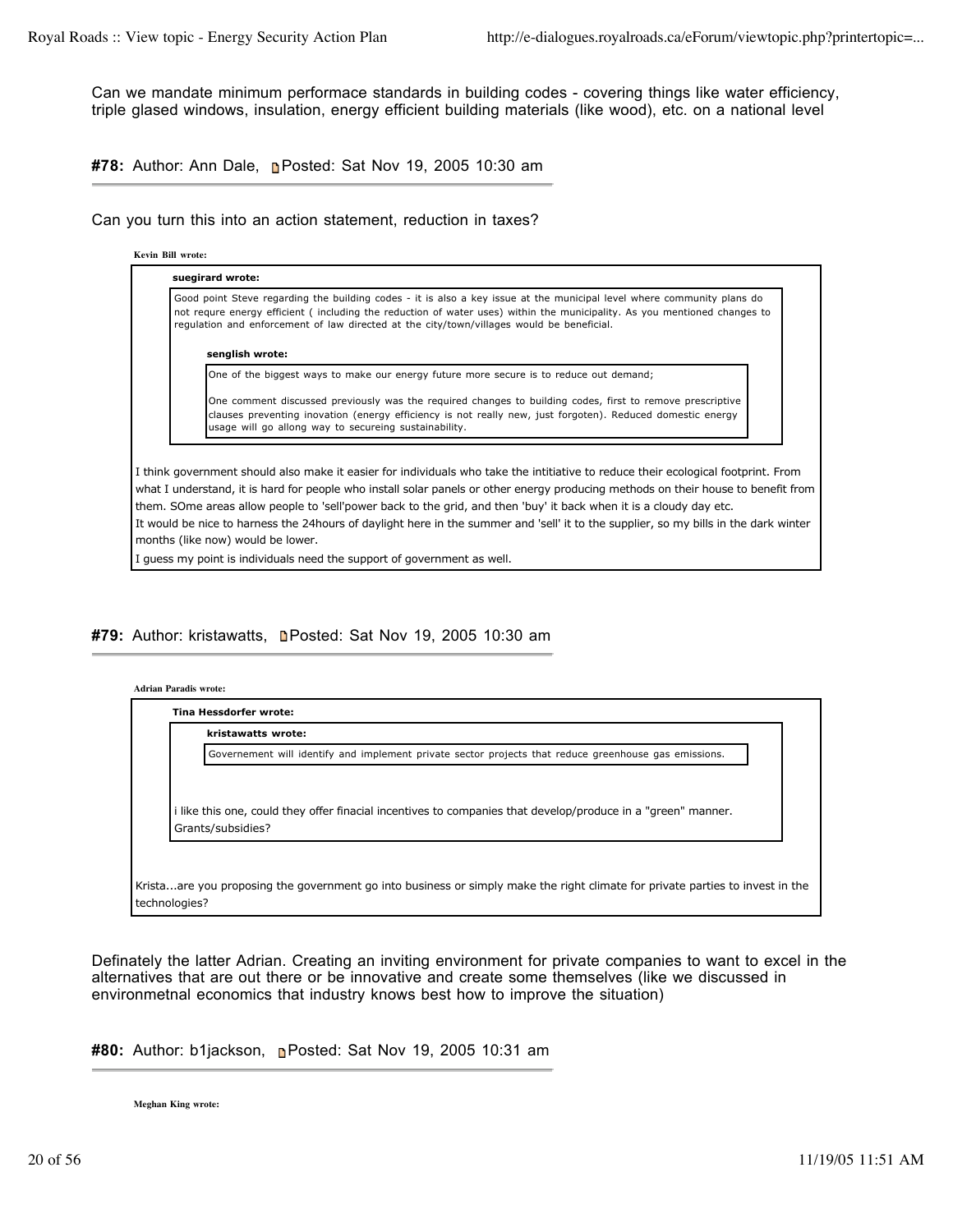Ahhh...this echos of the promotion of the One Tonne Challenge. Make each Canadian feel like they are doing their part. Challenging themselves to save money and reduce GHG

#81: Author: dsheppard1, **Denated: Sat Nov 19, 2005 10:31 am** 

When its election time Canidates could take a stronger stance on envuironmental issues espically in the green era that we are now living in. You don't see many paid political annnouncements on TV where the canidates discuss environmental issues.

**#82:** Author: Tina Hessdorfer, **Posted: Sat Nov 19, 2005 10:32 am** 

| Ann Dale wrote: |                                                                                                                                                                                                                                                             |
|-----------------|-------------------------------------------------------------------------------------------------------------------------------------------------------------------------------------------------------------------------------------------------------------|
|                 | Tina, more general action plan item for the following half hour. At the micro level, the federal government will work with provincial<br>government ministries of education to develop an incentive plan for the retrofitting of all educational buildings? |
|                 |                                                                                                                                                                                                                                                             |
|                 |                                                                                                                                                                                                                                                             |
|                 | Tina Hessdorfer wrote:<br>What about a commitment to improving education cirruculum related to environmental issues. I am not sure what is out                                                                                                              |

Gotcha, i am on a extremely slow computer, so probably posted before i saw your post. But how you can make this a micro level item

#83: Author: Ann Dale, **n**Posted: Sat Nov 19, 2005 10:33 am

Yup, but don't forget federal/provincial relations or lack of? Could be the Federal Government is committed to retrofitting all the buildings it owns by year [x] with water efficiency, triple glazed windows, insulation, HVAC systems, new fleet purchases and will make a yearly report to the Commissioner for the Environment and Sustainable Development on its progress? Can we think of something that will prompt the provinces--a task force to raise standards mutually agreed upon?

**senglish wrote:**

Can we mandate minimum performace standards in building codes - covering things like water efficiency, triple glased windows, insulation, energy efficient building materials (like wood), etc. on a national level

**#84:** Author: Kevin Bill, Posted: Sat Nov 19, 2005 10:33 am

**b1jackson wrote:**

#### **Meghan King wrote:**

Government should make a commitment to promoting education and awareness amongst all Canadians in areas of reduced energy use and reduction of greenhouse gas emissions.

Ahhh...this echos of the promotion of the One Tonne Challenge. Make each Canadian feel like they are doing their part. Challenging themselves to save money and reduce GHG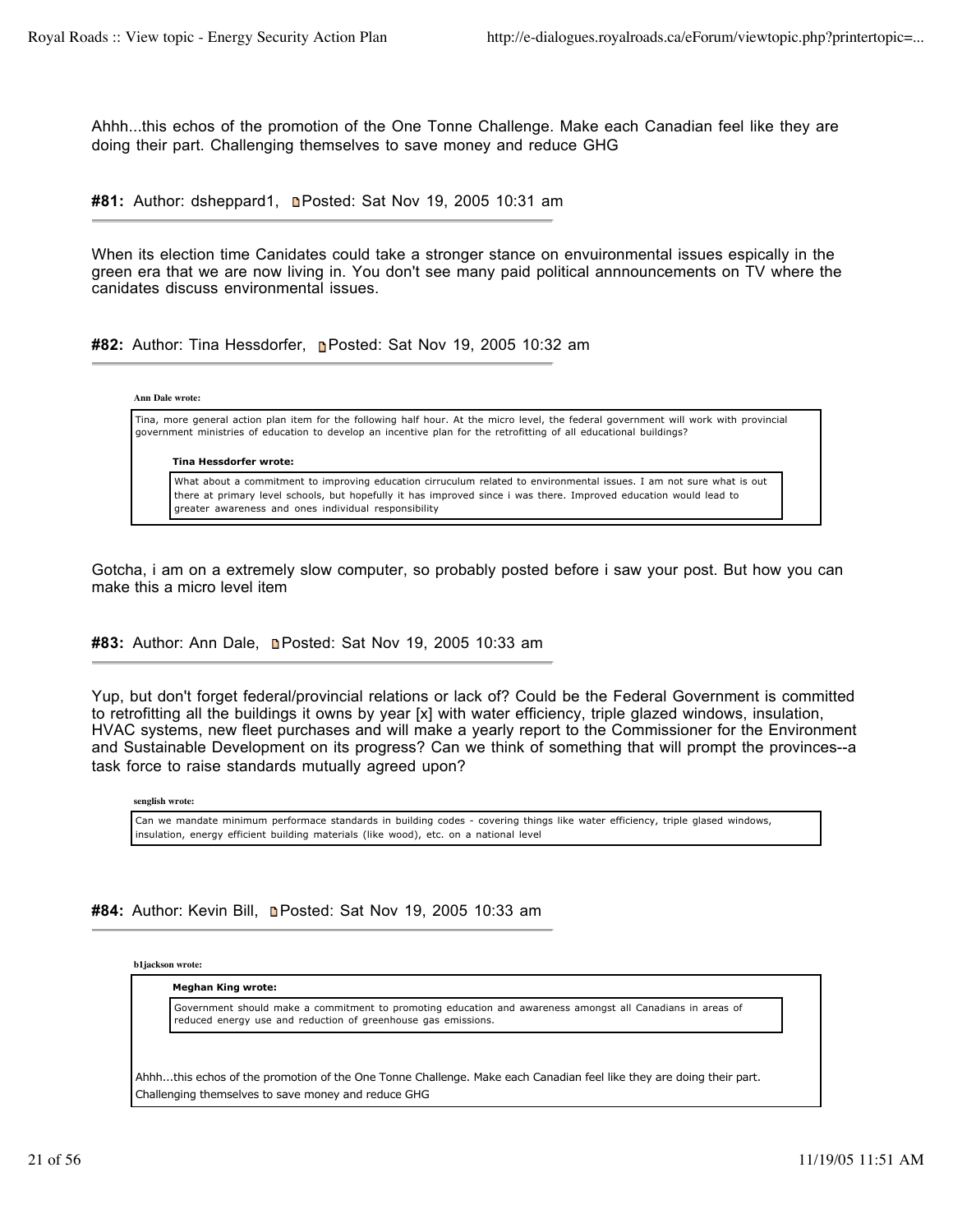Or make them feel guilty for not doing their part.

**#85:** Author: Meghan King, Posted: Sat Nov 19, 2005 10:33 am

I think this is an area where standards would be appropriate, right now there are voluntary initiatives, but if we want to see widepread results i think this is a good plan

**senglish wrote:**

Can we mandate minimum performace standards in building codes - covering things like water efficiency, triple glased windows, insulation, energy efficient building materials (like wood), etc. on a national level

## **#86:** Author: Tina Hessdorfer, **n**Posted: Sat Nov 19, 2005 10:33 am

### **Tina Hessdorfer wrote:**

| Tina, more general action plan item for the following half hour. At the micro level, the federal government will work with<br>provincial government ministries of education to develop an incentive plan for the retrofitting of all educational<br>buildings?                                    |
|---------------------------------------------------------------------------------------------------------------------------------------------------------------------------------------------------------------------------------------------------------------------------------------------------|
| Tina Hessdorfer wrote:                                                                                                                                                                                                                                                                            |
| What about a commitment to improving education cirruculum related to environmental issues. I am not<br>sure what is out there at primary level schools, but hopefully it has improved since i was there. Improved<br>education would lead to greater awareness and ones individual responsibility |
|                                                                                                                                                                                                                                                                                                   |
|                                                                                                                                                                                                                                                                                                   |

Ann it was suppose to say i can see how can make this a micro level item.

**#87:** Author: kimwright, Posted: Sat Nov 19, 2005 10:35 am

I don't like the idea of solar power but I agree that individuals require incentive to reduce ecological footprint and invest in the capital required to implement renewable energy.

|  | <b>Kevin Bill wrote:</b> |  |
|--|--------------------------|--|
|  |                          |  |

**suegirard wrote:**

Good point Steve regarding the building codes - it is also a key issue at the municipal level where community plans do not requre energy efficient ( including the reduction of water uses) within the municipality. As you mentioned changes to regulation and enforcement of law directed at the city/town/villages would be beneficial.

**senglish wrote:**

One of the biggest ways to make our energy future more secure is to reduce out demand;

One comment discussed previously was the required changes to building codes, first to remove prescriptive clauses preventing inovation (energy efficiency is not really new, just forgoten). Reduced domestic energy usage will go allong way to secureing sustainability.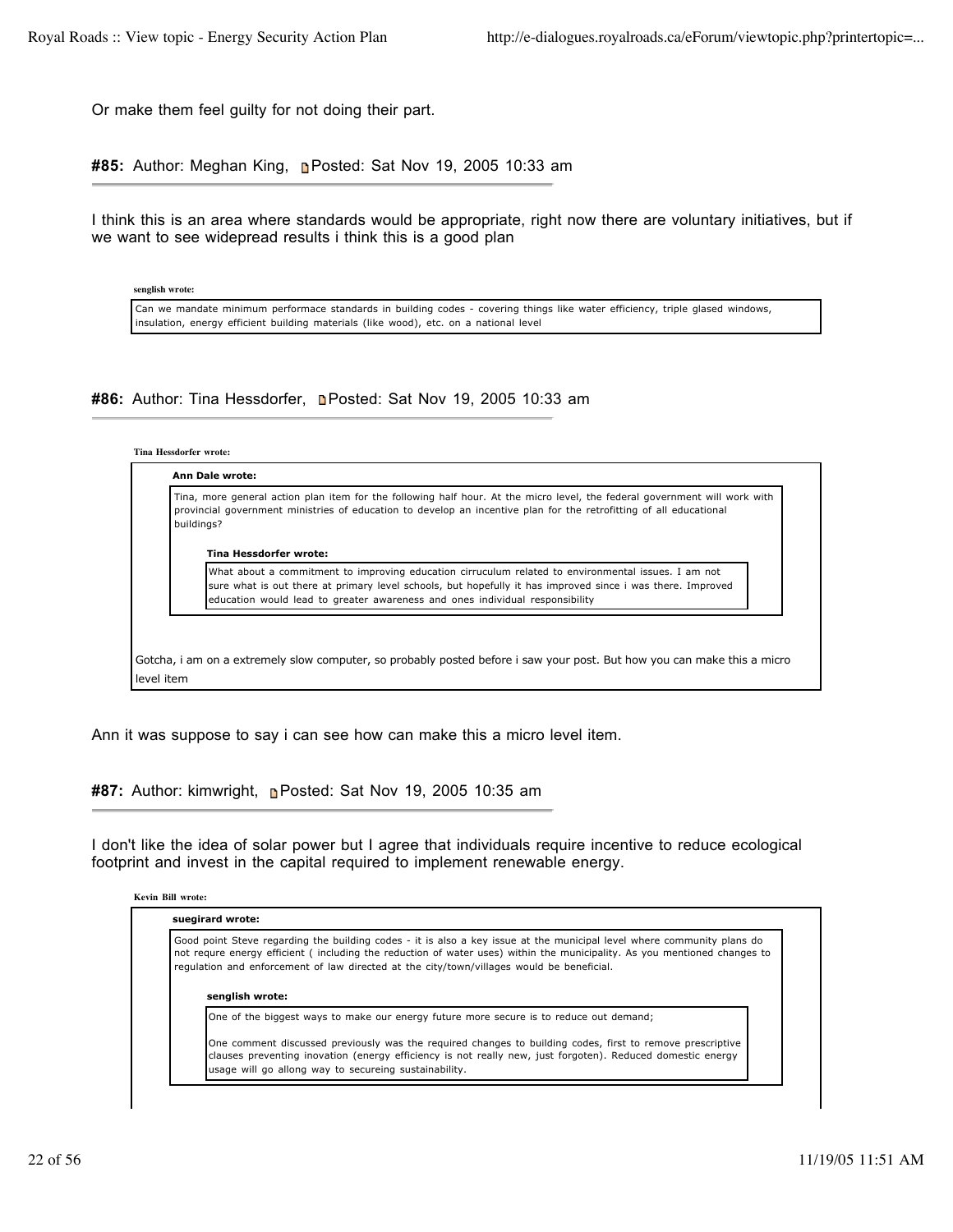I think government should also make it easier for individuals who take the intitiative to reduce their ecological footprint. From what I understand, it is hard for people who install solar panels or other energy producing methods on their house to benefit from them. SOme areas allow people to 'sell'power back to the grid, and then 'buy' it back when it is a cloudy day etc. It would be nice to harness the 24hours of daylight here in the summer and 'sell' it to the supplier, so my bills in the dark winter months (like now) would be lower.

I guess my point is individuals need the support of government as well.

**#88:** Author: Monica, **Posted: Sat Nov 19, 2005 10:35 am** 

How about tax incentives for sustainable, responsible energy choices? and refunds to people who are paying unreasonable rates for their energy due to deregulation.

#89: Author: Kevin Bill, **n**Posted: Sat Nov 19, 2005 10:35 am

| suegirard wrote:<br>Good point Steve regarding the building codes - it is also a key issue at the municipal level where<br>community plans do not requre energy efficient (including the reduction of water uses) within the<br>municipality. As you mentioned changes to regulation and enforcement of law directed at the<br>city/town/villages would be beneficial.<br>senglish wrote:<br>One of the biggest ways to make our energy future more secure is to reduce out demand; |  |
|-------------------------------------------------------------------------------------------------------------------------------------------------------------------------------------------------------------------------------------------------------------------------------------------------------------------------------------------------------------------------------------------------------------------------------------------------------------------------------------|--|
|                                                                                                                                                                                                                                                                                                                                                                                                                                                                                     |  |
|                                                                                                                                                                                                                                                                                                                                                                                                                                                                                     |  |
|                                                                                                                                                                                                                                                                                                                                                                                                                                                                                     |  |
| One comment discussed previously was the required changes to building codes, first to remove                                                                                                                                                                                                                                                                                                                                                                                        |  |
| prescriptive clauses preventing inovation (energy efficiency is not really new, just forgoten).<br>Reduced domestic energy usage will go allong way to secureing sustainability.                                                                                                                                                                                                                                                                                                    |  |
| I think government should also make it easier for individuals who take the intitiative to reduce their ecological                                                                                                                                                                                                                                                                                                                                                                   |  |
| footprint. From what I understand, it is hard for people who install solar panels or other energy producing                                                                                                                                                                                                                                                                                                                                                                         |  |
| methods on their house to benefit from them. SOme areas allow people to 'sell'power back to the grid, and then                                                                                                                                                                                                                                                                                                                                                                      |  |
| 'buy' it back when it is a cloudy day etc.                                                                                                                                                                                                                                                                                                                                                                                                                                          |  |

I guess the government could institute subsidies for the installation of the technologies first, maybe a rebate on federal tax returns etc. I am not sure how this could be done, however, since I think many of the energy supply companies are now privately owned or crown corporations.

Perhaps included in the energy policy would be some regulations requiring companies to allow selling back to the grid.

I am sure many more things could be included.

#90: Author: Faron Knott, **n**Posted: Sat Nov 19, 2005 10:35 am

### **Ann Dale wrote:**

How about removing all Federal taxes on smart cars and hybrids? How about insurance fees based on number of miles driven?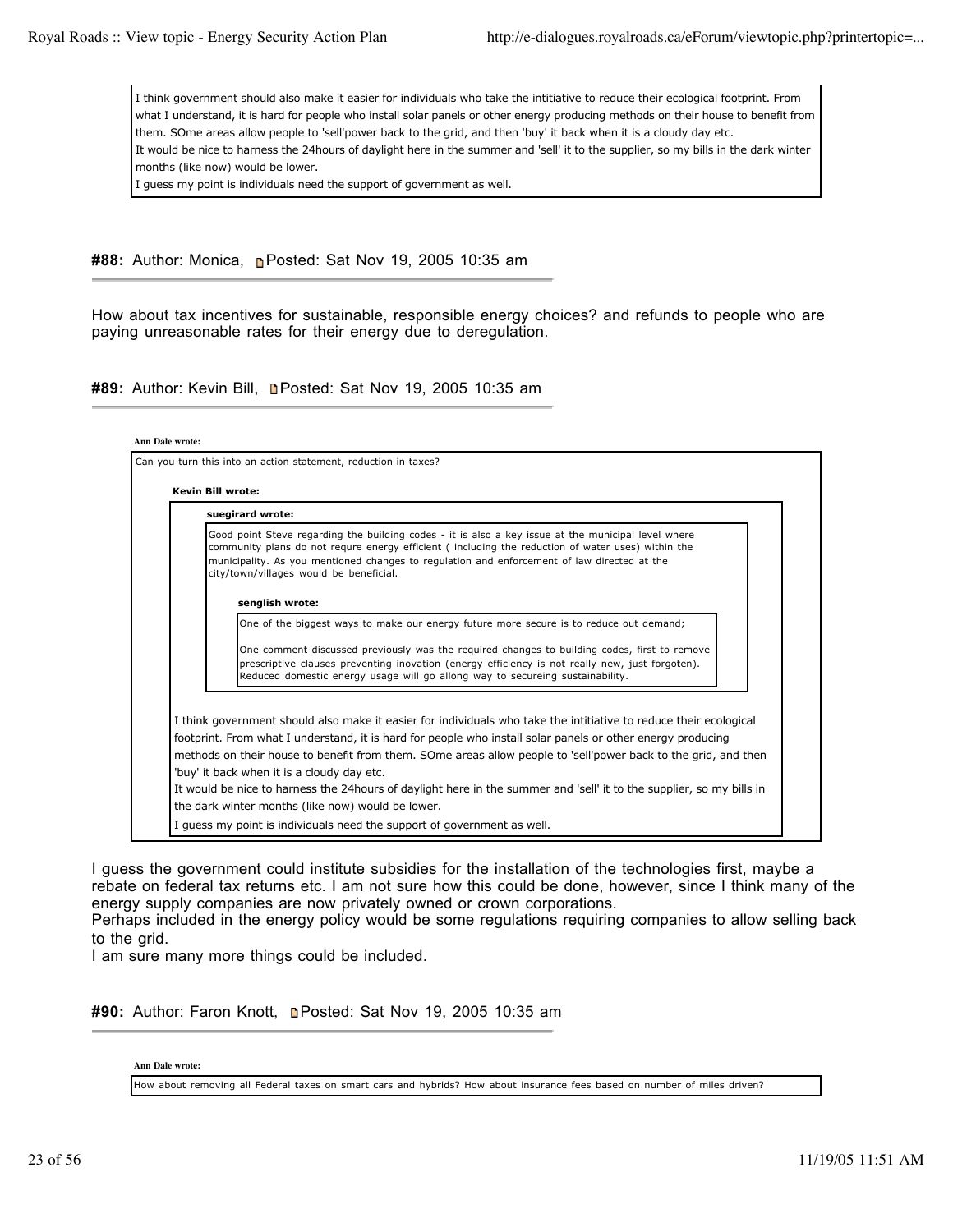I like the idea of removing Federal taxes on smart cars and hybrids, but not so sure about insurance based on number of kilometers driven. I don't think this would be fair to all, especially to those of us in rural Canada

#91: Author: dsheppard1, **n**Posted: Sat Nov 19, 2005 10:36 am

I think that canada is heading in the right direction with the One Tonne Challenge idea. They are trying to let canadians know that there are choices out there and thet they can make a difference.

**#92:** Author: Guest, Posted: Sat Nov 19, 2005 10:36 am

Micro actions for energy security policy. I think a few people have already listed some good ones; Steve talked about reduced demand through reduced consumption, Kevin talked about being able to sell green-produced energy back to the grid, and Sue talked about the role of municipal government. I'd like to take the last point a bit further in that I think we should promote a shift in power from provincial energy utilities to more local, municipal, community-owned sources (i.e. as we read in the Soft Path). (Brian)

#93: Author: Ann Dale, **Denated: Sat Nov 19, 2005 10:36 am** 

In your discussion yesterday, you talked about how the cost of energy efficient lightbulbs was more expensive that the others. Again, remove taxes from the 'goods' and tax the 'bads' as Paul Hawken advocates?

#94: Author: Amy Wilson, **n**Posted: Sat Nov 19, 2005 10:37 am

Conserving energy is one way to increase security. We can give incentives for reducing our energy consumption, either "pay for what you use" tax or "get paid for what you don't use" subsidy.

#95: Author: jodi jane friesen, **n**Posted: Sat Nov 19, 2005 10:37 am

transfer oil and gas subsidies to renewable energy sources. Transfer tax dollars to promote renewable energy infastructure development.

**Ann Dale wrote:**

Many principles have emerged, the need for innovation, diversity, equity between provinces (this is a very difficult topic), the basic need for energy by all Canadians, the need for an energy grid that facilitates the trading of energy between provinces on an equitable basis, again difficult but Kevin raised a key point in his B.C./Alberta example, as well, committment to being an energy efficient country, protection of Canadian resources and Canadian business investments, and so forth. Didn't capture them all in this brief summary but you guys did.

Well done, shall we move on to the Action Plan. Let's start with the micro actions first and try to be as detailed as possible on multiple levels.

**#96:** Author: Kevin Bill, Posted: Sat Nov 19, 2005 10:38 am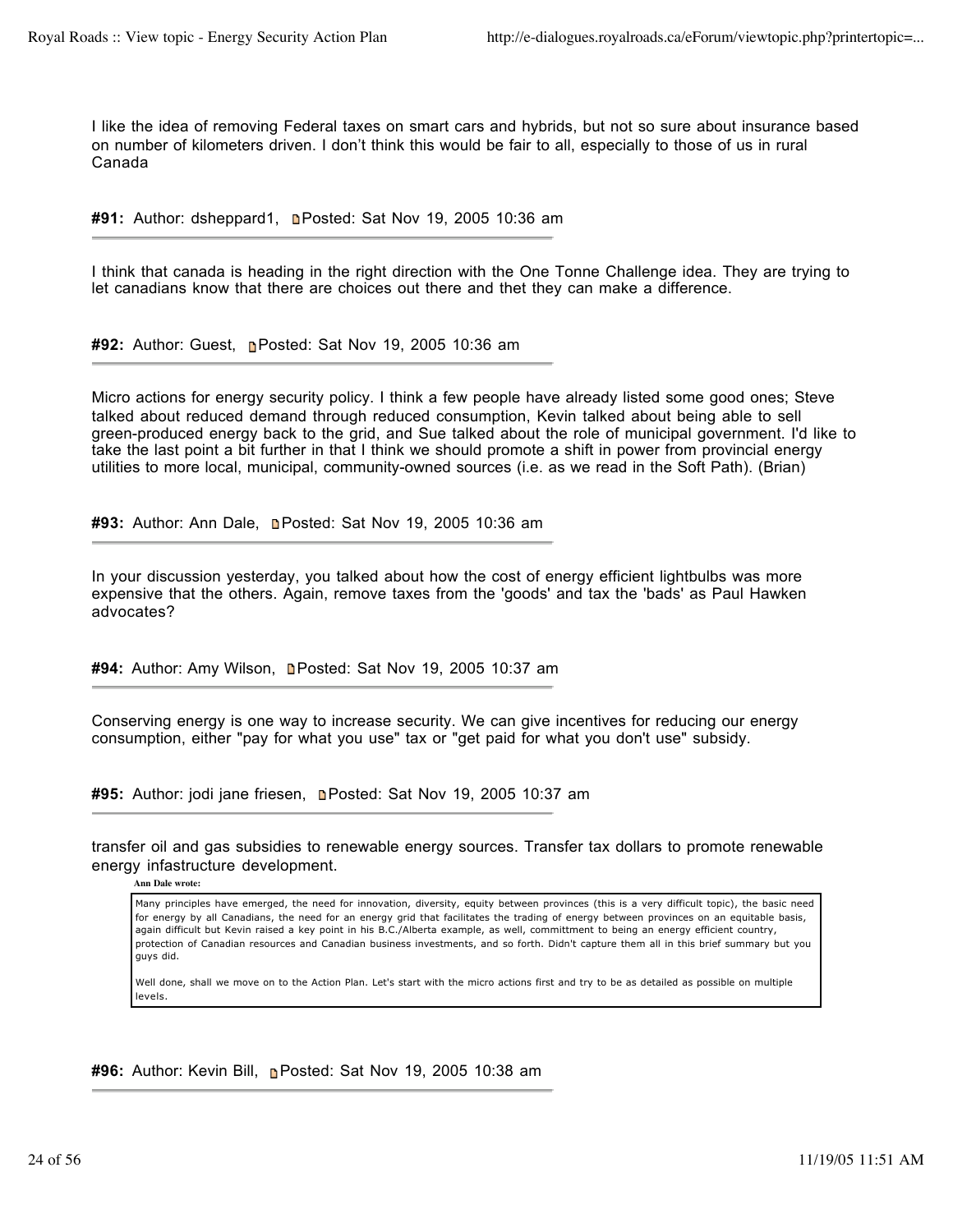| <b>Faron Knott wrote:</b> |  |
|---------------------------|--|
|---------------------------|--|

| Ann Dale wrote:                                                                                                              |
|------------------------------------------------------------------------------------------------------------------------------|
| How about removing all Federal taxes on smart cars and hybrids? How about insurance fees based on number of miles<br>driven? |
|                                                                                                                              |
| I like the idea of removing Federal taxes on smart cars and hybrids, but not so sure about insurance based on number of      |
| kilometers driven. I don't think this would be fair to all, especially to those of us in rural Canada                        |

I agree Faron, it is 1300km for me to get to the nearest Walmart!! :-)

## #97: Author: Ann Dale, **n**Posted: Sat Nov 19, 2005 10:39 am

Faron, I agree, I live in a rural community as well and have difficulty with this one, so there would have to be finer discriminations allowing for residence. But one of the things with living in a smaller community is that infrastructure is slower to build than in larger centres, and so one drives everywhere. Lenore and I have talked about cluster development, but that is a little outside the scope of this.

**Faron Knott wrote:**

**Ann Dale wrote:**

How about removing all Federal taxes on smart cars and hybrids? How about insurance fees based on number of miles driven?

I like the idea of removing Federal taxes on smart cars and hybrids, but not so sure about insurance based on number of kilometers driven. I don't think this would be fair to all, especially to those of us in rural Canada

#98: Author: Monica, **Denated: Sat Nov 19, 2005 10:39 am** 

Doesn't some countries in Europe have environmental taxes on items which are not in environmentally friendly packaging? I thought I remember reading this somewhere.

**Ann Dale wrote:**

In your discussion yesterday, you talked about how the cost of energy efficient lightbulbs was more expensive that the others. Again, remove taxes from the 'goods' and tax the 'bads' as Paul Hawken advocates?

**#99:** Author: Dawn, **n**Posted: Sat Nov 19, 2005 10:39 am

Your right Faron. Those of us that are require dto trvel the furthest to get places are often also the ones that lack a reliable and efficient public transportation infrastucture. This doesn't seem fair. A reduction in property taxes for homes meeting certain energy efficiency standards, or insurance rates proportional to the vehicles emissions rating would be nice though.

**Faron Knott wrote:**

**Ann Dale wrote:**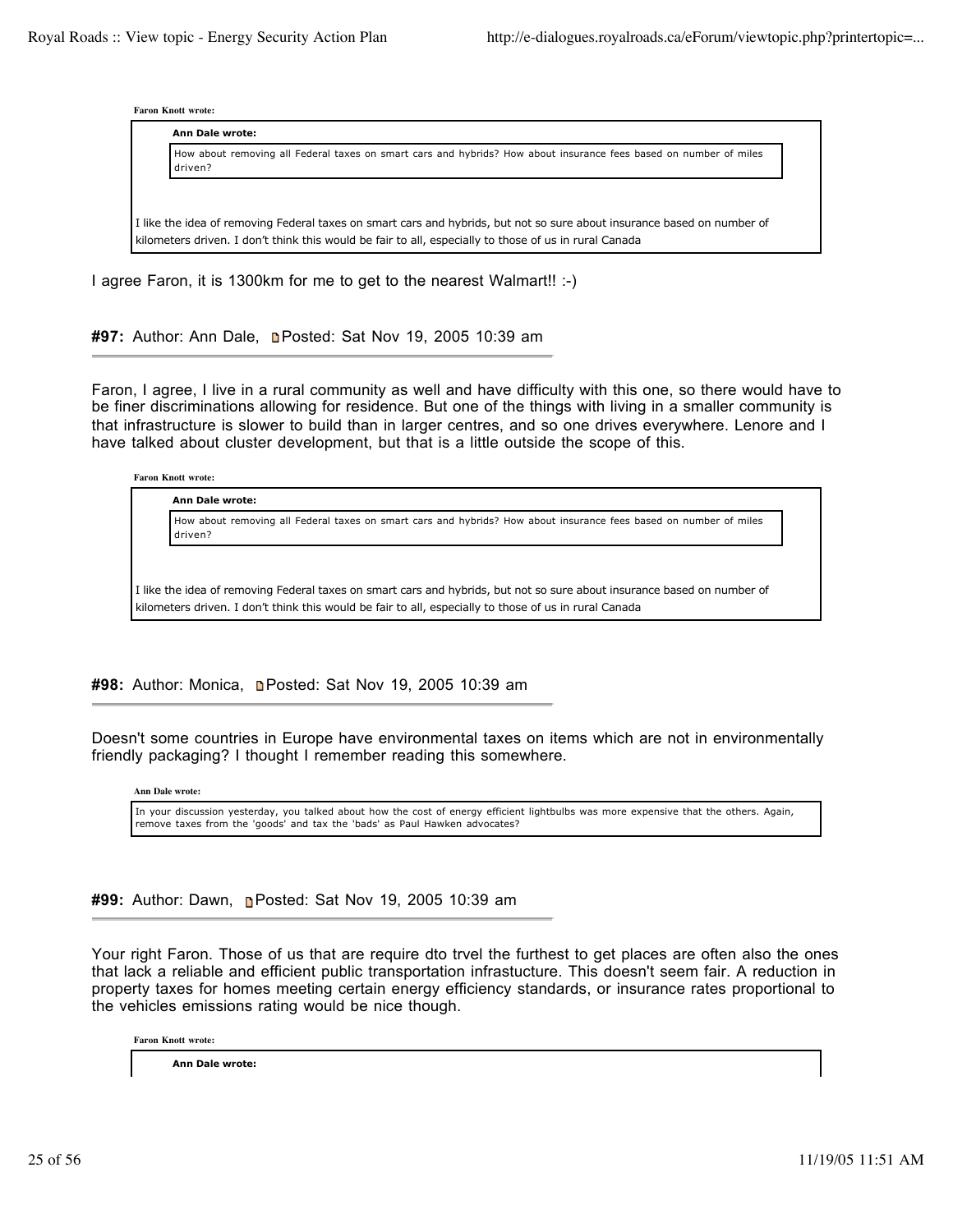How about removing all Federal taxes on smart cars and hybrids? How about insurance fees based on number of miles driven?

I like the idea of removing Federal taxes on smart cars and hybrids, but not so sure about insurance based on number of kilometers driven. I don't think this would be fair to all, especially to those of us in rural Canada

**#100:** Author: Meghan King, Posted: Sat Nov 19, 2005 10:39 am

I think if the one tonne challenge, or other initiatives, were supported at the lower levels of govt people might get more on board. People respond faster to local issues. If the government could support local govt and organizations that are committed ot increasing awareness and getting people involved we would see a greater number of people pushing towards sustainablilty.

**dsheppard1 wrote:**

I think that canada is heading in the right direction with the One Tonne Challenge idea. They are trying to let canadians know that there are choices out there and thet they can make a difference.

#101: Author: Daryl Lawes, **Depart Coat Nov 19, 2005 10:40 am** 

How about an agreemant from all levels of government to "green it's fleet". maybe 80% of vehicles must meet specific efficiency standards by 2007?

**#102:** Author: Ann Dale, Posted: Sat Nov 19, 2005 10:40 am

Great.

**jodi jane friesen wrote:**

transfer oil and gas subsidies to renewable energy sources. Transfer tax dollars to promote renewable energy infastructure development. **Ann Dale wrote:** Many principles have emerged, the need for innovation, diversity, equity between provinces (this is a very difficult topic), the basic need for energy by all Canadians, the need for an energy grid that facilitates the trading of energy between provinces on an equitable basis, again difficult but Kevin raised a key point in his B.C./Alberta example, as well, committment to being an energy efficient country, protection of Canadian resources and Canadian business investments, and so forth. Didn't capture them all in this brief summary but you guys did. Well done, shall we move on to the Action Plan. Let's start with the micro actions first and try to be as detailed as possible on multiple levels.

**#103:** Author: dsheppard1, Posted: Sat Nov 19, 2005 10:40 am

**Faron Knott wrote:**

**Ann Dale wrote:**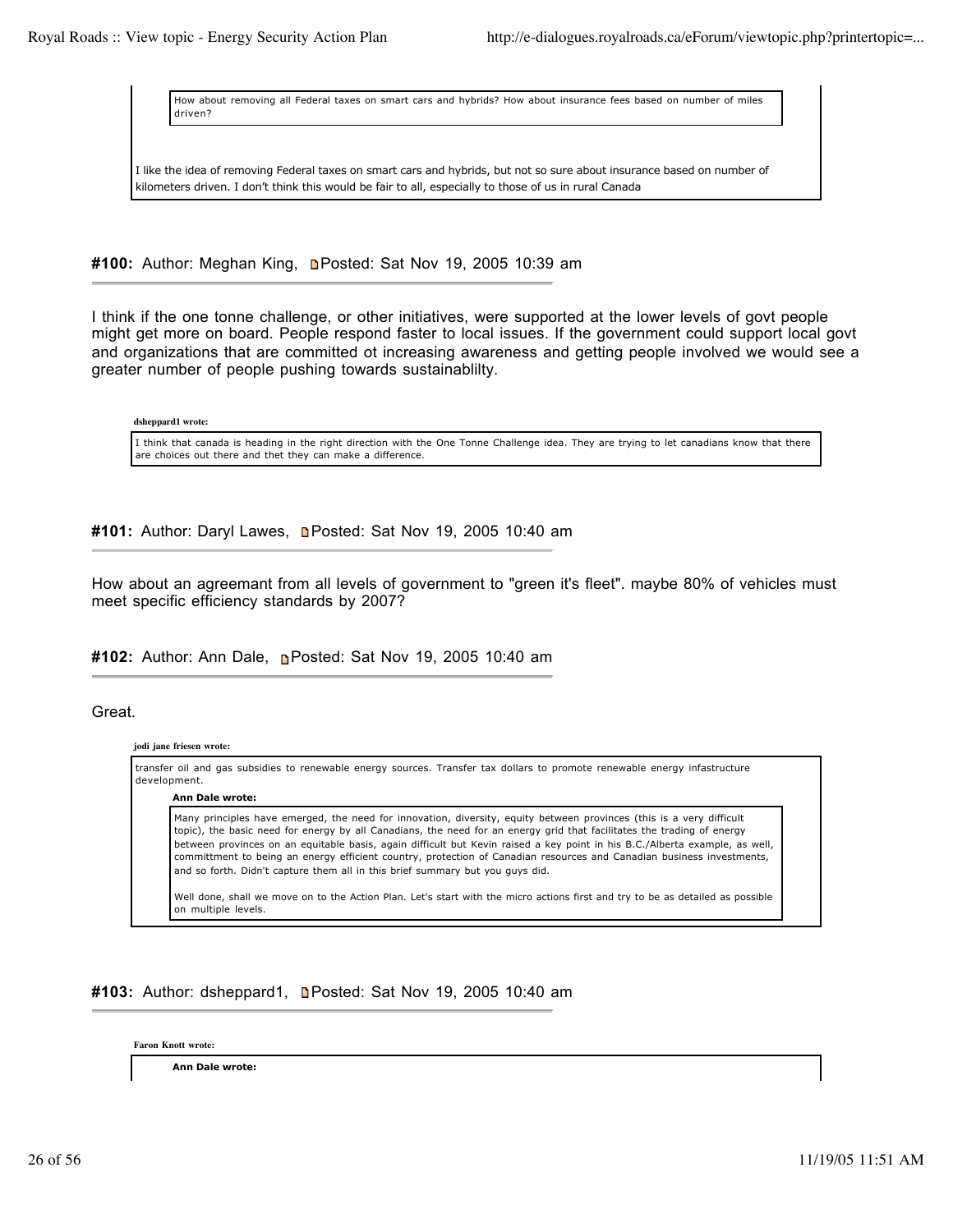How about removing all Federal taxes on smart cars and hybrids? How about insurance fees based on number of miles driven?

I like the idea of removing Federal taxes on smart cars and hybrids, but not so sure about insurance based on number of kilometers driven. I don't think this would be fair to all, especially to those of us in rural Canada

I like the idea of canada removing all federal taxes on smart cars, Right now they are offering a Sales Tax Reduction up to \$2000 but they can offer more.

#104: Author: Adrian Paradis, **n**Posted: Sat Nov 19, 2005 10:40 am

**Kevin Bill wrote:**

| <b>Ann Dale wrote:</b>                                                                                                       |
|------------------------------------------------------------------------------------------------------------------------------|
| How about removing all Federal taxes on smart cars and hybrids? How about insurance fees based on<br>number of miles driven? |
|                                                                                                                              |
| I I like the idea of removing Federal taxes on smart cars and hybrids, but not so sure about insurance based on              |
| number of kilometers driven. I don't think this would be fair to all, especially to those of us in rural Canada              |

I agree with Faron/Kevin on this it sounds very big brotherish. And would lead to alot of people to play with the system. I.e. altering the odemetor

# #105: Author: Ann Dale, **n**Posted: Sat Nov 19, 2005 10:40 am

### Now, we are rockin'

**Daryl Lawes wrote:**

How about an agreemant from all levels of government to "green it's fleet". maybe 80% of vehicles must meet specific efficiency standards by 2007?

**#106:** Author: Amy Wilson, Posted: Sat Nov 19, 2005 10:41 am

I agree Brian we should foster development of more community based systems. Like industrial parks that use one anothers waste as energy. The Blowing in the Wind paper discussed how the wind energy systems did better when it was user-owned.

#107: Author: kristawatts, **n**Posted: Sat Nov 19, 2005 10:41 am

**Ann Dale wrote:**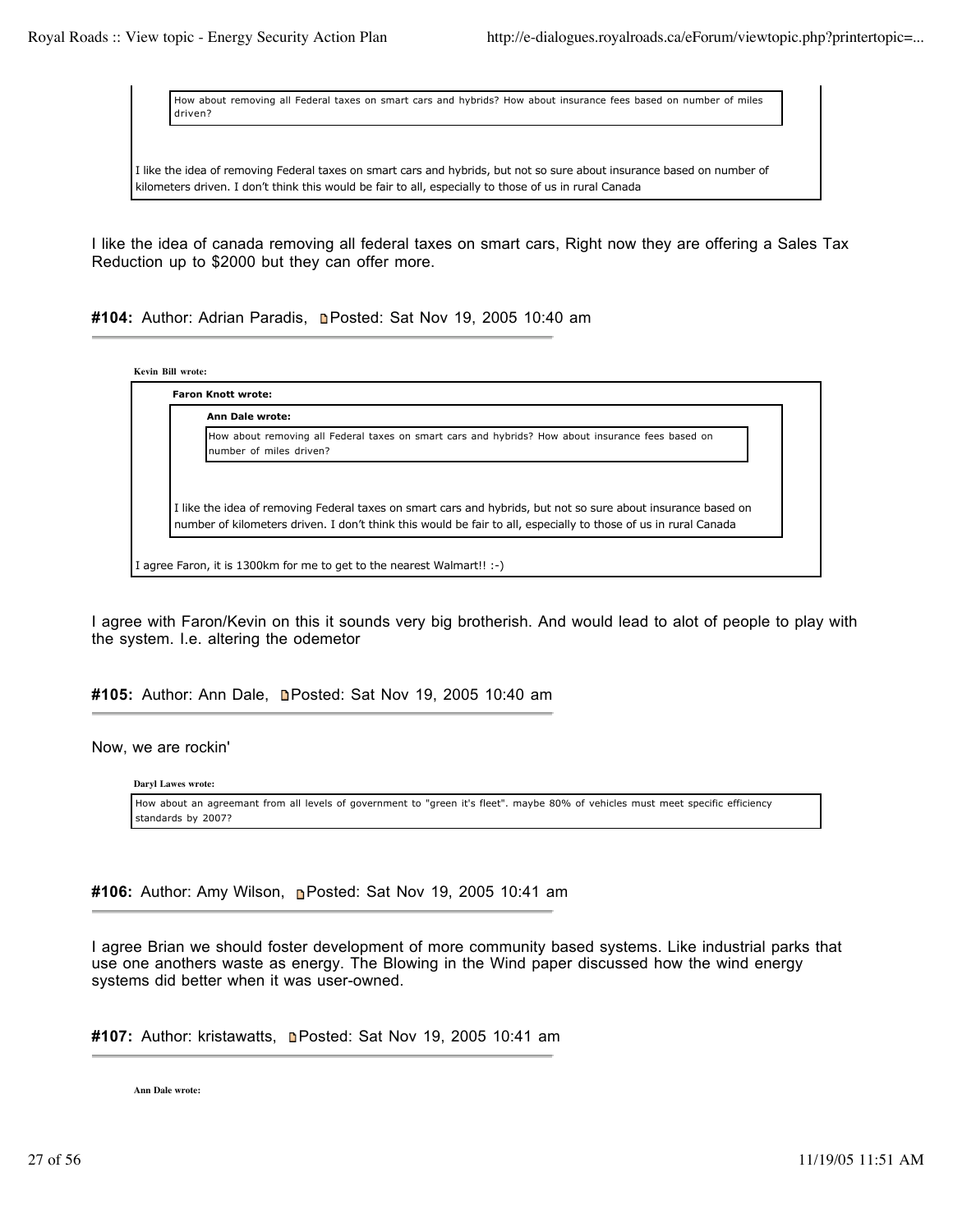In your discussion yesterday, you talked about how the cost of energy efficient lightbulbs was more expensive that the others. Again, remove taxes from the 'goods' and tax the 'bads' as Paul Hawken advocates?

I know that in the States people can take advantage of tax breaks on certain energy efficient cars.

**#108:** Author: Kevin Bill, Posted: Sat Nov 19, 2005 10:41 am

**Daryl Lawes wrote:** How about an agreemant from all levels of government to "green it's fleet". maybe 80% of vehicles must meet specific efficiency standards by 2007?

If Parks Canada can have a Hybrid in Inuvik, government should be able to use them elsewhere.

#109: Author: Tina Hessdorfer, **n**Posted: Sat Nov 19, 2005 10:42 am

### **Ann Dale wrote:**

In your discussion yesterday, you talked about how the cost of energy efficient lightbulbs was more expensive that the others. Again, remove taxes from the 'goods' and tax the 'bads' as Paul Hawken advocates?

Would the gov't regulate this? How? Would they prepare a good vs bad list to ensure the "bad stuff" is taxed. I guess this would be an ever changing list with the development of new technologies. I like the idea. Tehn imported produce could be taxed and not locally grown produce, etc Encouaging the public to make better decisions by enticing their pocket book

#110: Author: kimwright, **n**Posted: Sat Nov 19, 2005 10:42 am

Exactly the government should make a committment to renewable energies and if nothing else at least stop subsidies within non-renewable energies. Could you imagine the public outcry if we were paying the true costs.

#### **jodi jane friesen wrote:**

| Many principles have emerged, the need for innovation, diversity, equity between provinces (this is a very difficult                                                                                   |  |
|--------------------------------------------------------------------------------------------------------------------------------------------------------------------------------------------------------|--|
|                                                                                                                                                                                                        |  |
| topic), the basic need for energy by all Canadians, the need for an energy grid that facilitates the trading of energy                                                                                 |  |
| between provinces on an equitable basis, again difficult but Kevin raised a key point in his B.C./Alberta example, as well,                                                                            |  |
| committment to being an energy efficient country, protection of Canadian resources and Canadian business investments,<br>and so forth. Didn't capture them all in this brief summary but you guys did. |  |

**#111:** Author: shawn samborsky, **P**osted: Sat Nov 19, 2005 10:42 am

**Meghan King wrote:**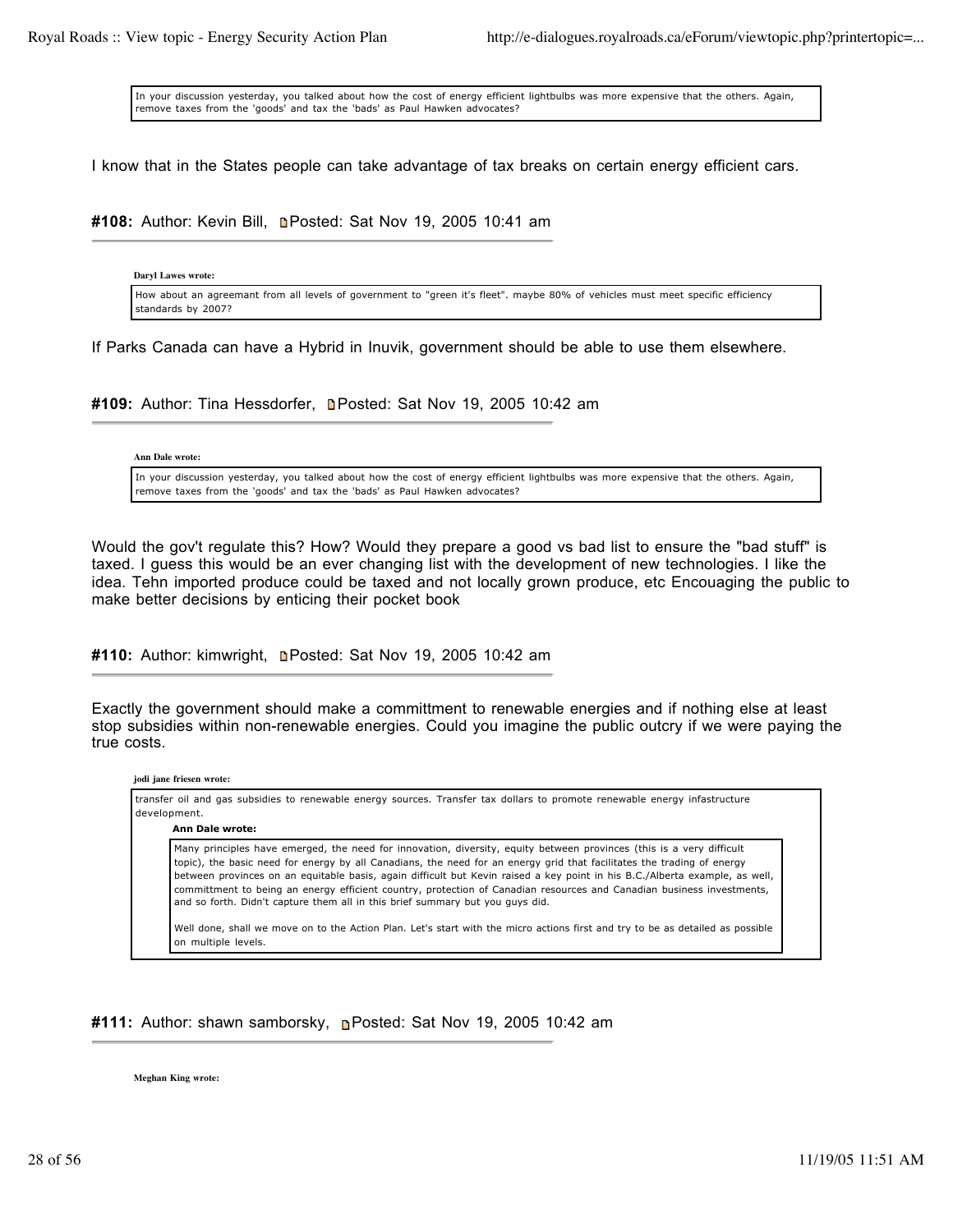I think if the one tonne challenge, or other initiatives, were supported at the lower levels of govt people might get more on board. People respond faster to local issues. If the government could support local govt and organizations that are committed ot increasing awareness and getting people involved we would see a greater number of people pushing towards sustainablilty.

# **dsheppard1 wrote:**

I think that canada is heading in the right direction with the One Tonne Challenge idea. They are trying to let canadians know that there are choices out there and thet they can make a difference.

I think this is a great idea. You could measure public participation and set some benchmarks. Tying federal transfers to performance would get things done in a hurry

#112: Author: jodi jane friesen, **n**Posted: Sat Nov 19, 2005 10:42 am

Create the carbon tax and have the funds invested in improving public transportation sytstesm, renewable energy infastructure and technology, and biofuels such as ethanol.

**Ann Dale wrote:**

In your discussion yesterday, you talked about how the cost of energy efficient lightbulbs was more expensive that the others. Again, remove taxes from the 'goods' and tax the 'bads' as Paul Hawken advocates?

#113: Author: Monica, **n**Posted: Sat Nov 19, 2005 10:43 am

I like this idea Dawn, with the building, and renovattion boom we are presently seeing, due to our low interest rates, this is an area which can impact individuals significantly while sending an educating message to the general public.

#### **Dawn wrote:**

Your right Faron. Those of us that are require dto trvel the furthest to get places are often also the ones that lack a reliable and efficient public transportation infrastucture. This doesn't seem fair. A reduction in property taxes for homes meeting certain energy efficiency standards, or insurance rates proportional to the vehicles emissions rating would be nice though.

### **Faron Knott wrote:**

### **Ann Dale wrote:**

How about removing all Federal taxes on smart cars and hybrids? How about insurance fees based on number of miles driven?

I like the idea of removing Federal taxes on smart cars and hybrids, but not so sure about insurance based on number of kilometers driven. I don't think this would be fair to all, especially to those of us in rural Canada

**#114:** Author: kristawatts, **Denated: Sat Nov 19, 2005 10:43 am** 

#### **Amy Wilson wrote:**

Conserving energy is one way to increase security. We can give incentives for reducing our energy consumption, either "pay for what you use" tax or "get paid for what you don't use" subsidy.

You could have infrastructure like income tax where there are tax brackets, you could have energy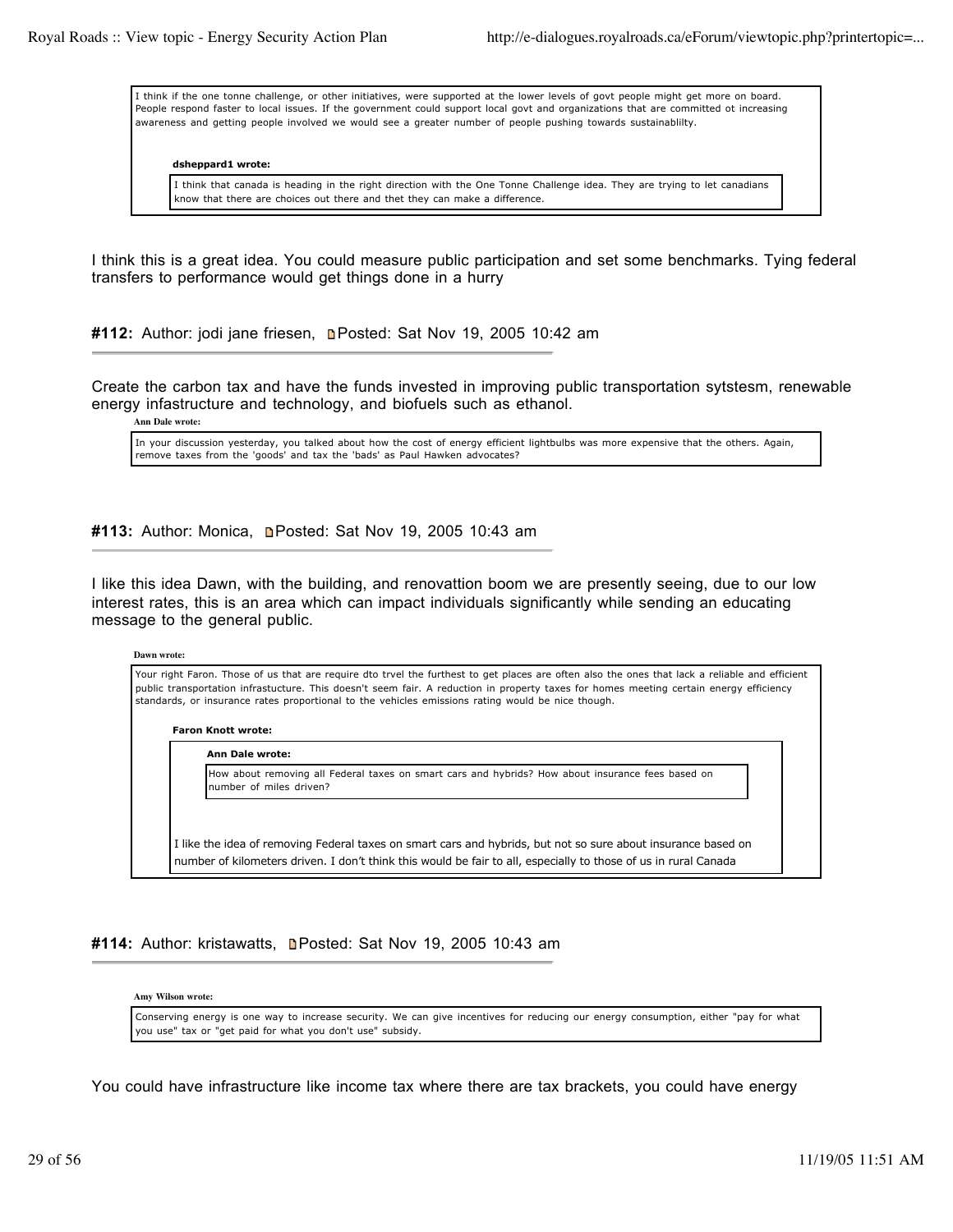consumption brackets (if you are a high consumer you pay more taxes)

#115: Author: suegirard, **n**Posted: Sat Nov 19, 2005 10:43 am

I don't know if this would work - since was discussed yesterday - we are completed entwined in fossil fuels if the "bads" were taxes (fossil fuels) - this would not help us initially - we would all be paying the additional taxes before a shift could be made - I'm thinking of the larger areas of fossil fuel consumption (ie cars, energy, etc). There may be the need for subsidies - but this is getting complicated.

**Ann Dale wrote:**

In your discussion yesterday, you talked about how the cost of energy efficient lightbulbs was more expensive that the others. Again, remove taxes from the 'goods' and tax the 'bads' as Paul Hawken advocates?

**#116:** Author: Dawn, **Denated: Sat Nov 19, 2005 10:44 am** 

I think this is a good idea to adopt. The rising taxes on cigarettes has been an incenive for alot of people I know to quit smoking. If cost can help them overcome this addiction it may help us combat our dependance on unsustainable energy sources. Taxes for manufacturer's on packaging would also be a good idea. The often ridiculous use of the materials was brought up yesterday. If manufacturer's wer required to pay a tzx on every unit of packaging utilized they may be more inclined to look inot alternative methods of marketing.

**Ann Dale wrote:**

In your discussion yesterday, you talked about how the cost of energy efficient lightbulbs was more expensive that the others. Again, remove taxes from the 'goods' and tax the 'bads' as Paul Hawken advocates?

**#117:** Author: Amy Wilson, Posted: Sat Nov 19, 2005 10:44 am

We should invest in R&D of alternative, renewable, sustainable energy sources. If Canada can get a head start we can sell new technologies internationally and lead world markets in alternative energy.

**#118:** Author: Meghan King, Posted: Sat Nov 19, 2005 10:44 am

I found a article for my policy paper called "Greener public purchasing as apublic policy instrument" it talks about how government spending choices can really set a good example and infuse money into sustainable products and practices

**Ann Dale wrote:**

Now, we are rockin'

**Daryl Lawes wrote:**

How about an agreemant from all levels of government to "green it's fleet". maybe 80% of vehicles must meet specific efficiency standards by 2007?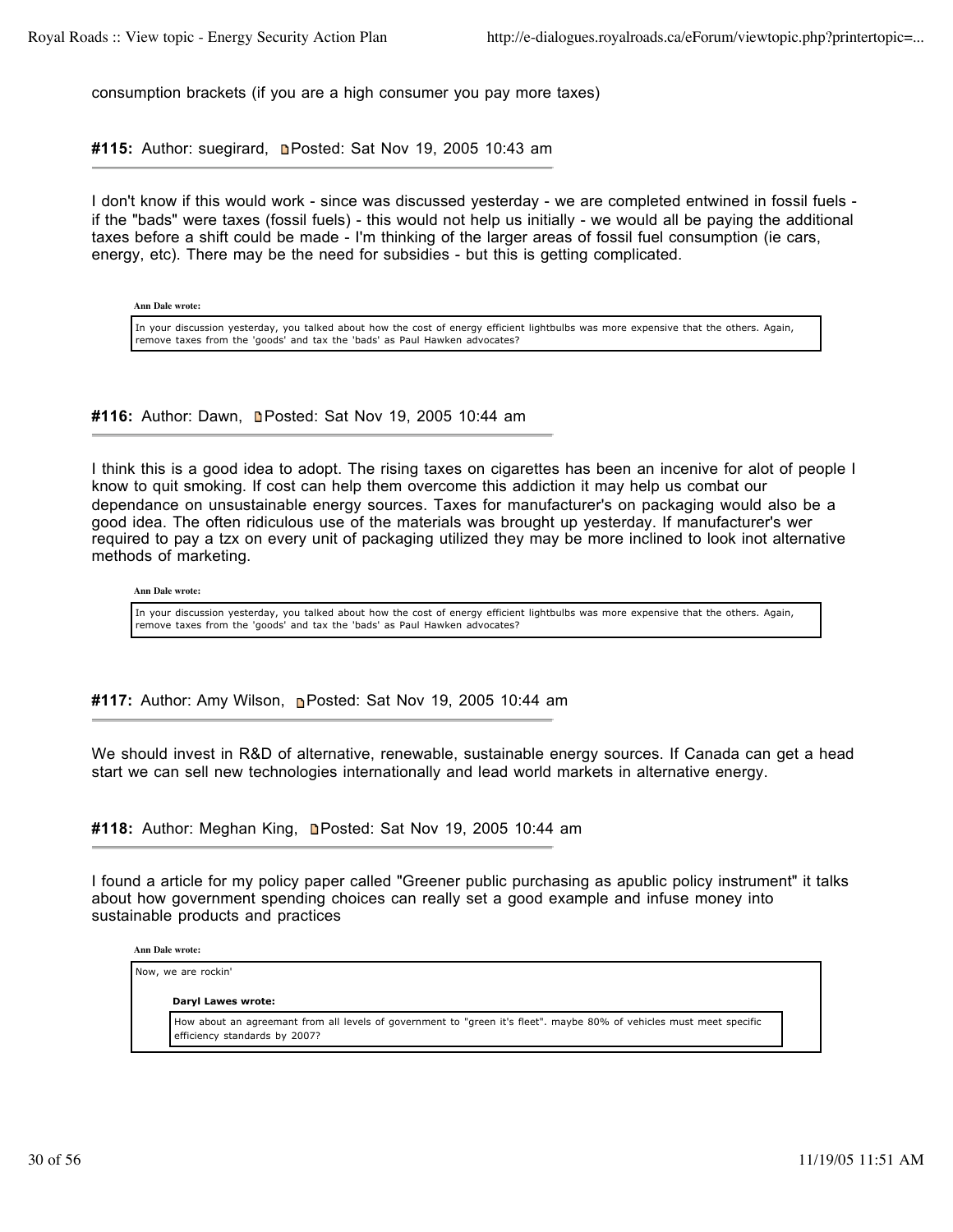# #119: Author: Tina Hessdorfer, **n**Posted: Sat Nov 19, 2005 10:44 am

| <b>Ann Dale wrote:</b><br>Faron, I agree, I live in a rural community as well and have difficulty with this one, so there would have to be finer discriminations<br>allowing for residence. But one of the things with living in a smaller community is that infrastructure is slower to build than in larger<br>centres, and so one drives everywhere. Lenore and I have talked about cluster development, but that is a little outside the scope of this. |  |
|-------------------------------------------------------------------------------------------------------------------------------------------------------------------------------------------------------------------------------------------------------------------------------------------------------------------------------------------------------------------------------------------------------------------------------------------------------------|--|
| <b>Faron Knott wrote:</b><br><b>Ann Dale wrote:</b>                                                                                                                                                                                                                                                                                                                                                                                                         |  |
| How about removing all Federal taxes on smart cars and hybrids? How about insurance fees based on<br>number of miles driven?                                                                                                                                                                                                                                                                                                                                |  |
|                                                                                                                                                                                                                                                                                                                                                                                                                                                             |  |
| I like the idea of removing Federal taxes on smart cars and hybrids, but not so sure about insurance based on<br>number of kilometers driven. I don't think this would be fair to all, especially to those of us in rural Canada                                                                                                                                                                                                                            |  |

I bet due to living in a rural community you already drive more efficiently than us city folk, better planning your errands, so you don't drive back and forth into town. Unlike us city people that randomly drive around the city, back and forth across town.

#120: Author: kimwright, **Denated: Sat Nov 19, 2005 10:44 am** 

Excellent point - this goes into the idea of zerowaste and efficiency. We have a hard task ahead of us getting everyone to play together nicely in Industry and politics.

**Amy Wilson wrote:**

I agree Brian we should foster development of more community based systems. Like industrial parks that use one anothers waste as energy. The Blowing in the Wind paper discussed how the wind energy systems did better when it was user-owned.

**#121:** Author: Thien Tran, Posted: Sat Nov 19, 2005 10:45 am

**Faron Knott wrote:**

**Ann Dale wrote:**

How about removing all Federal taxes on smart cars and hybrids? How about insurance fees based on number of miles driven?

I like the idea of removing Federal taxes on smart cars and hybrids, but not so sure about insurance based on number of kilometers driven. I don't think this would be fair to all, especially to those of us in rural Canada

I guess we have to pay for our living style in this case.

I just read that in Europe they tax people driving into downtown and trucking through high tech of surveillant. Watch out Big Brother Watching over us.

**#122:** Author: dsheppard1, Posted: Sat Nov 19, 2005 10:45 am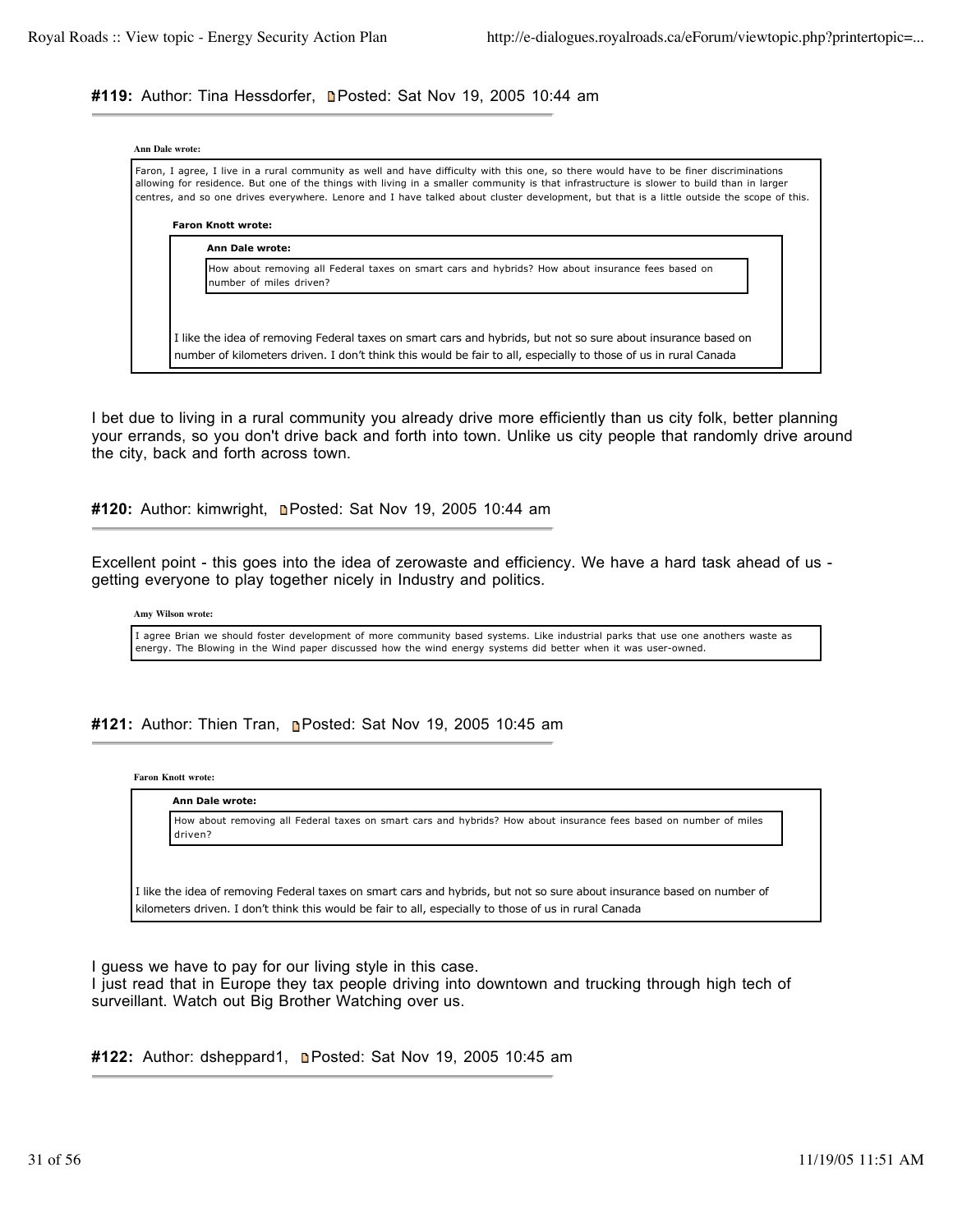**Anonymous wrote:**

Micro actions for energy security policy. I think a few people have already listed some good ones; Steve talked about reduced demand through reduced consumption, Kevin talked about being able to sell green-produced energy back to the grid, and Sue talked about the role of municipal government. I'd like to take the last point a bit further in that I think we should promote a shift in power from provincial energy utilities to more local, municipal, community-owned sources (i.e. as we read in the Soft Path). (Brian)

I have read that these Soft Path energy producing systems are a great way to go for greener energy but they still have to have the support of local people. There was a proposal to but in a hydro-electric operation on a stream where I leive and the water would be funneled through a long tunnel and then reverted back into the stream but there were fish issues downstream. It just goes to show that you have to weigh all the options.

# **#123:** Author: Kevin Bill, Posted: Sat Nov 19, 2005 10:45 am

**kristawatts wrote: Amy Wilson wrote:** Conserving energy is one way to increase security. We can give incentives for reducing our energy consumption, either "pay for what you use" tax or "get paid for what you don't use" subsidy. You could have infrastructure like income tax where there are tax brackets, you could have energy consumption brackets (if you

Again this creates an issue for the northern/rural centres who require higher energy supply because of

**#124:** Author: Monica, **Posted: Sat Nov 19, 2005 10:45 am** 

I agree that there has to be an allocation of tax dollars to the investment in sustainability. As we more towards sustainability and the tax revenue decreases, so does the need for the funds, so it's a win win situation.

Create the carbon tax and have the funds invested in improving public transportation sytstesm, renewable energy infastructure and technology, and biofuels such as ethanol.

**Ann Dale wrote:**

**jodi jane friesen wrote:**

are a high consumer you pay more taxes)

colder climate.

In your discussion yesterday, you talked about how the cost of energy efficient lightbulbs was more expensive that the others. Again, remove taxes from the 'goods' and tax the 'bads' as Paul Hawken advocates?

#125: Author: b1jackson, **n**Posted: Sat Nov 19, 2005 10:46 am

Out here it seems the small NGOs are waving the One Tonne Challenge flag and the province is really kinda non-existent in it. The NGOs have brought the Challenge to the community level in some parts of the Island and as for the provincial government......well we recently bought 2 Hybrid Chev 4x4s. One is being driven by my Mininster and the other for the Minister of Transportation. Really not a great use of money in my opinion.

**Meghan King wrote:**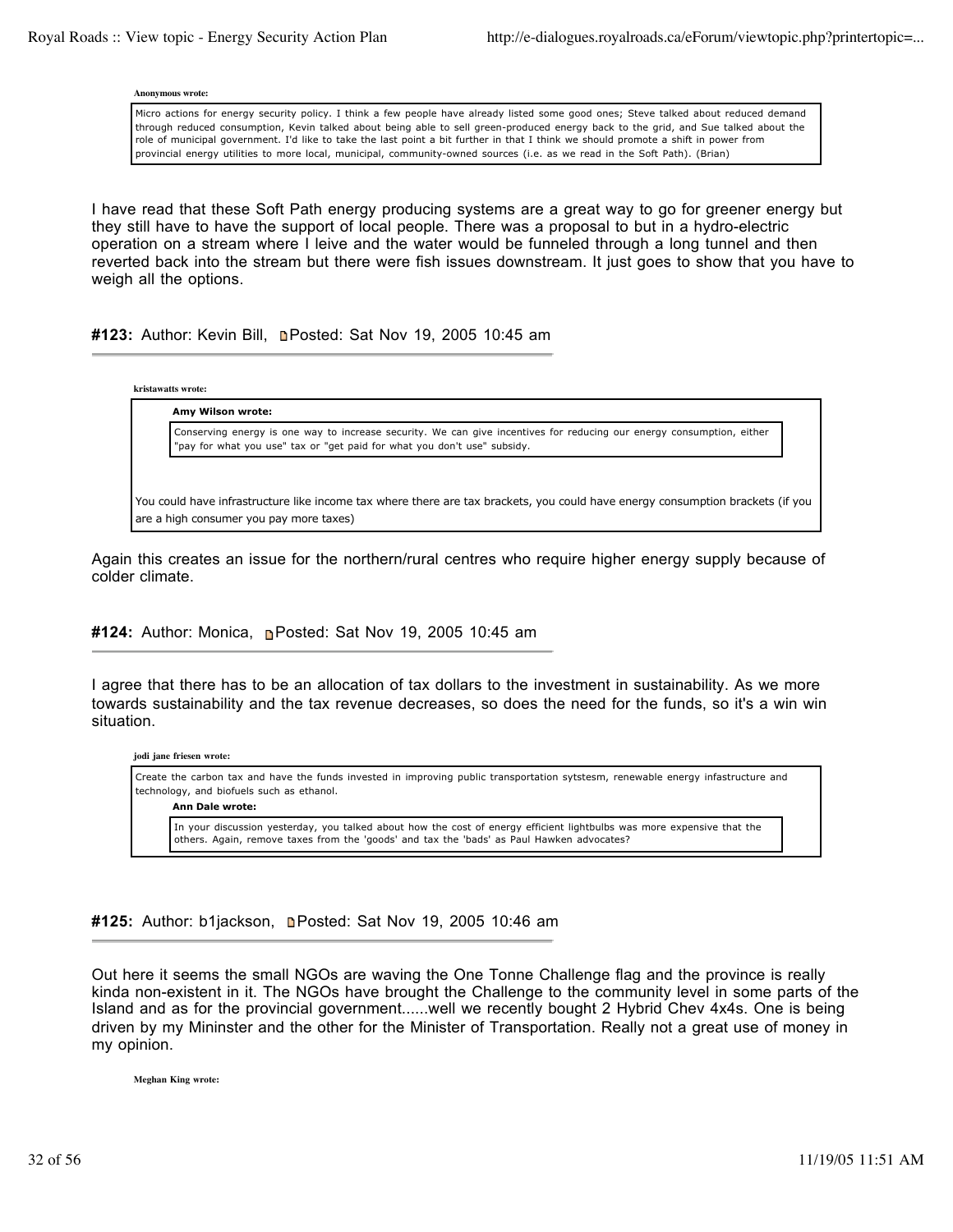I think if the one tonne challenge, or other initiatives, were supported at the lower levels of govt people might get more on board. People respond faster to local issues. If the government could support local govt and organizations that are committed ot increasing awareness and getting people involved we would see a greater number of people pushing towards sustainablilty.

#### **dsheppard1 wrote:**

I think that canada is heading in the right direction with the One Tonne Challenge idea. They are trying to let canadians know that there are choices out there and thet they can make a difference.

**#126:** Author: Ann Dale, Posted: Sat Nov 19, 2005 10:46 am

Dawn, much better idea to tax vehicles with higher emission standards, than to tax mileage. Note everyone the reaction one has with big brother stuff.

#127: Author: shawn samborsky, **n**Posted: Sat Nov 19, 2005 10:47 am

**Tina Hessdorfer wrote:**

**Ann Dale wrote:**

In your discussion yesterday, you talked about how the cost of energy efficient lightbulbs was more expensive that the others. Again, remove taxes from the 'goods' and tax the 'bads' as Paul Hawken advocates?

Would the gov't regulate this? How? Would they prepare a good vs bad list to ensure the "bad stuff" is taxed. I guess this would be an ever changing list with the development of new technologies. I like the idea. Tehn imported produce could be taxed and not locally grown produce, etc Encouaging the public to make better decisions by enticing their pocket book

This way you would'nt necessarily need to apply further taxes. The feds net income could conceivably stay the same (theory) you would just rebalance things a little. If I were the green party or NDP I would develop this idea and make it a platform cornerstone

**#128:** Author: senglish, Posted: Sat Nov 19, 2005 10:47 am

I am a big fan of waste to power (historically called incineration!) when used as part of a co-generation project. There are several cities in the GTA with large scale community heating systems (London, Hamilton).

**Amy Wilson wrote:**

I agree Brian we should foster development of more community based systems. Like industrial parks that use one anothers waste as energy. The Blowing in the Wind paper discussed how the wind energy systems did better when it was user-owned.

**#129:** Author: Dawn, **n**Posted: Sat Nov 19, 2005 10:47 am

It definitely wouldn't be embraced by society, but it would act as a form of shock therapy to make people realize the necessity of this type of change. I guess you'd have to find a balance where people could still meet their basic needs, but would make this difficult if they chose to continue investing in unsustainable purchases. As idenitified in economics, the external costs need to be internalized in order to make a real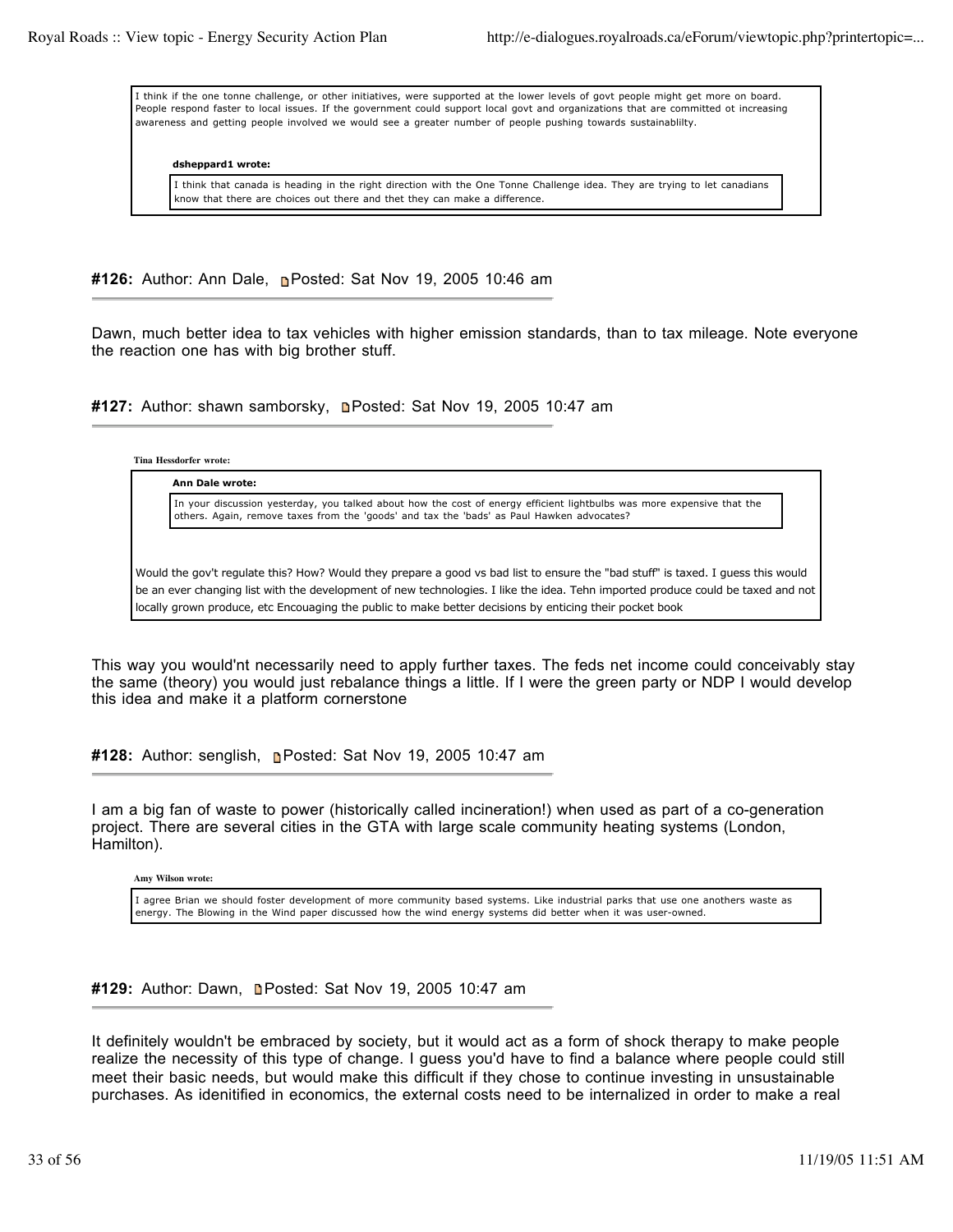impact.

| suegirard wrote:                                                                                                                                                                                                                                                                                                                                                                                                                       |  |
|----------------------------------------------------------------------------------------------------------------------------------------------------------------------------------------------------------------------------------------------------------------------------------------------------------------------------------------------------------------------------------------------------------------------------------------|--|
| I don't know if this would work - since was discussed yesterday - we are completed entwined in fossil fuels - if the "bads" were taxes<br>(fossil fuels) - this would not help us initially - we would all be paying the additional taxes before a shift could be made - I'm thinking of<br>the larger areas of fossil fuel consumption (ie cars, energy, etc). There may be the need for subsidies - but this is getting complicated. |  |
| Ann Dale wrote:                                                                                                                                                                                                                                                                                                                                                                                                                        |  |
| In your discussion yesterday, you talked about how the cost of energy efficient lightbulbs was more expensive that the<br>others. Again, remove taxes from the 'goods' and tax the 'bads' as Paul Hawken advocates?                                                                                                                                                                                                                    |  |

**#130:** Author: jodi jane friesen, Posted: Sat Nov 19, 2005 10:47 am

There could be a fee or a fine attached to industrial waste that could be used as an energy source for industry or homes. There could be subsidies provided to promote and create infastructure for waste energy transfer and use.

#131: Author: dsheppard1, **n**Posted: Sat Nov 19, 2005 10:49 am

#### **Anonymous wrote:**

Micro actions for energy security policy. I think a few people have already listed some good ones; Steve talked about reduced demand through reduced consumption, Kevin talked about being able to sell green-produced energy back to the grid, and Sue talked about the role of municipal government. I'd like to take the last point a bit further in that I think we should promote a shift in power from provincial energy utilities to more local, municipal, community-owned sources (i.e. as we read in the Soft Path). (Brian)

I like your idea Brian, why should we sacriface our land to large corporations when they dam a valley to make hydro-electric power and then sell it on the open grid to the US. This power is not any cheaper to us , we just pay more as we watch the prices rise everytime there is a disaster in the US. Smaller projects that are owned and opertated locally are friendlier for the environment and a benefit to the people.

**#132:** Author: Meghan King, Posted: Sat Nov 19, 2005 10:50 am

I was thinking maybe the energy use of municipal districts could be tracked based on per capita use (scored regionally to account for areas of more severe weather) and then government money could be awarded to districts that are making efforts to reduce thier consumption

**b1jackson wrote:**

Out here it seems the small NGOs are waving the One Tonne Challenge flag and the province is really kinda non-existent in it. The NGOs have brought the Challenge to the community level in some parts of the Island and as for the provincial government......well we recently bought 2 Hybrid Chev 4x4s. One is being driven by my Mininster and the other for the Minister of Transportation. Really not a great use of money in my opinion.

#### **Meghan King wrote:**

I think if the one tonne challenge, or other initiatives, were supported at the lower levels of govt people might get more on board. People respond faster to local issues. If the government could support local govt and organizations that are committed ot increasing awareness and getting people involved we would see a greater number of people pushing towards sustainablilty.

**dsheppard1 wrote:**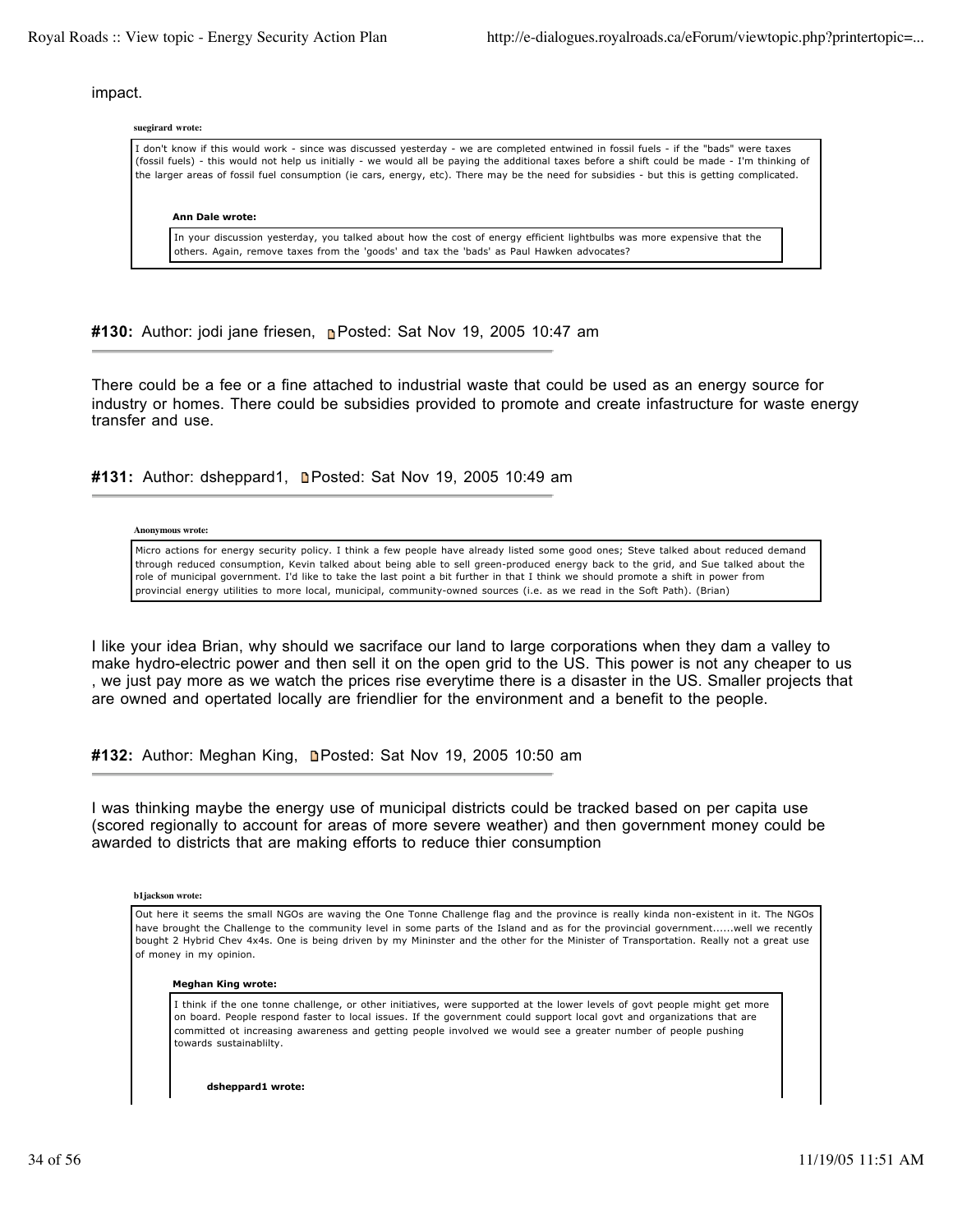I think that canada is heading in the right direction with the One Tonne Challenge idea. They are trying to let canadians know that there are choices out there and thet they can make a difference.

**#133:** Author: Faron Knott, **Posted: Sat Nov 19, 2005 10:51 am** 

# **suegirard wrote:**

| I don't know if this would work - since was discussed yesterday - we are completed entwined in fossil fuels - if the "bads" were taxes<br>(fossil fuels) - this would not help us initially - we would all be paying the additional taxes before a shift could be made - I'm thinking of<br>the larger areas of fossil fuel consumption (ie cars, energy, etc). There may be the need for subsidies - but this is getting complicated. |
|----------------------------------------------------------------------------------------------------------------------------------------------------------------------------------------------------------------------------------------------------------------------------------------------------------------------------------------------------------------------------------------------------------------------------------------|
| Ann Dale wrote:                                                                                                                                                                                                                                                                                                                                                                                                                        |

In your discussion yesterday, you talked about how the cost of energy efficient lightbulbs was more expensive that the others. Again, remove taxes from the 'goods' and tax the 'bads' as Paul Hawken advocates?

I agree Sue… what to do in the transition period? as for complicated, things get more complicated the closer you get to implementation.

**#134:** Author: Dawn, **Denatal Posted: Sat Nov 19, 2005 10:52 am** 

I think where possible the electricity generating stations should be located in, or very near to, the locations they supply. This would provide the greatest benefits to local residents and make people "live" with decisions they make in regard to energy sources.

#### **dsheppard1 wrote:**

#### **Anonymous wrote:** Micro actions for energy security policy. I think a few people have already listed some good ones; Steve talked about reduced demand through reduced consumption, Kevin talked about being able to sell green-produced energy back to the grid, and Sue talked about the role of municipal government. I'd like to take the last point a bit further in that I think we should promote a shift in power from provincial energy utilities to more local, municipal, community-owned sources (i.e. as we read in the Soft Path). (Brian)

I like your idea Brian, why should we sacriface our land to large corporations when they dam a valley to make hydro-electric power and then sell it on the open grid to the US. This power is not any cheaper to us , we just pay more as we watch the prices rise everytime there is a disaster in the US. Smaller projects that are owned and opertated locally are friendlier for the environment and a benefit to the people.

# **#135:** Author: dsheppard1, Posted: Sat Nov 19, 2005 10:53 am

**Ann Dale wrote:**

In your discussion yesterday, you talked about how the cost of energy efficient lightbulbs was more expensive that the others. Again, remove taxes from the 'goods' and tax the 'bads' as Paul Hawken advocates?

I don't mind paying a little extra for these energy efficient lighting because they last longer and offer cheaper light; the problem with these lights are that most of the light emitted is harsh and cold. I have some of these in my home and its like walking into a department store, the warm feeling of incadesant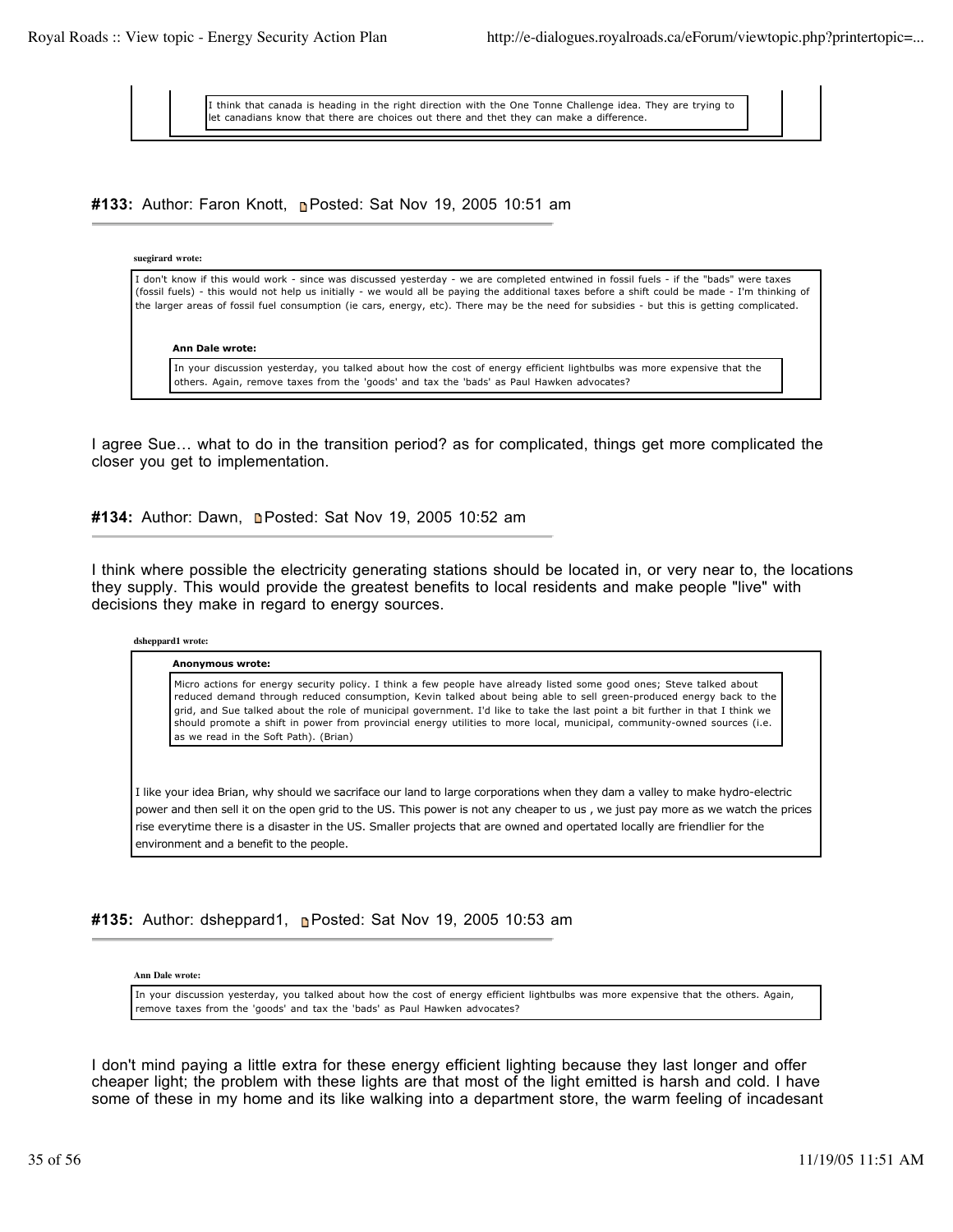lights is more appealing.

#136: Author: jodi jane friesen, **n**Posted: Sat Nov 19, 2005 10:53 am

Some tax dollars could be directed to creating higher education programs for developing renewable energy. Wind turbines 101...foster the brain power of Canadians and create leaders in implamenting renewable energy

#137: Author: kimwright, **n**Posted: Sat Nov 19, 2005 10:54 am

I also found an article for my policy paper that is titled Why Renewable Energy is not cheap and not green. It is US based and talks about what the role of renewables and conservation in a restructured electricity industry might be.

### **Meghan King wrote:**

I found a article for my policy paper called "Greener public purchasing as apublic policy instrument" it talks about how government spending choices can really set a good example and infuse money into sustainable products and practices

#### **Ann Dale wrote:**

Now, we are rockin'

**Daryl Lawes wrote:**

How about an agreemant from all levels of government to "green it's fleet". maybe 80% of vehicles must meet specific efficiency standards by 2007?

# **#138:** Author: Ann Dale, Posted: Sat Nov 19, 2005 10:54 am

Meghan, that is what we should be trying to do in this action plan, try to shift behaviour without appearing to be big brother, my problem with the one tonne challenge is that it is not tied to incentives?

**Meghan King wrote:**

I was thinking maybe the energy use of municipal districts could be tracked based on per capita use (scored regionally to account for areas of more severe weather) and then government money could be awarded to districts that are making efforts to reduce thier consumption

## **#139:** Author: Kevin Bill, Posted: Sat Nov 19, 2005 10:54 am

#### **Dawn wrote:**

I think where possible the electricity generating stations should be located in, or very near to, the locations they supply. This would provide the greatest benefits to local residents and make people "live" with decisions they make in regard to energy sources.

#### **dsheppard1 wrote:**

#### **Anonymous wrote:**

Micro actions for energy security policy. I think a few people have already listed some good ones; Steve talked about reduced demand through reduced consumption, Kevin talked about being able to sell green-produced energy back to the grid, and Sue talked about the role of municipal government. I'd like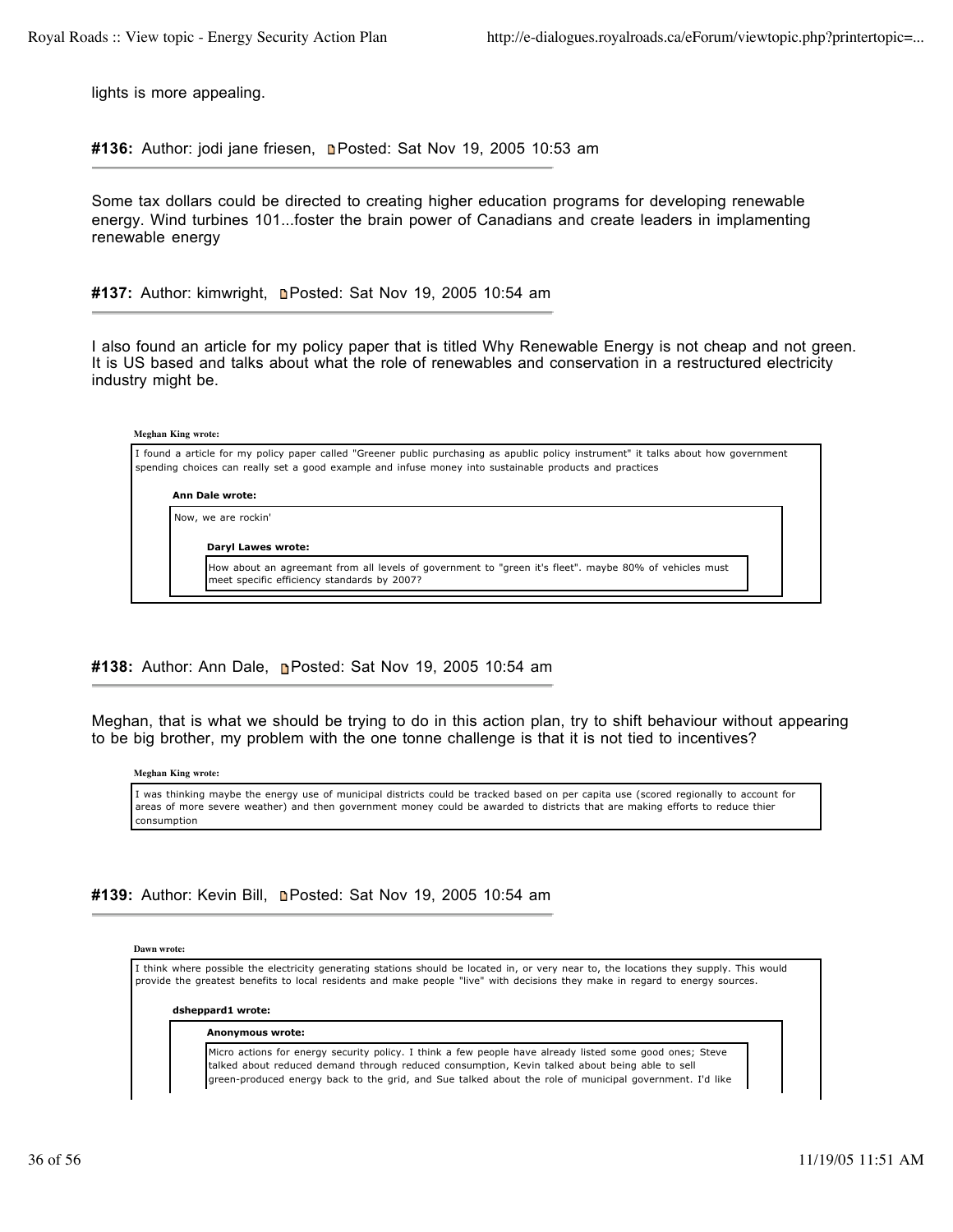to take the last point a bit further in that I think we should promote a shift in power from provincial energy utilities to more local, municipal, community-owned sources (i.e. as we read in the Soft Path). (Brian)

I like your idea Brian, why should we sacriface our land to large corporations when they dam a valley to make hydro-electric power and then sell it on the open grid to the US. This power is not any cheaper to us , we just pay more as we watch the prices rise everytime there is a disaster in the US. Smaller projects that are owned and opertated locally are friendlier for the environment and a benefit to the people.

It would also reduce the loss of energy over the long transmission lines.

**#140:** Author: Monica, Posted: Sat Nov 19, 2005 10:54 am

A fee based on the amount of waste discharged rather than the current standards of a level of allowable discharge concentration or amount. It's a way to modivate industry, including energy producers, to reduce emissions for economic reasons rather than ethical directives.

**jodi jane friesen wrote:**

There could be a fee or a fine attached to industrial waste that could be used as an energy source for industry or homes. There could be subsidies provided to promote and create infastructure for waste energy transfer and use.

**#141:** Author: Meghan King, Posted: Sat Nov 19, 2005 10:56 am

Sustainable Development 100 should be a necessary options for all university students. It would help make the minds of the future more informed even if they end up being accountants or nurses they will still have the basics ideas.

**jodi jane friesen wrote:**

Some tax dollars could be directed to creating higher education programs for developing renewable energy. Wind turbines 101...foster the brain power of Canadians and create leaders in implamenting renewable energy

**#142:** Author: Kevin Bill, Posted: Sat Nov 19, 2005 10:56 am

### **Ann Dale wrote:**

Meghan, that is what we should be trying to do in this action plan, try to shift behaviour without appearing to be big brother, my problem with the one tonne challenge is that it is not tied to incentives?

### **Meghan King wrote:**

I was thinking maybe the energy use of municipal districts could be tracked based on per capita use (scored regionally to account for areas of more severe weather) and then government money could be awarded to districts that are making efforts to reduce thier consumption

As I said earlier, it is based more on guilt.

#143: Author: suegirard, **n**Posted: Sat Nov 19, 2005 10:56 am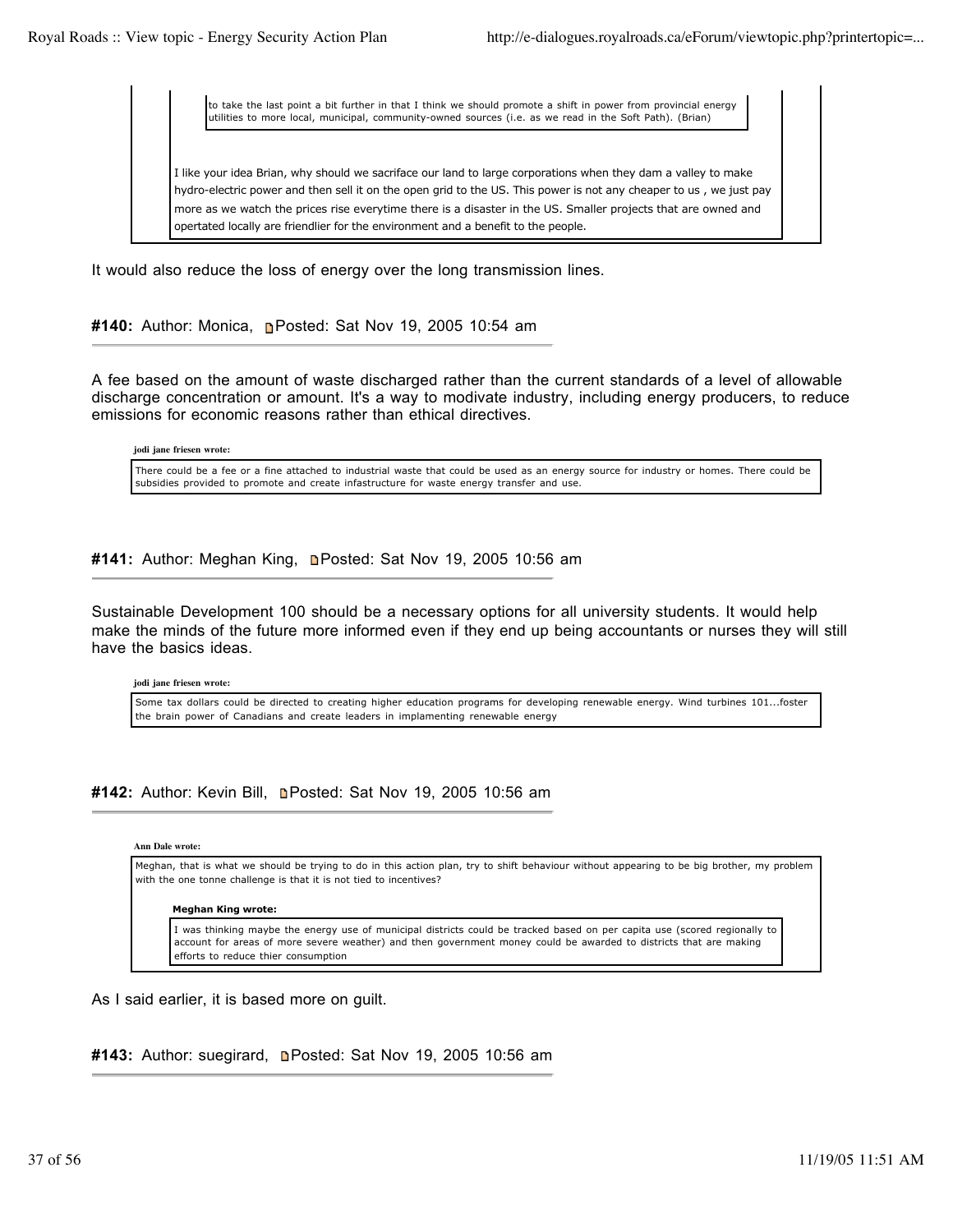Good point Amy - the Soft article mentioned that although there is inventions/innovation there is a lack of avenues for the review/research into them. So an action plan would be to provide avenues for the exchange of ideas and resreach into alternative sources of energy.

**Amy Wilson wrote:**

We should invest in R&D of alternative, renewable, sustainable energy sources. If Canada can get a head start we can sell new technologies internationally and lead world markets in alternative energy.

#144: Author: Ann Dale, **Denated: Sat Nov 19, 2005 10:56 am** 

Okay, let's move to the more general--research and development, current subsidy systems, and education of the general public. Try to be as specific as possible. As you can see, it ain't easy in the Privy Council Office:)

**#145:** Author: kimwright, Posted: Sat Nov 19, 2005 10:57 am

Jodi, good point colleges should be used as hands on learning, and r&D centres for the study of renewable energies. This is something that I talk to my favorite college teacher about. Our own demonstration centre that could be used to show the locals that renewable energy does work and create a learning environement for the professionals who are developing this. We already addressed that it won't be the same in every area and it won't be the same throughout time so this allows a place for change.

**jodi jane friesen wrote:**

Some tax dollars could be directed to creating higher education programs for developing renewable energy. Wind turbines 101...foster the brain power of Canadians and create leaders in implamenting renewable energy

**#146:** Author: Monica, Posted: Sat Nov 19, 2005 10:57 am

Exactly. The government is doing a great job of marketing and I'm sure that there is great awareness of the program, but I think it is extremely inefficient, and I'm not very confident in the response.

Sorry everyone, this is a great discussion, but unfortunately, I have to sign off, as I have to get my daughter to her doctors appointment.

**Ann Dale wrote:**

Meghan, that is what we should be trying to do in this action plan, try to shift behaviour without appearing to be big brother, my problem with the one tonne challenge is that it is not tied to incentives?

**Meghan King wrote:**

I was thinking maybe the energy use of municipal districts could be tracked based on per capita use (scored regionally to account for areas of more severe weather) and then government money could be awarded to districts that are making efforts to reduce thier consumption

#147: Author: jodi jane friesen, **n**Posted: Sat Nov 19, 2005 10:57 am

tax dollars could be spent on funds for companies who whould put into place the infastructure of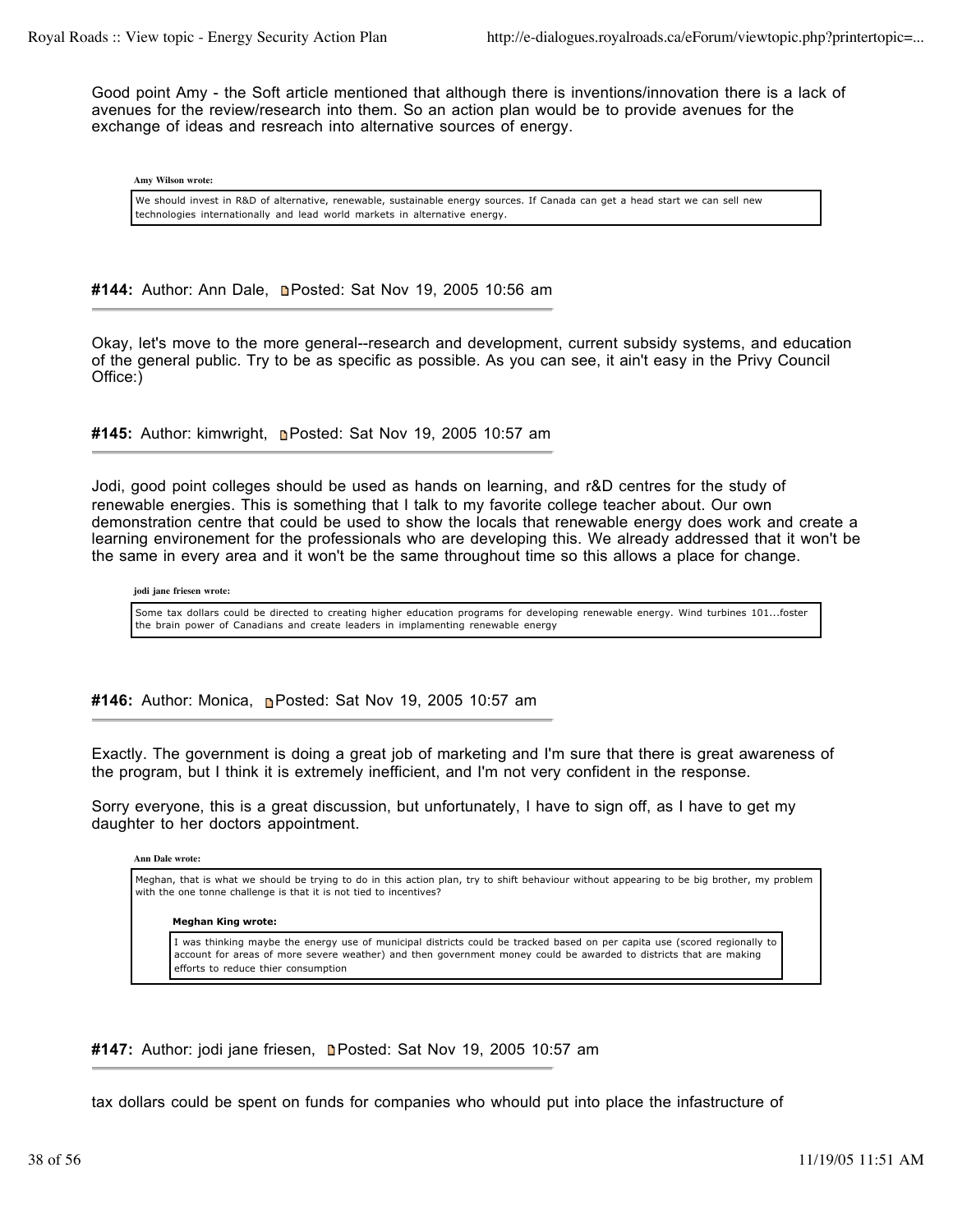renewable energy

#148: Author: Ann Dale, **Denated: Sat Nov 19, 2005 10:58 am** 

And we all know what we do when we feel quilty, most of us are shamed and retreat and do nothing.

**Kevin Bill wrote:** As I said earlier, it is based more on guilt.

**#149:** Author: dsheppard1, Posted: Sat Nov 19, 2005 10:59 am

**Kevin Bill wrote:**

**Daryl Lawes wrote:**

How about an agreemant from all levels of government to "green it's fleet". maybe 80% of vehicles must meet specific efficiency standards by 2007?

If Parks Canada can have a Hybrid in Inuvik, government should be able to use them elsewhere.

Good Point, If government wants to take a lead role in developing laws and regulations in protecting the environment they should take part in these programs. Government owned corporations like BC hydro and others throughout Canada can start by replacing their fleets with hybrid vehicles. I think that makes good sense.

**#150:** Author: kristawatts, **Posted: Sat Nov 19, 2005 10:59 am** 

This is off topic but I tried to get the pdf of the first e-dialogue and it didn't work. Has anyone else experienced that problem and Anne do you know if it is possible to post it somewhere else?

#151: Author: Dawn, **n**Posted: Sat Nov 19, 2005 10:59 am

One problem I have with current subsidy systems, and this seems to be becoming a common theme for me, is that nuclear energy in Ontario receives green energy incentives. Not only do I feel theses subsidies are ill-directed, but I think they diminish public faith in policies directed toward "green" inititives.

**#152:** Author: Ann Dale, Posted: Sat Nov 19, 2005 10:59 am

Great ideas, what about creating a network of R&D in universities and colleges and community demonstration projects?

**kimwright wrote:**

Jodi, good point colleges should be used as hands on learning, and r&D centres for the study of renewable energies. This is something that I talk to my favorite college teacher about. Our own demonstration centre that could be used to show the locals that renewable energy does work and create a learning environement for the professionals who are developing this. We already addressed that it won't be the same in every area and it won't be the same throughout time so this allows a place for change.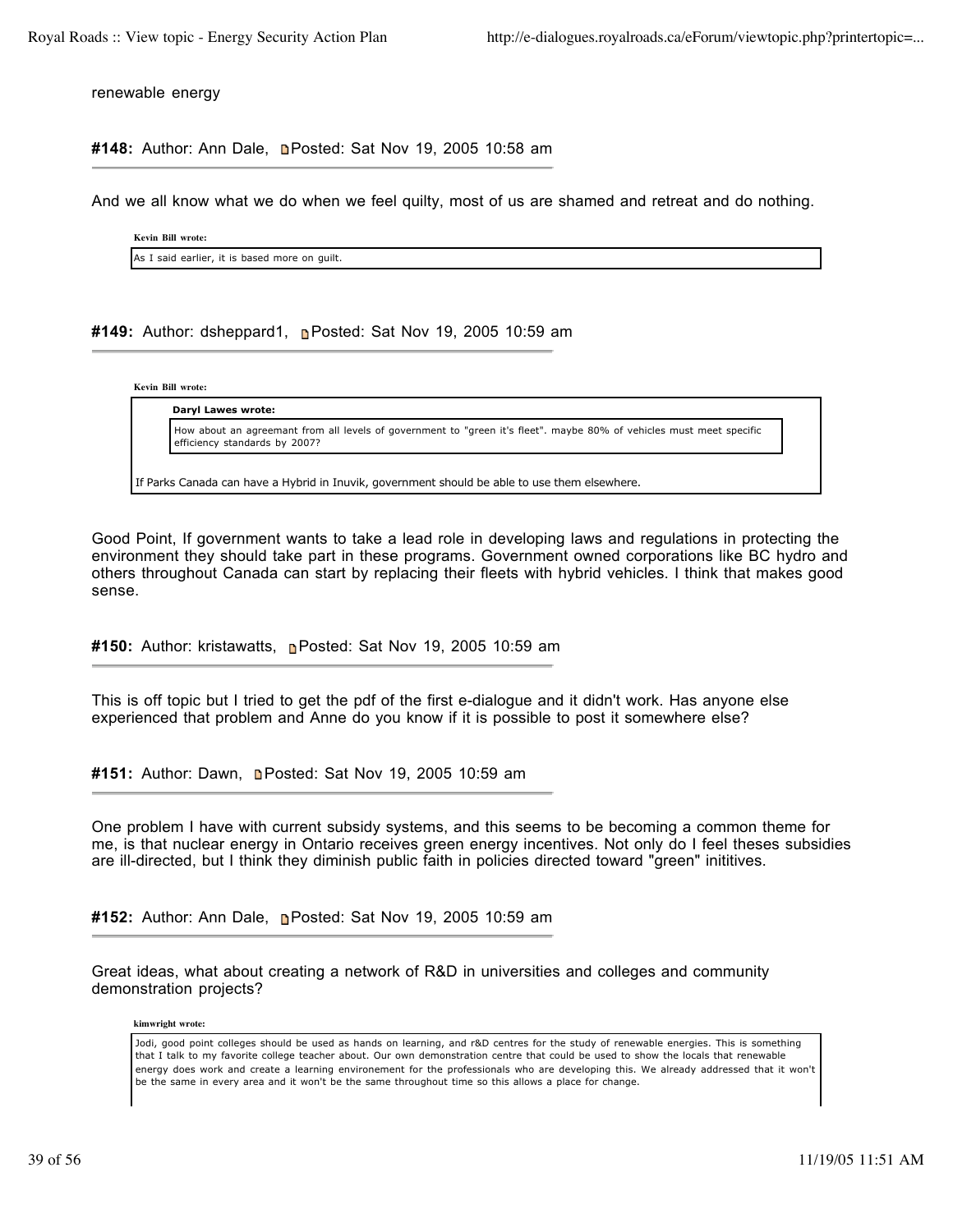**jodi jane friesen wrote:**

Some tax dollars could be directed to creating higher education programs for developing renewable energy. Wind turbines 101...foster the brain power of Canadians and create leaders in implamenting renewable energy

**#153:** Author: Faron Knott, Posted: Sat Nov 19, 2005 11:00 am

### **Meghan King wrote:**

Sustainable Development 100 should be a necessary options for all university students. It would help make the minds of the future more informed even if they end up being accountants or nurses they will still have the basics ideas.

**jodi jane friesen wrote:**

Some tax dollars could be directed to creating higher education programs for developing renewable energy. Wind turbines 101...foster the brain power of Canadians and create leaders in implamenting renewable energy

I would start the program in kindergarten and have it follow through to high school

#154: Author: Daryl Lawes, **n**Posted: Sat Nov 19, 2005 11:00 am

|  | Kevin Bill wrote: |
|--|-------------------|
|  |                   |

| Meghan, that is what we should be trying to do in this action plan, try to shift behaviour without appearing to be big<br>brother, my problem with the one tonne challenge is that it is not tied to incentives?                                                                      |
|---------------------------------------------------------------------------------------------------------------------------------------------------------------------------------------------------------------------------------------------------------------------------------------|
| <b>Meghan King wrote:</b>                                                                                                                                                                                                                                                             |
| I was thinking maybe the energy use of municipal districts could be tracked based on per capita use<br>(scored regionally to account for areas of more severe weather) and then government money could be<br>awarded to districts that are making efforts to reduce thier consumption |

I don't know kev, I thinks it's based more on awareness and empowerment. Giving people options and the ability to contribute to solutions. I thought it was a great start

**#155:** Author: kimwright, Posted: Sat Nov 19, 2005 11:01 am

right, the only way to influence big business is through economics.

**Monica wrote:**

A fee based on the amount of waste discharged rather than the current standards of a level of allowable discharge concentration or amount. It's a way to modivate industry, including energy producers, to reduce emissions for economic reasons rather than ethical directives.

**jodi jane friesen wrote:**

There could be a fee or a fine attached to industrial waste that could be used as an energy source for industry or homes. There could be subsidies provided to promote and create infastructure for waste energy transfer and use.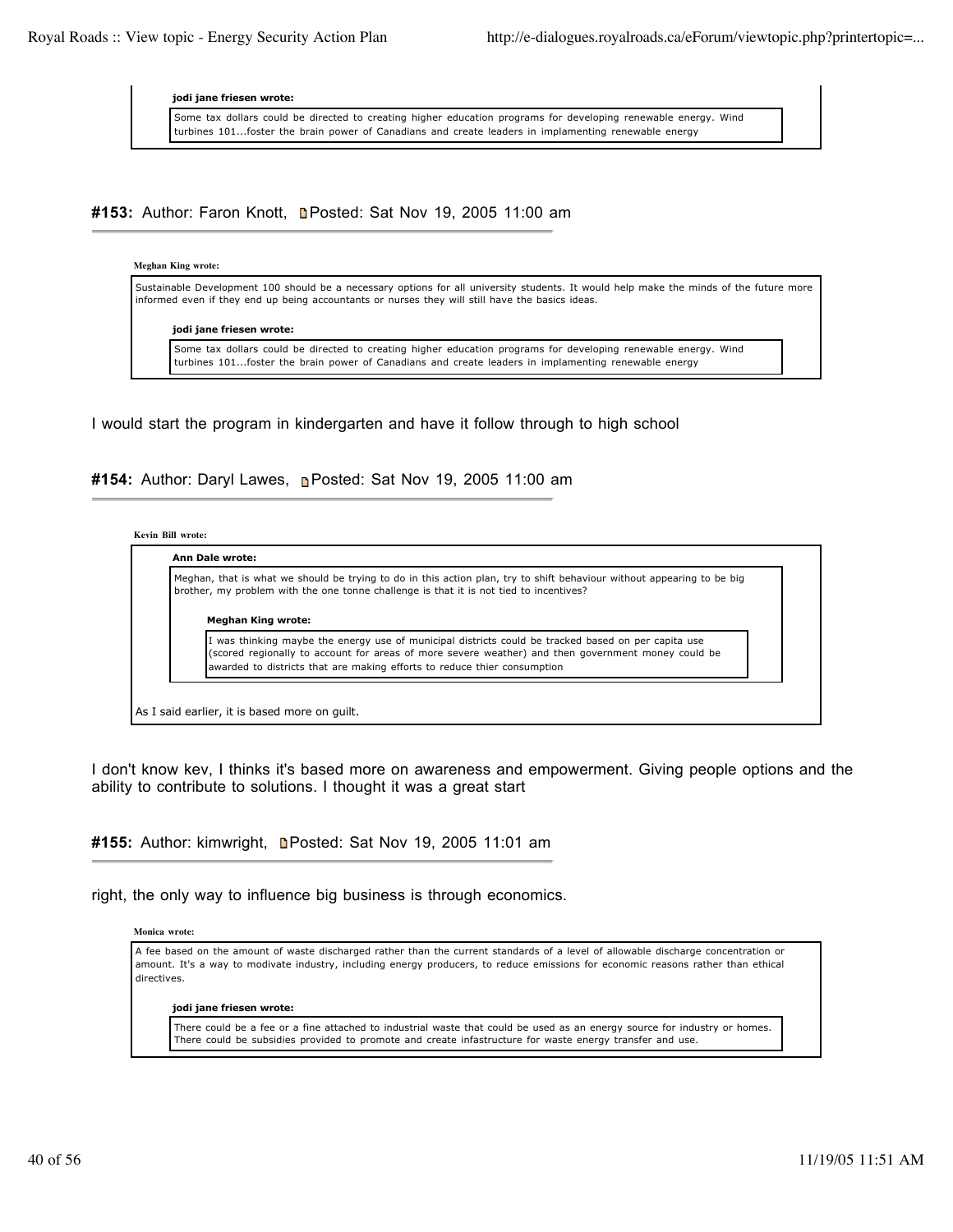#156: Author: Ann Dale, **n**Posted: Sat Nov 19, 2005 11:01 am

Dawn, you raise a critical point here, can you turn it into an action plan item? Government will provide incentives/tax relief? to energy providers who have disposable waste systems in place?

**Dawn wrote:**

One problem I have with current subsidy systems, and this seems to be becoming a common theme for me, is that nuclear energy in Ontario receives green energy incentives. Not only do I feel theses subsidies are ill-directed, but I think they diminish public faith in policies directed toward "green" inititives.

#157: Author: jodi jane friesen, **n**Posted: Sat Nov 19, 2005 11:01 am

There should be commercials on tv educating people on how limitied our ff supply is (scaring them a bit) and then provide the alternatives and initiatives Canada is taking for Renew. res. Bombard people with information.

**Ann Dale wrote:**

Okay, let's move to the more general--research and development, current subsidy systems, and education of the general public. Try to be as specific as possible. As you can see, it ain't easy in the Privy Council Office:)

**#158:** Author: Meghan King, Posted: Sat Nov 19, 2005 11:02 am

Rewarding individuals may be very hard to administer from a federal level, but if we could promote the changes advocated by things like the one tonne challenge and link them to rewards at the municipal level it may work. For example, a community may want ot raise money for a new recreation facility, and their is a grant available to municipalities that reduce the energy use by a certain percentage. This way people in the community would be encouraging others in the community to work towards a common goal.

**Ann Dale wrote:**

Meghan, that is what we should be trying to do in this action plan, try to shift behaviour without appearing to be big brother, my problem with the one tonne challenge is that it is not tied to incentives?

#### **Meghan King wrote:**

I was thinking maybe the energy use of municipal districts could be tracked based on per capita use (scored regionally to account for areas of more severe weather) and then government money could be awarded to districts that are making efforts to reduce thier consumption

**#159:** Author: Kevin Bill, Posted: Sat Nov 19, 2005 11:03 am

**Daryl Lawes wrote:**

**Kevin Bill wrote: Ann Dale wrote:** Meghan, that is what we should be trying to do in this action plan, try to shift behaviour without appearing to be big brother, my problem with the one tonne challenge is that it is not tied to incentives? **Meghan King wrote:**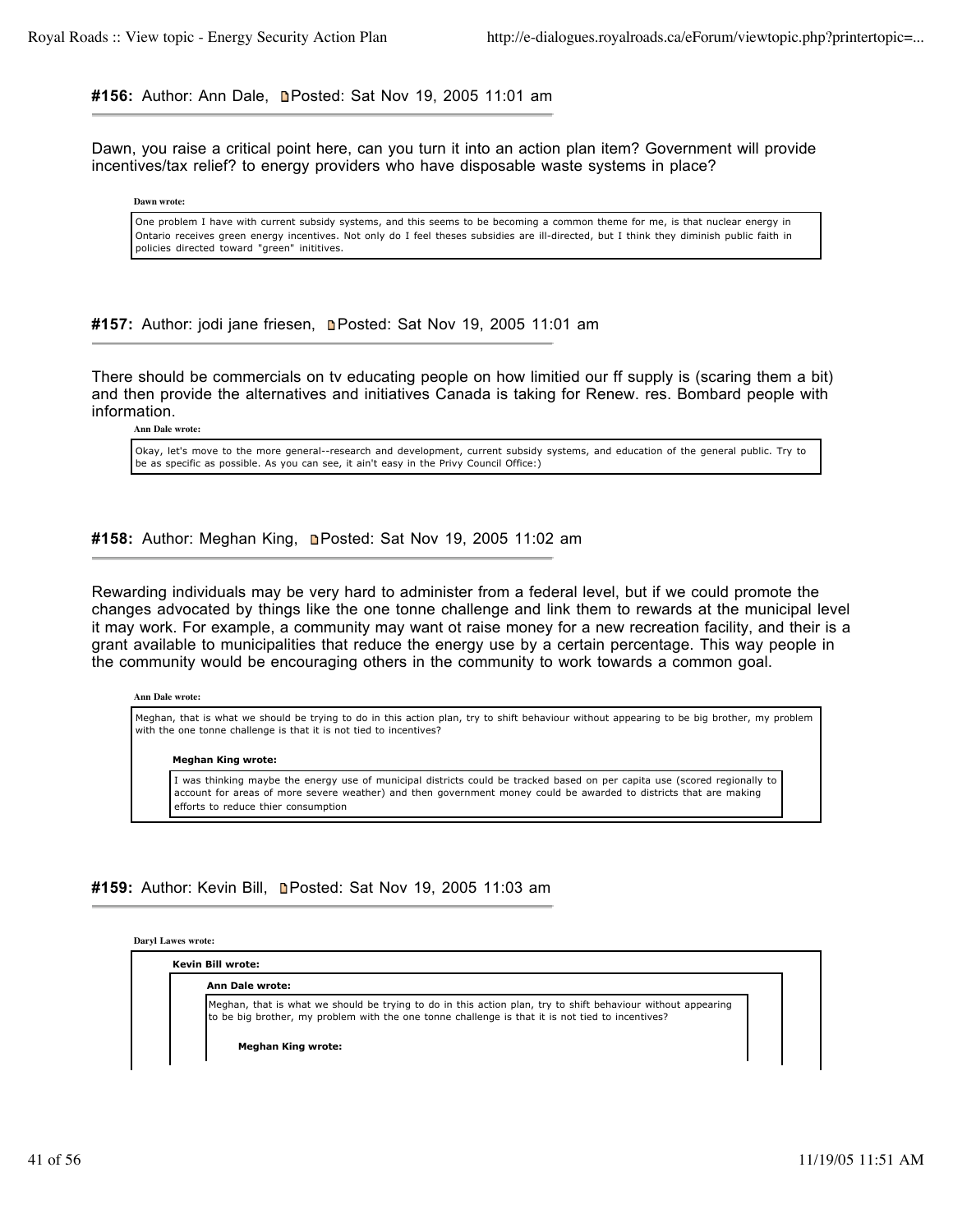

Your right for some people, but I still think a lot of people won't bother to do anything unless there is a direct benefit to them (i.e. cash in the pocket)

**#160:** Author: Tina Hessdorfer, Posted: Sat Nov 19, 2005 11:03 am

| Great ideas, what about creating a network of R&D in universities and colleges and community demonstration projects?                                                                                                                                                                                                                                                                                                                                                                                                                                          |
|---------------------------------------------------------------------------------------------------------------------------------------------------------------------------------------------------------------------------------------------------------------------------------------------------------------------------------------------------------------------------------------------------------------------------------------------------------------------------------------------------------------------------------------------------------------|
| kimwright wrote:                                                                                                                                                                                                                                                                                                                                                                                                                                                                                                                                              |
| Jodi, good point colleges should be used as hands on learning, and r&D centres for the study of renewable energies. This<br>is something that I talk to my favorite college teacher about. Our own demonstration centre that could be used to show<br>the locals that renewable energy does work and create a learning environement for the professionals who are<br>developing this. We already addressed that it won't be the same in every area and it won't be the same throughout time<br>so this allows a place for change.<br>jodi jane friesen wrote: |
| Some tax dollars could be directed to creating higher education programs for developing renewable<br>energy. Wind turbines 101foster the brain power of Canadians and create leaders in implamenting                                                                                                                                                                                                                                                                                                                                                          |

Do engineering students, architechs etc have to take any type of sustainable development courses? They should, they will be the ones designing our future infrastructure?

**#161:** Author: shawn samborsky, **P**osted: Sat Nov 19, 2005 11:04 am

**Ann Dale wrote:**

Okay, let's move to the more general--research and development, current subsidy systems, and education of the general public. Try to be as specific as possible. As you can see, it ain't easy in the Privy Council Office:)

I think the model of centralized R&D facilities that can be used by private corporations has worked well in the past. Edmonton has this Centre for Excellence research facility that is federally funded and is open to corporations to use. The feds get money back as a return on investment after the technology in question is put into use. The U of A staffs it with Coop students to do the lab work. I think this is an awesome example of P3s in action

**#162:** Author: suegirard, Posted: Sat Nov 19, 2005 11:04 am

Hi Krista,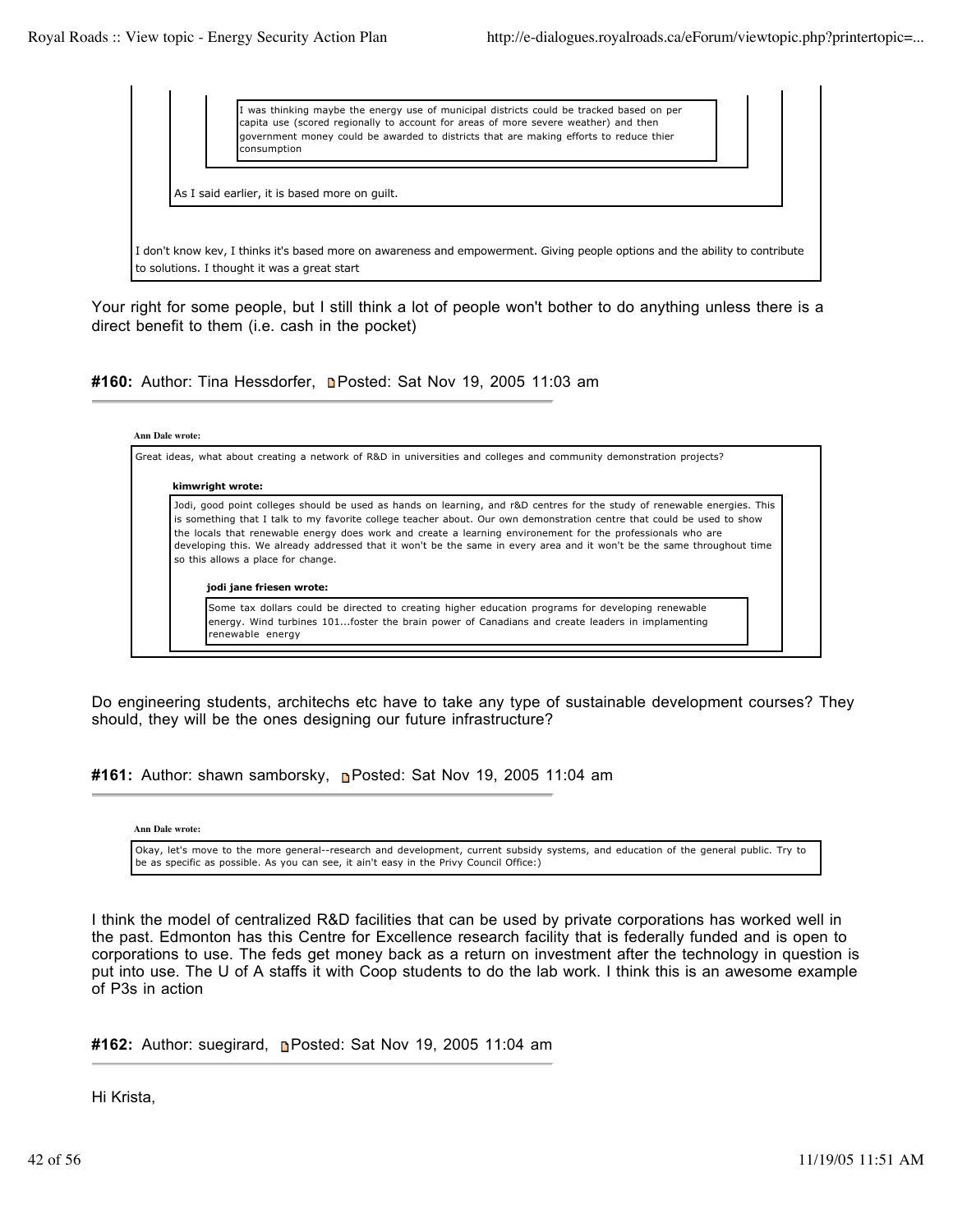I saved the pdf version of yesterdays - then opened it, it doesn't open otherwise.

**kristawatts wrote:**

This is off topic but I tried to get the pdf of the first e-dialogue and it didn't work. Has anyone else experienced that problem and Anne do you know if it is possible to post it somewhere else?

#163: Author: Daryl Lawes, **n**Posted: Sat Nov 19, 2005 11:05 am

I think it would be great to something done in Ft. McMurray, where profits from fossil fuels could be used to advance the sustainable energy technology. Rather than Vitoria or Toronto.

| kimwright wrote:                                                                                                                                                                                                                                                                                                                                                                                                                                                                                                                                              |
|---------------------------------------------------------------------------------------------------------------------------------------------------------------------------------------------------------------------------------------------------------------------------------------------------------------------------------------------------------------------------------------------------------------------------------------------------------------------------------------------------------------------------------------------------------------|
| Jodi, good point colleges should be used as hands on learning, and r&D centres for the study of renewable energies. This<br>is something that I talk to my favorite college teacher about. Our own demonstration centre that could be used to show<br>the locals that renewable energy does work and create a learning environement for the professionals who are<br>developing this. We already addressed that it won't be the same in every area and it won't be the same throughout<br>time so this allows a place for change.<br>jodi jane friesen wrote: |
|                                                                                                                                                                                                                                                                                                                                                                                                                                                                                                                                                               |
| Some tax dollars could be directed to creating higher education programs for developing renewable                                                                                                                                                                                                                                                                                                                                                                                                                                                             |

# **#164:** Author: Dawn, **Posted: Sat Nov 19, 2005 11:05 am**

An action plan item...applications in regard to subsidies for alternative and green energy progrmas will be awarded on the basis that the etchnology meets specific criteria in regard to the renewability of the source, the methods utilized to generate the technology necessary for the source and it's utilization, and the ability to reuse associated waste products, or dispose of them in a way that does not pose a helath or environmental threat. I know, saying it's easy. Developing the criteria to make these distinctions would be the hard part.

### **Ann Dale wrote:**

Dawn, you raise a critical point here, can you turn it into an action plan item? Government will provide incentives/tax relief? to energy providers who have disposable waste systems in place?

### **Dawn wrote:**

One problem I have with current subsidy systems, and this seems to be becoming a common theme for me, is that nuclear energy in Ontario receives green energy incentives. Not only do I feel theses subsidies are ill-directed, but I think they diminish public faith in policies directed toward "green" inititives.

**#165:** Author: kimwright, Posted: Sat Nov 19, 2005 11:05 am

I agree but it might soon turn into a comparison to religion being taught in school. Can we impose our ethics that we believe to be correct on other peoples children when outside of the home. But by inaction in this department is the resulting learning environment teaching them "bads".

**Faron Knott wrote:**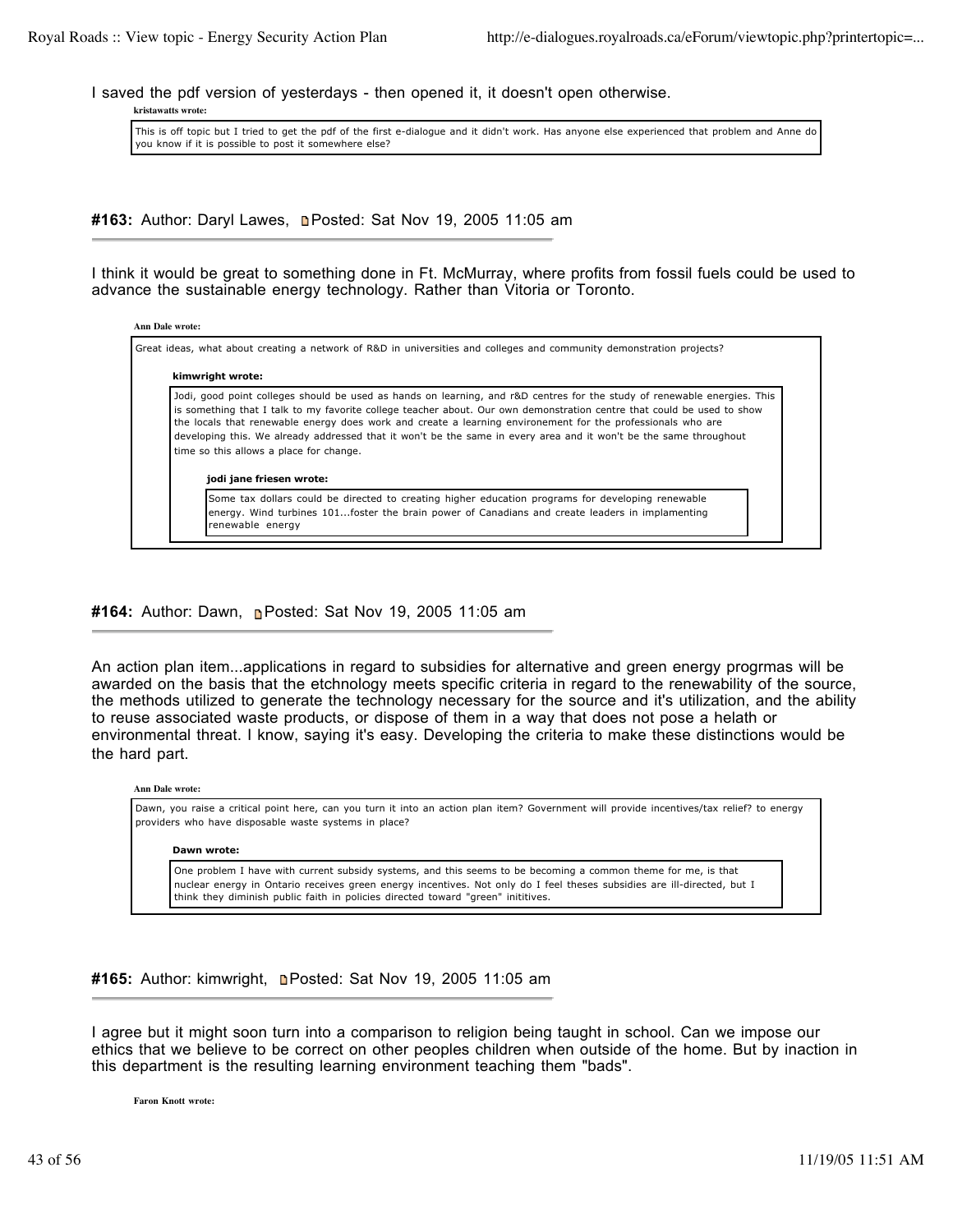| Sustainable Development 100 should be a necessary options for all university students. It would help make the minds of<br>the future more informed even if they end up being accountants or nurses they will still have the basics ideas. |
|-------------------------------------------------------------------------------------------------------------------------------------------------------------------------------------------------------------------------------------------|
| jodi jane friesen wrote:                                                                                                                                                                                                                  |
| Some tax dollars could be directed to creating higher education programs for developing renewable<br>energy. Wind turbines 101foster the brain power of Canadians and create leaders in implamenting<br>renewable energy                  |
|                                                                                                                                                                                                                                           |

**#166:** Author: Amy Wilson, Posted: Sat Nov 19, 2005 11:06 am

As mentioned we should switch subsidies from oil and gas industries to alternative energies. Competitition is huge in the energy industry. New and emerging technologies will make solar and wind power generators (for example) more competitive, but during the early stages they need subsidies and R&D investment to catch up.

**#167:** Author: Kevin Bill, Posted: Sat Nov 19, 2005 11:06 am



Good point Tina, we can talk about better designs for buildings etc, but if the people designing them don't have the know-how, it will still be an issue.

**#168:** Author: Johnny, Posted: Sat Nov 19, 2005 11:07 am

Hi all

I only have a chance to pop in for a minute. On research; Canada should also be actively participating with the international community to R&D new energy futures. The international research on fusion comes to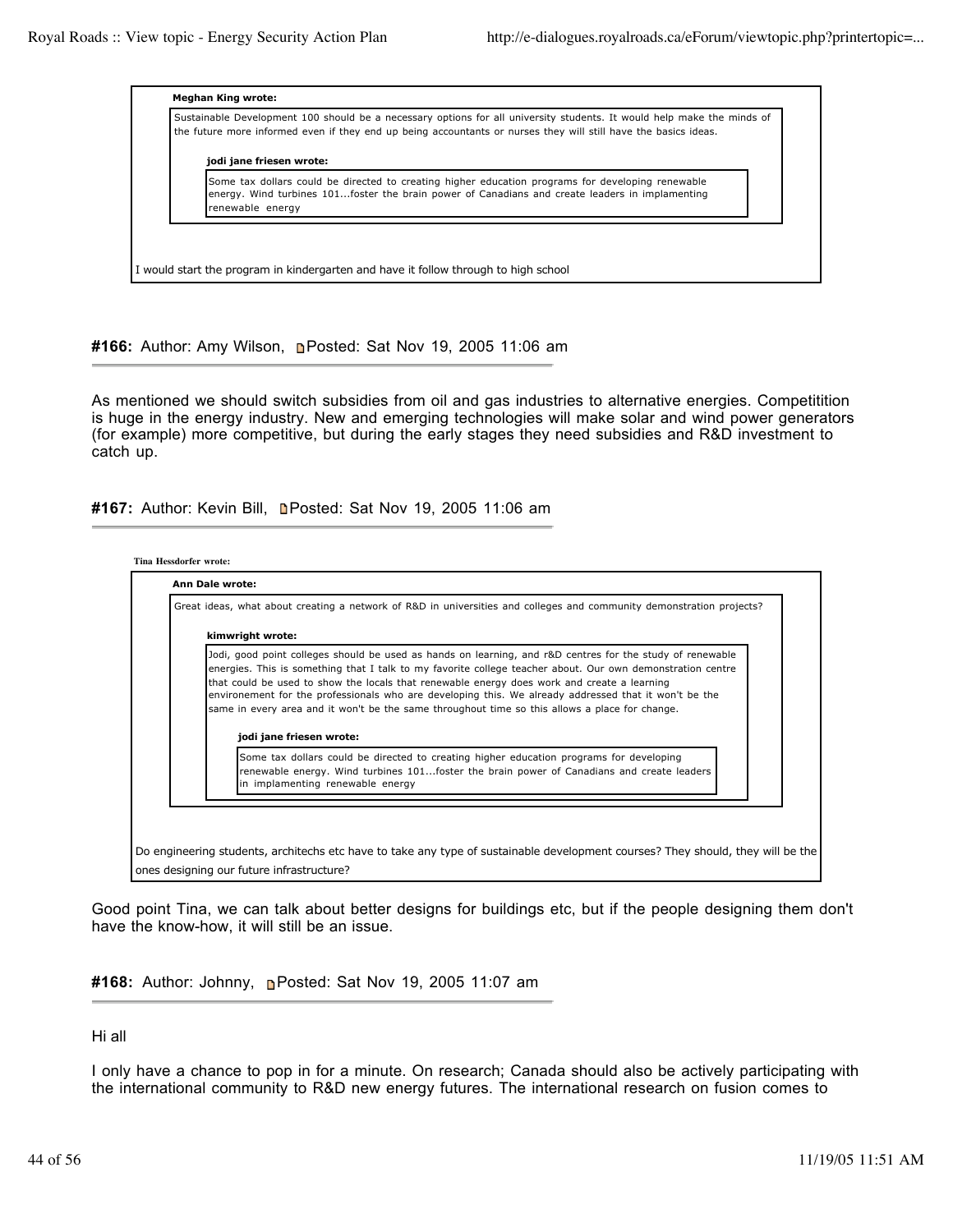mind.

**shawn samborsky wrote:**

| Ann Dale wrote:                                                                                                                                                                                                                                                    |  |  |  |
|--------------------------------------------------------------------------------------------------------------------------------------------------------------------------------------------------------------------------------------------------------------------|--|--|--|
| Okay, let's move to the more general--research and development, current subsidy systems, and education of the general<br>public. Try to be as specific as possible. As you can see, it ain't easy in the Privy Council Office:)                                    |  |  |  |
|                                                                                                                                                                                                                                                                    |  |  |  |
| I think the model of centralized R&D facilities that can be used by private corporations has worked well in the past. Edmonton<br>has this Centre for Excellence research facility that is federally funded and is open to corporations to use. The feds get money |  |  |  |
| back as a return on investment after the technology in question is put into use. The U of A staffs it with Coop students to do the<br>lab work. I think this is an awesome example of P3s in action                                                                |  |  |  |

**#169:** Author: Ann Dale, Posted: Sat Nov 19, 2005 11:07 am

No, Tina, they don't, and don't forget that people don't like being told what to do. Choice is very important to people. Can you think about turning this into a positive, perhaps governments will try to stimulate communities of practice among professional associations?

**Tina Hessdorfer wrote:**

Do engineering students, architechs etc have to take any type of sustainable development courses? They should, they will be the ones designing our future infrastructure?

#170: Author: jodi jane friesen, **n**Posted: Sat Nov 19, 2005 11:08 am

perhaps there could be research and development sharing agreements across the boarders, conferences and large incentives and tax breakes for these types of educations and technologies.

A few years ago there was alot of money availiable for forestry studies if you were an unemployed forestry worker (thats how I went to college), mabey there could be the same incentives for reserch and d. in Renewables.

#171: Author: Guest, **Denated: Sat Nov 19, 2005 11:08 am** 

| Sustainable Development 100 should be a necessary options for all university students. It would help make the minds of<br>the future more informed even if they end up being accountants or nurses they will still have the basics ideas. |
|-------------------------------------------------------------------------------------------------------------------------------------------------------------------------------------------------------------------------------------------|
| jodi jane friesen wrote:                                                                                                                                                                                                                  |
| Some tax dollars could be directed to creating higher education programs for developing renewable<br>energy. Wind turbines 101foster the brain power of Canadians and create leaders in implamenting<br>renewable energy                  |

Absolutely, Faron. I think that what is lacking in our current education system is context. I think that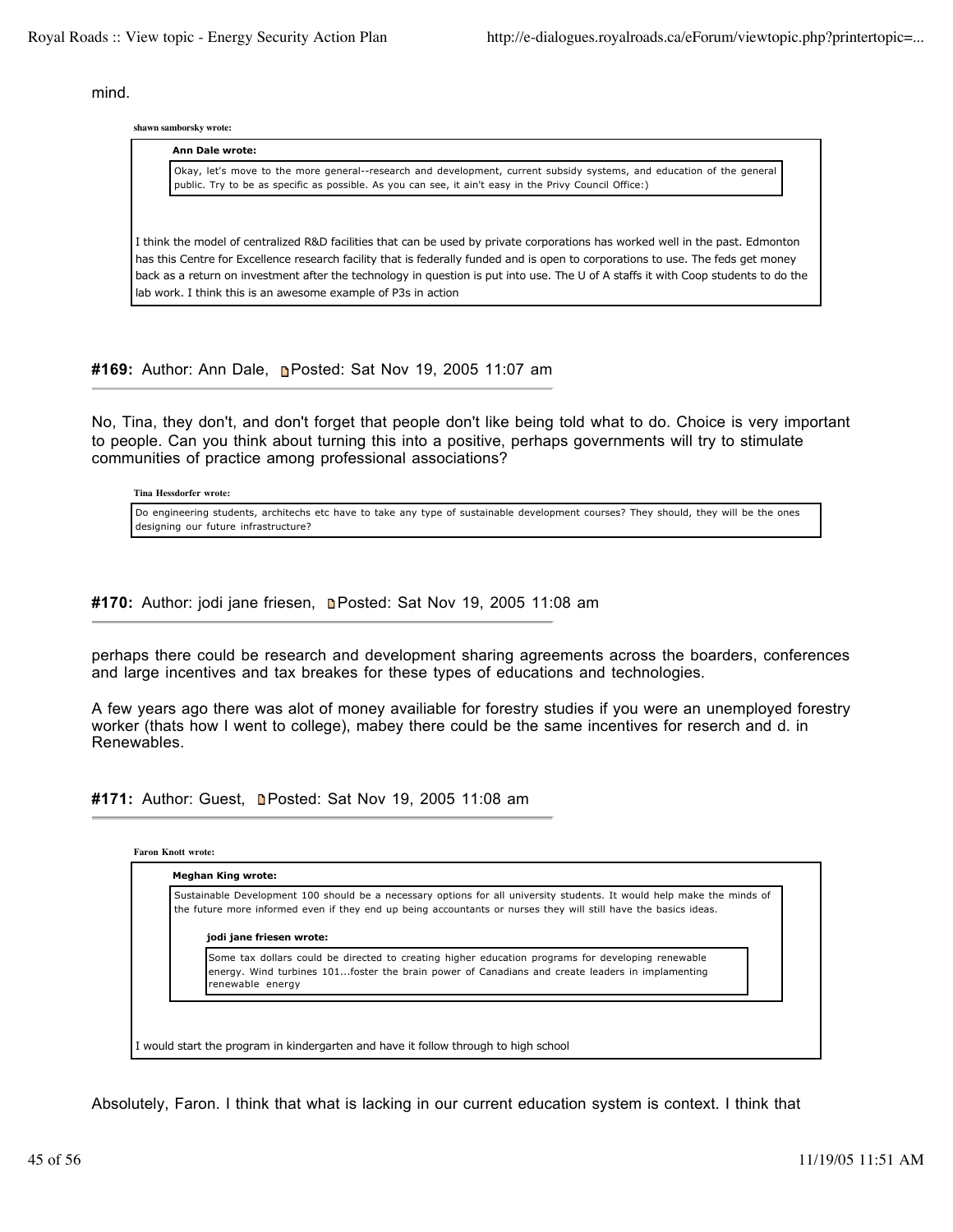children (people) need to be taught more than just the basics in school, all the theory, and have a course or unifying theme that explains how the world works, where our electricity comes from, how water arrives at the tap, and all the effects this has "out there" in the environment. Why not explain more about how society works, how the goods we use are produced and moved...I think kids could understand these principles.

**#172:** Author: Guest. **Denated: Sat Nov 19, 2005 11:09 am** 

These subsided should be objective based, to drive inovation, such that we may set a desired percent of renewable energy by 2010 and subsidies will be given to those companies meeting the criteria.

**Amy Wilson wrote:**

As mentioned we should switch subsidies from oil and gas industries to alternative energies. Competitition is huge in the energy industry. New and emerging technologies will make solar and wind power generators (for example) more competitive, but during the early stages they need subsidies and R&D investment to catch up.

**#173:** Author: Meghan King, Posted: Sat Nov 19, 2005 11:09 am

If govt began to foster the development of greener buildings and communities it is likely that universities and business would respond by looking into these areas of research, study and development.

**Ann Dale wrote:**

No, Tina, they don't, and don't forget that people don't like being told what to do. Choice is very important to people. Can you think about turning this into a positive, perhaps governments will try to stimulate communities of practice among professional associations?

**Tina Hessdorfer wrote:**

Do engineering students, architechs etc have to take any type of sustainable development courses? They should, they will be the ones designing our future infrastructure?

# #174: Author: Tina Hessdorfer, **n**Posted: Sat Nov 19, 2005 11:09 am

### **Ann Dale wrote:**

No, Tina, they don't, and don't forget that people don't like being told what to do. Choice is very important to people. Can you think about turning this into a positive, perhaps governments will try to stimulate communities of practice among professional associations?

### **Tina Hessdorfer wrote:**

Do engineering students, architechs etc have to take any type of sustainable development courses? They should, they will be the ones designing our future infrastructure?

Maybe the government could develop a recognition program for students or professionals that are designing infrastucture in a sustainable manner. Turn into to a pride thing!

```
#175: Author: Johnny, Posted: Sat Nov 19, 2005 11:10 am
```
Have students sign a contract to work on sustainable energy projects for a year following graduation; waiving their student loans in return.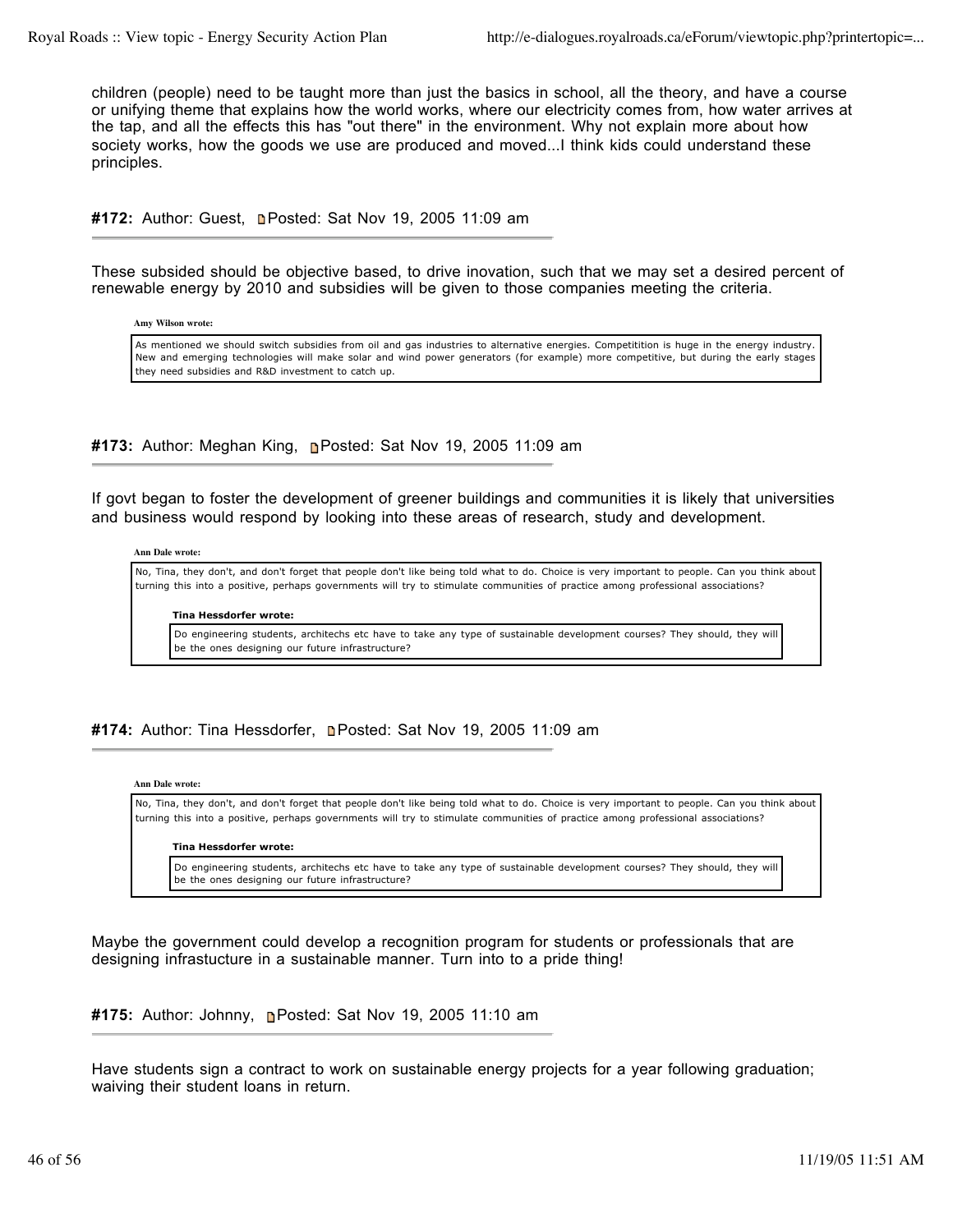#### **Ann Dale wrote:**

No, Tina, they don't, and don't forget that people don't like being told what to do. Choice is very important to people. Can you think about turning this into a positive, perhaps governments will try to stimulate communities of practice among professional associations?

### **Tina Hessdorfer wrote:**

Do engineering students, architechs etc have to take any type of sustainable development courses? They should, they will be the ones designing our future infrastructure?

**#176:** Author: suegirard, Posted: Sat Nov 19, 2005 11:11 am

Good point Ann, at the professional level (as a professional of an association) there could a statement in their mandate to strive towards sustainability. As part of that association, they would require to at least recognize that sustainability is an issue.

**Ann Dale wrote:**

No, Tina, they don't, and don't forget that people don't like being told what to do. Choice is very important to people. Can you think about turning this into a positive, perhaps governments will try to stimulate communities of practice among professional associations?

#### **Tina Hessdorfer wrote:**

Do engineering students, architechs etc have to take any type of sustainable development courses? They should, they will be the ones designing our future infrastructure?

# **#177:** Author: Dawn, Posted: Sat Nov 19, 2005 11:11 am

Course in sustainable architecture and building practices should be a must for these types of programs. They should have to research the theories and ideas of sustainable arcitecture and buildings designed with the intent of divers future uses so they do not need to be demolished when their initial purpose is served.

### **Tina Hessdorfer wrote:**

| kimwright wrote:                                                                                                                                                                                                                                                                                                                                                                                                                                                                                                                                              |
|---------------------------------------------------------------------------------------------------------------------------------------------------------------------------------------------------------------------------------------------------------------------------------------------------------------------------------------------------------------------------------------------------------------------------------------------------------------------------------------------------------------------------------------------------------------|
| Jodi, good point colleges should be used as hands on learning, and r&D centres for the study of renewable<br>energies. This is something that I talk to my favorite college teacher about. Our own demonstration centre<br>that could be used to show the locals that renewable energy does work and create a learning<br>environement for the professionals who are developing this. We already addressed that it won't be the<br>same in every area and it won't be the same throughout time so this allows a place for change.<br>jodi jane friesen wrote: |
| Some tax dollars could be directed to creating higher education programs for developing<br>renewable energy. Wind turbines 101foster the brain power of Canadians and create leaders<br>in implamenting renewable energy                                                                                                                                                                                                                                                                                                                                      |

Do engineering students, architechs etc have to take any type of sustainable development courses? They should, they will be the ones designing our future infrastructure?

**#178:** Author: Ann Dale, Posted: Sat Nov 19, 2005 11:12 am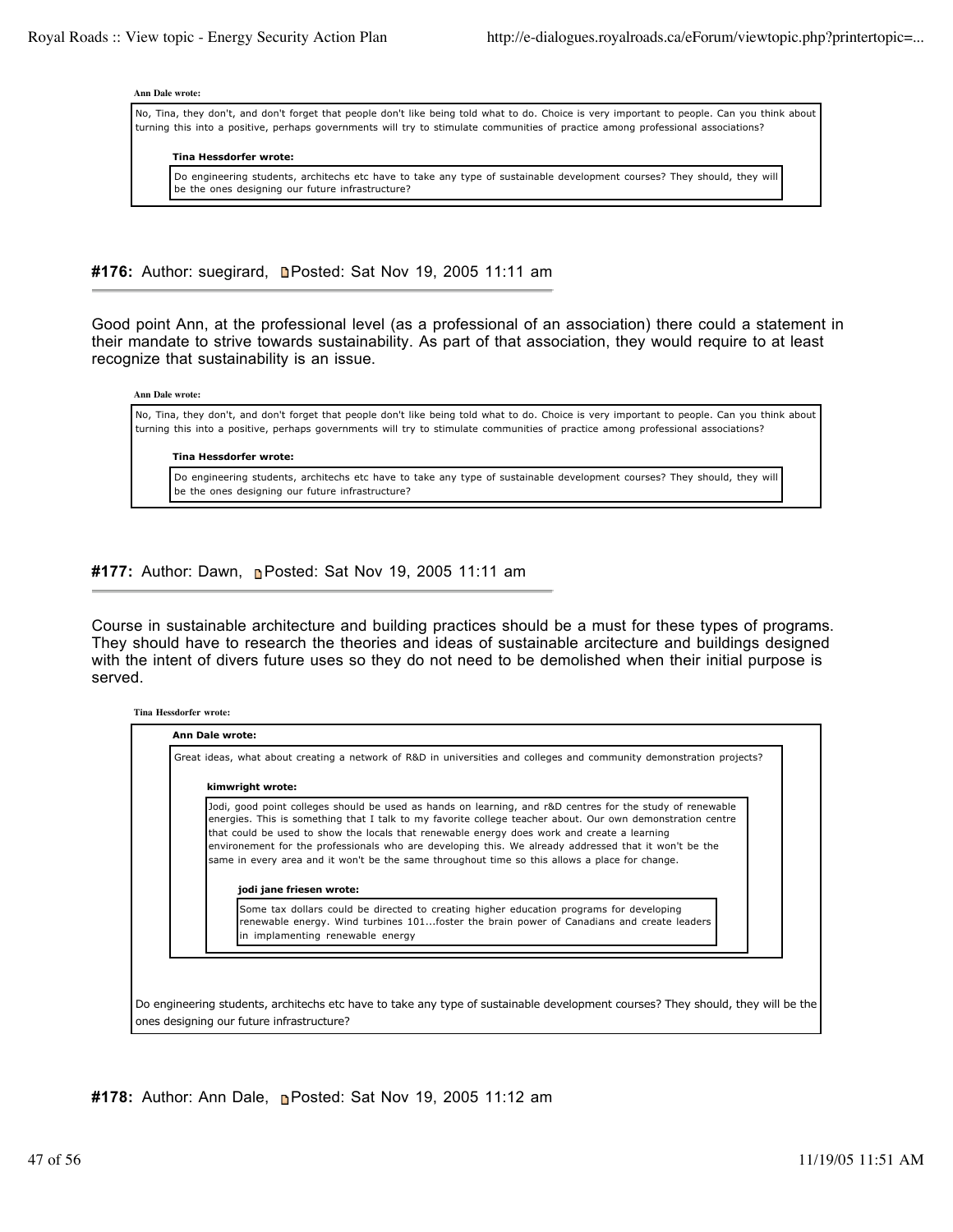### How about more co-op programs linked to these programs?

**Tina Hessdorfer wrote:**



**#179:** Author: Meghan King, Posted: Sat Nov 19, 2005 11:12 am

The U of Calgary engineering dept takes part in this big Solar car race against competitors form all over the world. The cars arent particularly practical but they always make the news and it is a big thing tobe chosen to the design team. Increases interests and awareness

| No, Tina, they don't, and don't forget that people don't like being told what to do. Choice is very important to people. Can<br>you think about turning this into a positive, perhaps governments will try to stimulate communities of practice among<br>professional associations? |
|-------------------------------------------------------------------------------------------------------------------------------------------------------------------------------------------------------------------------------------------------------------------------------------|
| Tina Hessdorfer wrote:                                                                                                                                                                                                                                                              |
| Do engineering students, architechs etc have to take any type of sustainable development courses? They<br>should, they will be the ones designing our future infrastructure?                                                                                                        |
|                                                                                                                                                                                                                                                                                     |
|                                                                                                                                                                                                                                                                                     |

#180: Author: Tina Hessdorfer, **n**Posted: Sat Nov 19, 2005 11:12 am

**Ann Dale wrote:**

No, Tina, they don't, and don't forget that people don't like being told what to do. Choice is very important to people. Can you think about turning this into a positive, perhaps governments will try to stimulate communities of practice among professional associations?

#### **Tina Hessdorfer wrote:**

Do engineering students, architechs etc have to take any type of sustainable development courses? They should, they will be the ones designing our future infrastructure?

I understand that people don't like being told what to do, but students always have mandatory curriculum they have to take, if sust development was added into some of these programs at least our future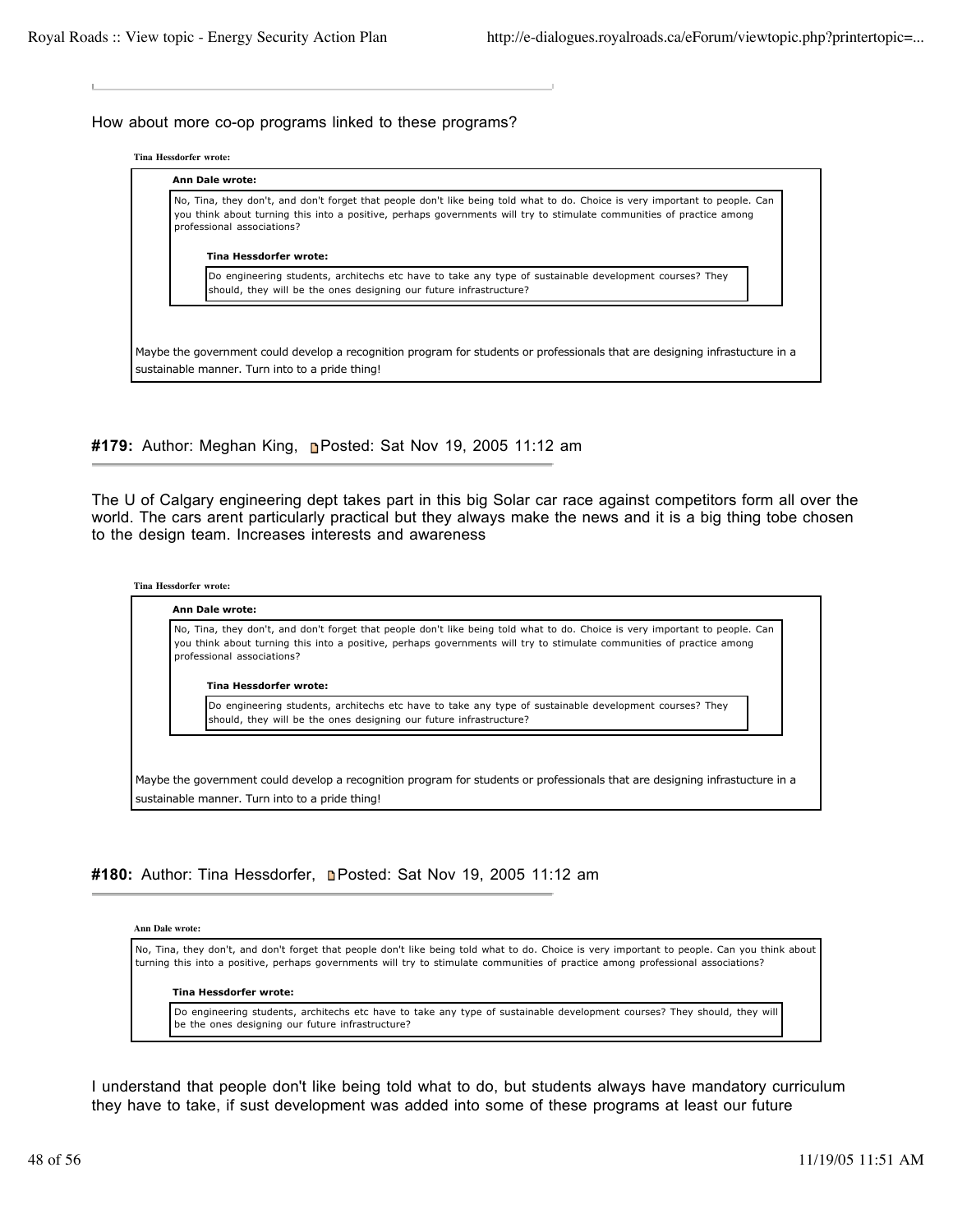professionals would be aware of the problmes and potential solutions that exist. There should almost be a sustainable development engineer.

#181: Author: jodi jane friesen, **Posted: Sat Nov 19, 2005 11:14 am** 

Mc Donalds should have a pump at the back and fill up converted biofuel cars with french fry oil.

#182: Author: Ann Dale, **n**Posted: Sat Nov 19, 2005 11:14 am

How about government driving a Council of Energy Efficiency Champions composed of business leaders and civil society types committed to diffusing knowledge to their peers?

| suegirard wrote:                                                                                                                                                                                                                                                                    |  |  |
|-------------------------------------------------------------------------------------------------------------------------------------------------------------------------------------------------------------------------------------------------------------------------------------|--|--|
| Good point Ann, at the professional level (as a professional of an association) there could a statement in their mandate to strive towards<br>sustainability. As part of that association, they would require to at least recognize that sustainability is an issue.                |  |  |
| <b>Ann Dale wrote:</b>                                                                                                                                                                                                                                                              |  |  |
| No, Tina, they don't, and don't forget that people don't like being told what to do. Choice is very important to people. Can<br>you think about turning this into a positive, perhaps governments will try to stimulate communities of practice among<br>professional associations? |  |  |
| Tina Hessdorfer wrote:                                                                                                                                                                                                                                                              |  |  |
| Do engineering students, architechs etc have to take any type of sustainable development courses? They<br>should, they will be the ones designing our future infrastructure?                                                                                                        |  |  |

# **#183:** Author: Meghan King, Posted: Sat Nov 19, 2005 11:15 am

### That would be awesome!!!

**jodi jane friesen wrote:** Mc Donalds should have a pump at the back and fill up converted biofuel cars with french fry oil.

**#184:** Author: jodi jane friesen, Posted: Sat Nov 19, 2005 11:17 am

With that...businesses advertize their use of renewables. A sort of a recognition of excellence. McDonalds and excellence, well....something of the sort.

**jodi jane friesen wrote:**

Mc Donalds should have a pump at the back and fill up converted biofuel cars with french fry oil.

#185: Author: Ann Dale, **n**Posted: Sat Nov 19, 2005 11:17 am

Any ideas about how to encourage more innovation?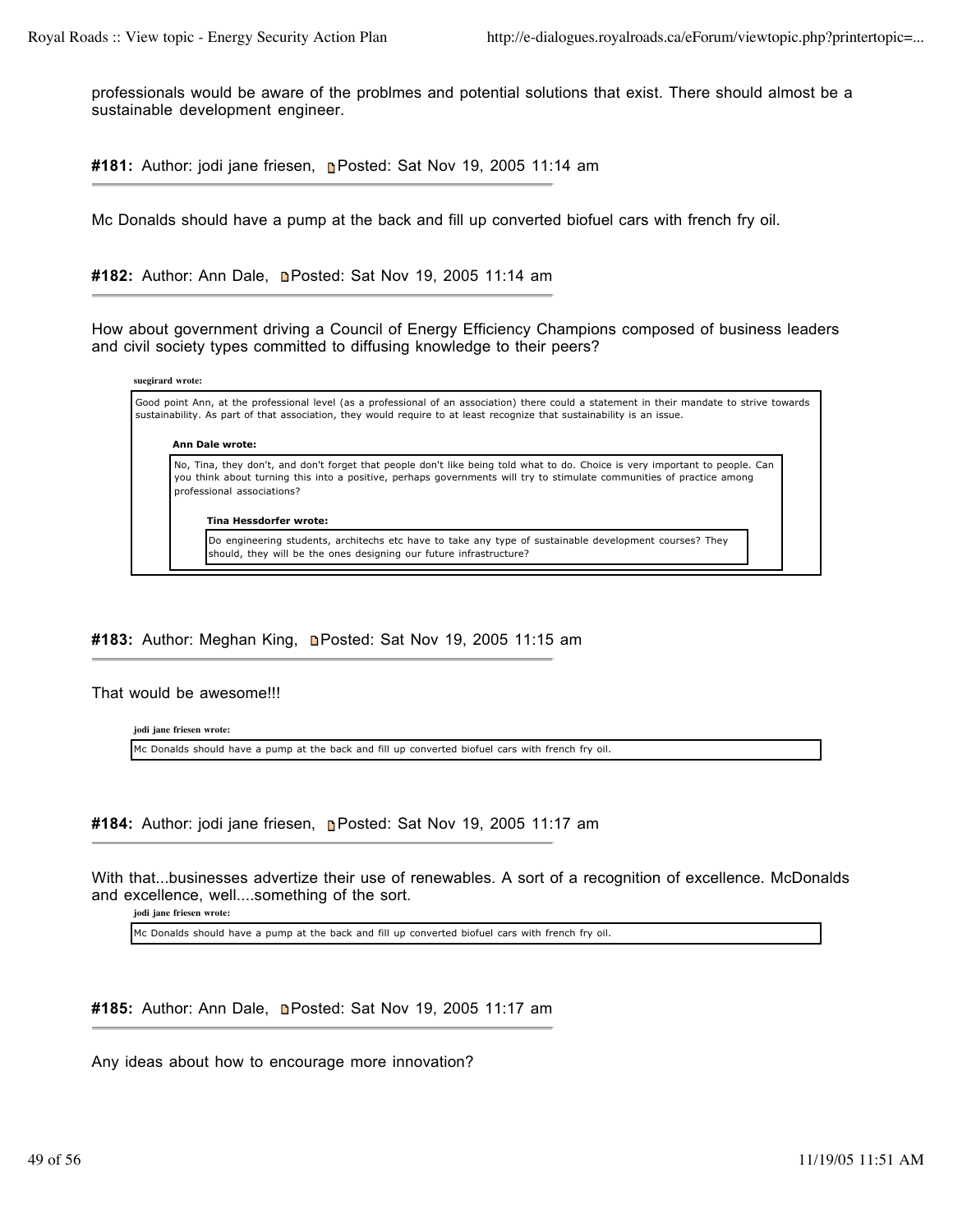#186: Author: kimwright, **n**Posted: Sat Nov 19, 2005 11:19 am

I think it was johnny, if your out there, correct me if I am wrong, that bio-fuel like this type is a very "dirty" burning fuel and creates more air quality issues.

| Meghan King wrote: |  |                                                                                                   |  |
|--------------------|--|---------------------------------------------------------------------------------------------------|--|
|                    |  | That would be awesome!!!                                                                          |  |
|                    |  | jodi jane friesen wrote:                                                                          |  |
|                    |  | Mc Donalds should have a pump at the back and fill up converted biofuel cars with french fry oil. |  |

#187: Author: Tina Hessdorfer, **Depart of Sat Nov 19, 2005 11:19 am** 

**Ann Dale wrote:** Any ideas about how to encourage more innovation?

I know everyone is driven by money but what about Awards of Prestige or Excellence in your area of discipline or industry.

#188: Author: Guest, **Depart Control**: Sat Nov 19, 2005 11:20 am

By the way, that was me (Brian) with the comment on education in context responding to Faron. As far as R&D and subsidies / incentives...I spent the last 3 days training in sediment and erosion control on city-owned land out in the boonies and had a first hand opportunity to check out what the City of Surrey was doing for testing out different types of erosion control ideas. I was impressed with the amount of land that environmental R&D takes, not to mention labour, time, materials and the work of engineers and other professionals that could have gone to addressing some other problem. I guess my point is that subsidies from the provincial and federal government should certainly be promoted and I wonder about involving more community members / groups to take the pressure of municipal resources and workers. Not to mention that this would get more public support and produce further ideas. BG

#189: Author: suegirard, **n**Posted: Sat Nov 19, 2005 11:21 am

Availability of grants and/or a platform where innovators could meet with prospective clients (connects those who do and those who need).

**Ann Dale wrote:**

Any ideas about how to encourage more innovation?

**#190:** Author: jodi jane friesen, Posted: Sat Nov 19, 2005 11:22 am

I think advertizing what we already have as far as technology...the media could provide commercials showing our advances on wind power... and make a statement that says we require more investment in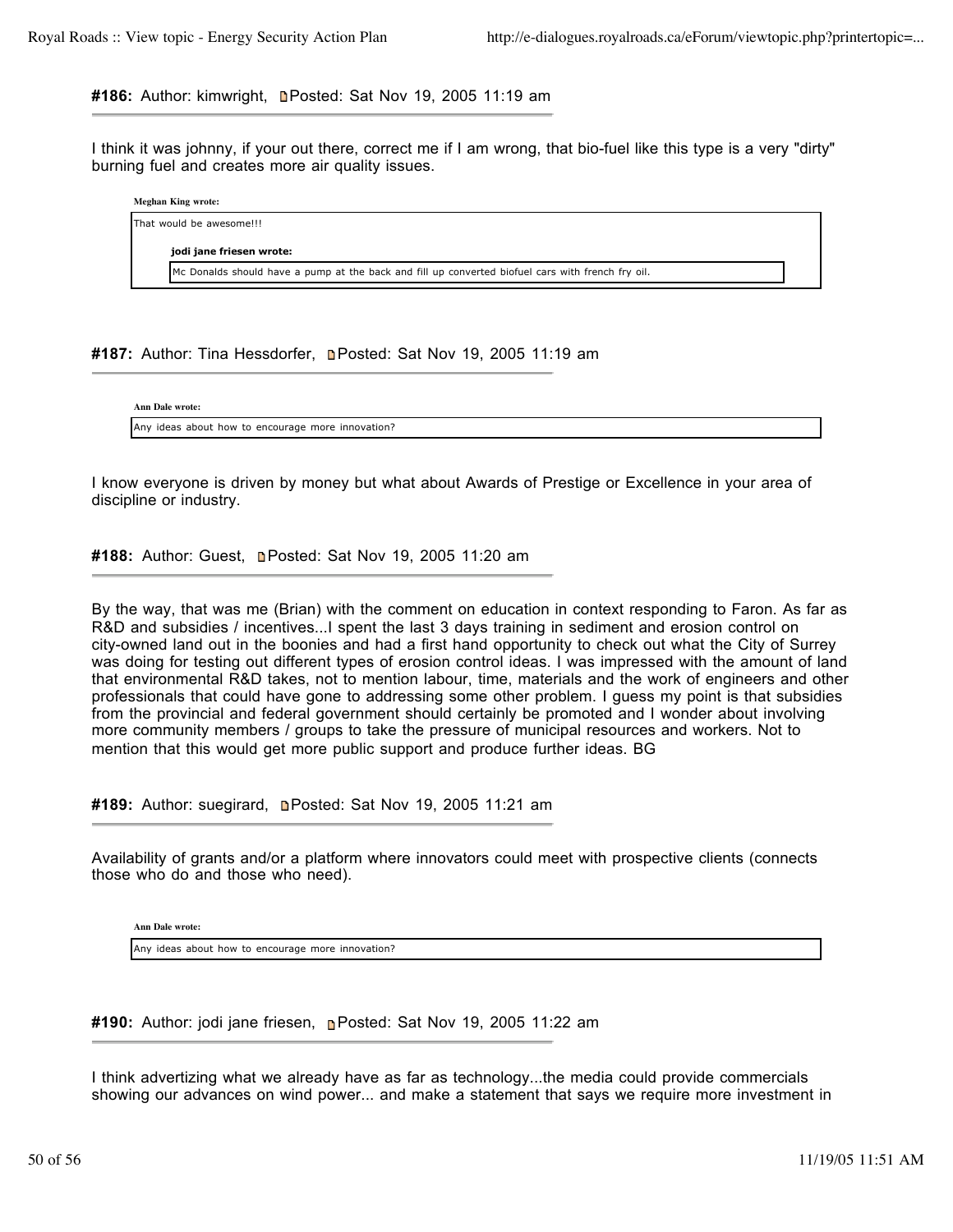research development an inovation.

**Ann Dale wrote:**

Any ideas about how to encourage more innovation?

**#191:** Author: Meghan King, Posted: Sat Nov 19, 2005 11:22 am

I think scholarship and research grant programs would be great for students. Even at the younger levels kids could compete in a science fair type thing for environemtnal issues and be awarded money for their schools.

**Tina Hessdorfer wrote:**

| Any ideas about how to encourage more innovation? |  |  |
|---------------------------------------------------|--|--|
|                                                   |  |  |

#192: Author: Dawn, **n**Posted: Sat Nov 19, 2005 11:22 am

Good idea Jodi. Maybe tax breaks for companies showing significant investments in viable R&D of sustainable technologies would foster more innovation.

**jodi jane friesen wrote:**

perhaps there could be research and development sharing agreements across the boarders, conferences and large incentives and tax breakes for these types of educations and technologies.

A few years ago there was alot of money availiable for forestry studies if you were an unemployed forestry worker (thats how I went to college), mabey there could be the same incentives for reserch and d. in Renewables.

**#193:** Author: Ann Dale, Posted: Sat Nov 19, 2005 11:23 am

Good ideas, stimulating more strategic partnerships between researchers, and municipalities, a level that we often don't work with?

**Anonymous wrote:**

By the way, that was me (Brian) with the comment on education in context responding to Faron. As far as R&D and subsidies / incentives...I spent the last 3 days training in sediment and erosion control on city-owned land out in the boonies and had a first hand opportunity to check out what the City of Surrey was doing for testing out different types of erosion control ideas. I was impressed with the amount of land that environmental R&D takes, not to mention labour, time, materials and the work of engineers and other professionals that could have gone to addressing some other problem. I guess my point is that subsidies from the provincial and federal government should certainly be promoted and I wonder about involving more community members / groups to take the pressure of municipal resources and workers. Not to mention that this would get more public support and produce further ideas. BG

#194: Author: Ann Dale, **n**Posted: Sat Nov 19, 2005 11:24 am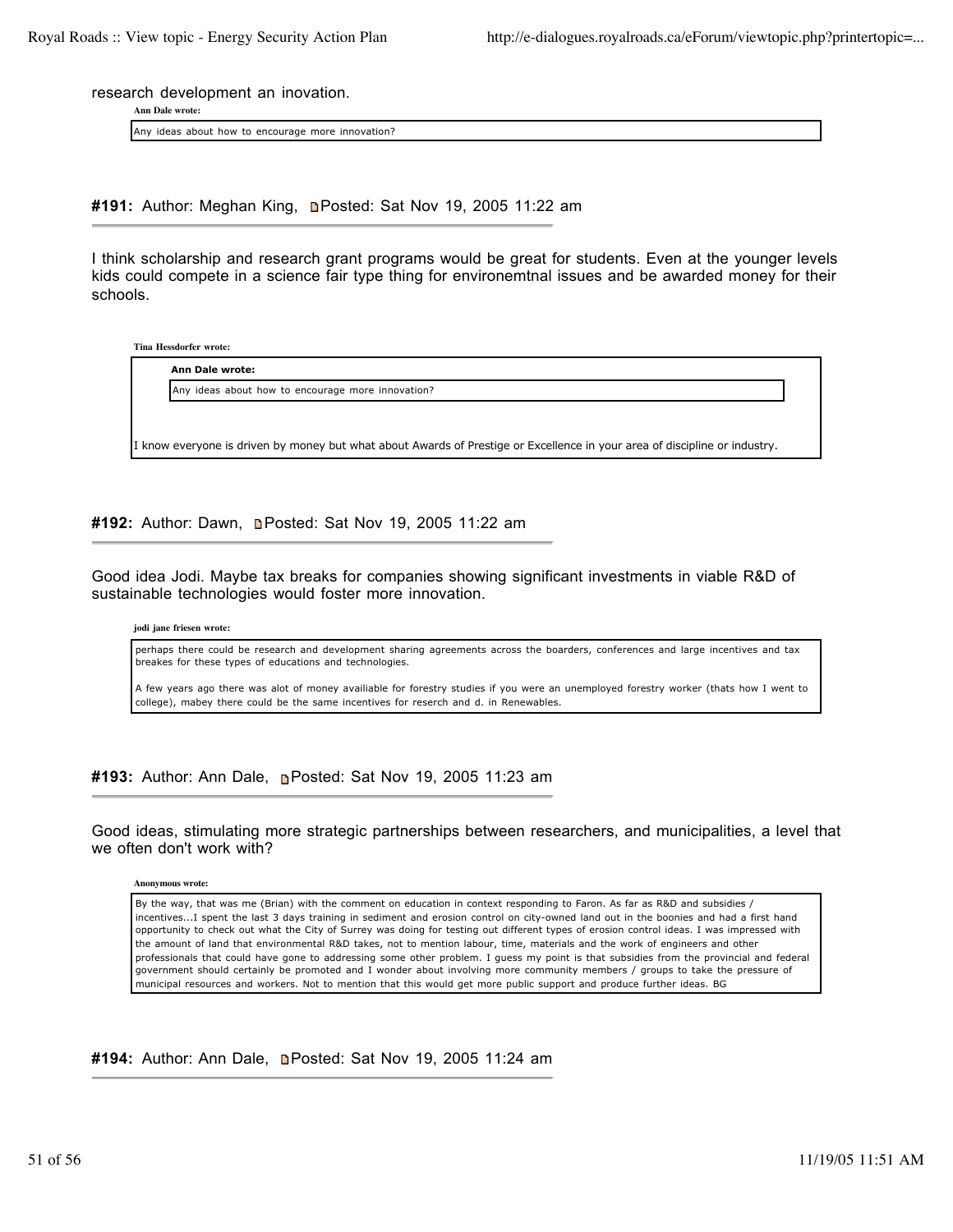# A carbon tax, of which half is devoted to these types of incentives?

# **Dawn wrote:** Good idea Jodi. Maybe tax breaks for companies showing significant investments in viable R&D of sustainable technologies would foster more innovation. **jodi jane friesen wrote:** perhaps there could be research and development sharing agreements across the boarders, conferences and large incentives and tax breakes for these types of educations and technologies. A few years ago there was alot of money availiable for forestry studies if you were an unemployed forestry worker (thats how I went to college), mabey there could be the same incentives for reserch and d. in Renewables.

**#195:** Author: Amy Wilson, Posted: Sat Nov 19, 2005 11:25 am

Great ideas. Encouragement would have to be linked to rewards (money, fame), we could try to give money as reward for innovative developments that has to be put towards further developments

**#196:** Author: Tina Hessdorfer, Posted: Sat Nov 19, 2005 11:25 am

Subsidizes spots in adverstising sustainable projects or products--giving companies free opportunities at public recognition, therefore promoting their name and their product

#197: Author: Ann Dale, **n**Posted: Sat Nov 19, 2005 11:26 am

Good thinking, get the good news out to the public, rather than doom and gloom coupled with awards.

**Tina Hessdorfer wrote:** Subsidizes spots in adverstising sustainable projects or products--giving companies free opportunities at public recognition, therefore promoting their name and their product

# **#198:** Author: Kevin Bill, Posted: Sat Nov 19, 2005 11:27 am

## **Ann Dale wrote:**

Good ideas, stimulating more strategic partnerships between researchers, and municipalities, a level that we often don't work with? **Anonymous wrote:** By the way, that was me (Brian) with the comment on education in context responding to Faron. As far as R&D and subsidies / incentives...I spent the last 3 days training in sediment and erosion control on city-owned land out in the boonies and had a first hand opportunity to check out what the City of Surrey was doing for testing out different types of erosion control ideas. I was impressed with the amount of land that environmental R&D takes, not to mention labour, time, materials and the work of engineers and other professionals that could have gone to addressing some other problem. I guess my point is that subsidies from the provincial and federal government should certainly be promoted and I wonder about involving more community members / groups to take the pressure of municipal resources and workers. Not to mention that this would get more public support and produce further ideas. BG

I think that we must also ensure that the researchers are investigating areas that have been highlighted by the public and/or government. From my experience the focus of research is often led by personal interest of the researchers, not necessarily what society feels the focus should be.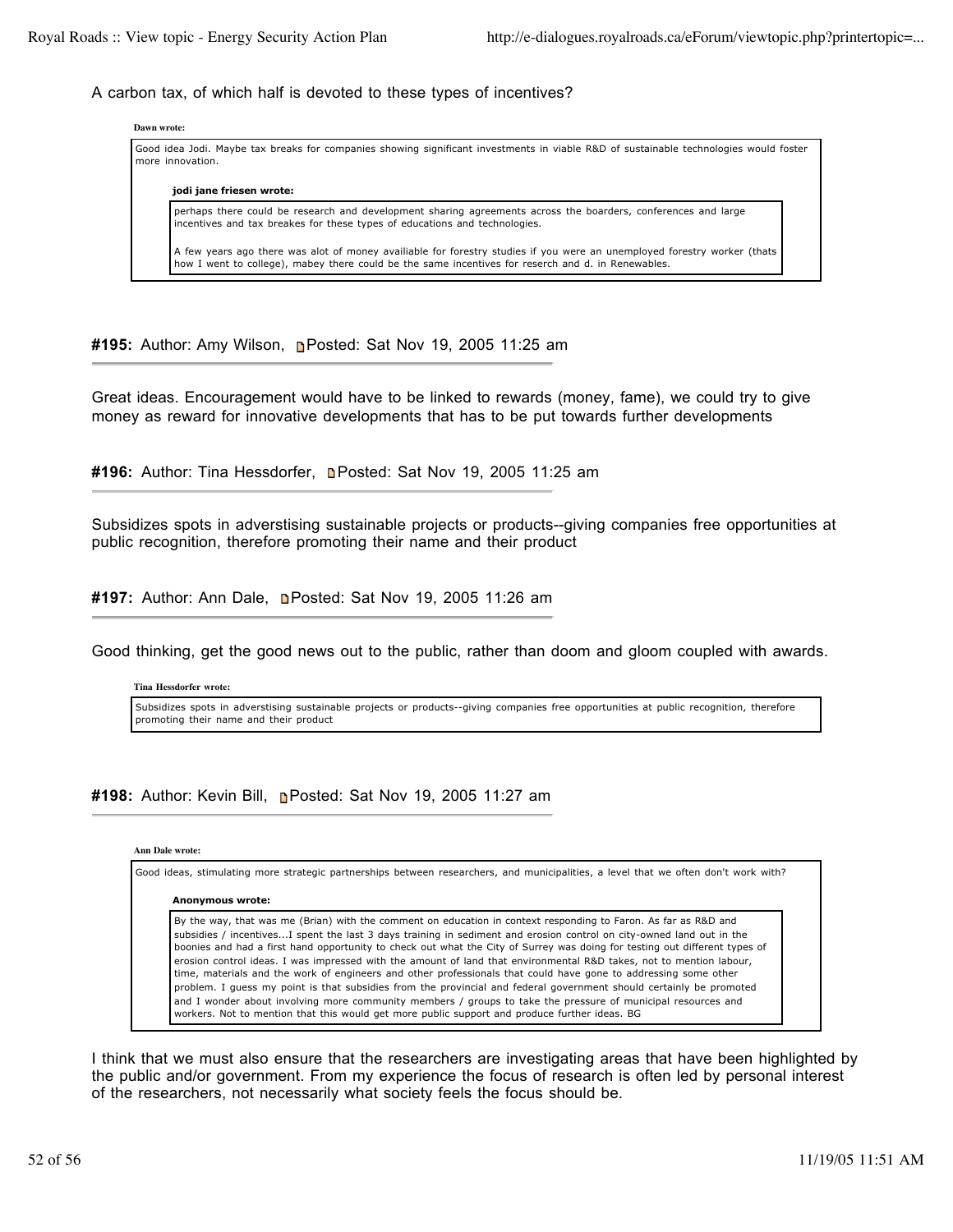Providing grants for research in specific areas could alleviate this 'bias'.

#199: Author: jodi jane friesen, **n**Posted: Sat Nov 19, 2005 11:27 am

I like this idea to get the community involved. How about similar to a National forestry day, we could have National Renewable Resources Day and have community events and food with no petroleum and music and fun! and events where people could get involved.

**Anonymous wrote:**

By the way, that was me (Brian) with the comment on education in context responding to Faron. As far as R&D and subsidies / incentives...I spent the last 3 days training in sediment and erosion control on city-owned land out in the boonies and had a first hand opportunity to check out what the City of Surrey was doing for testing out different types of erosion control ideas. I was impressed with the amount of land that environmental R&D takes, not to mention labour, time, materials and the work of engineers and other professionals that could have gone to addressing some other problem. I guess my point is that subsidies from the provincial and federal government should certainly be promoted and I wonder about involving more community members / groups to take the pressure of municipal resources and workers. Not to mention that this would get more public support and produce further ideas. BG

**#200:** Author: Daryl Lawes, **Denoted: Sat Nov 19, 2005 11:28 am** 

Perhaps run through a renewable energy board which receives applications from communities, institutions, or private companies?

#### **Ann Dale wrote:**

A carbon tax, of which half is devoted to these types of incentives? **Dawn wrote:** Good idea Jodi. Maybe tax breaks for companies showing significant investments in viable R&D of sustainable technologies would foster more innovation. **jodi jane friesen wrote:** perhaps there could be research and development sharing agreements across the boarders, conferences and large incentives and tax breakes for these types of educations and technologies. A few years ago there was alot of money availiable for forestry studies if you were an unemployed forestry worker (thats how I went to college), mabey there could be the same incentives for reserch and d. in Renewables.

## #201: Author: Dawn, **Denated: Sat Nov 19, 2005 11:28 am**

That's a great idea Ann. Not only would it encourage Research and Development, public support of the subsidies will be easier to obtain if they are funded by industry taxes rather than personal ones. It would also provide an added incentive for Research and Development and probably accelerate the transition from unsy=ustainable technologies.

#### **Ann Dale wrote:**

A carbon tax, of which half is devoted to these types of incentives?

#### **Dawn wrote:**

Good idea Jodi. Maybe tax breaks for companies showing significant investments in viable R&D of sustainable technologies would foster more innovation.

**jodi jane friesen wrote:**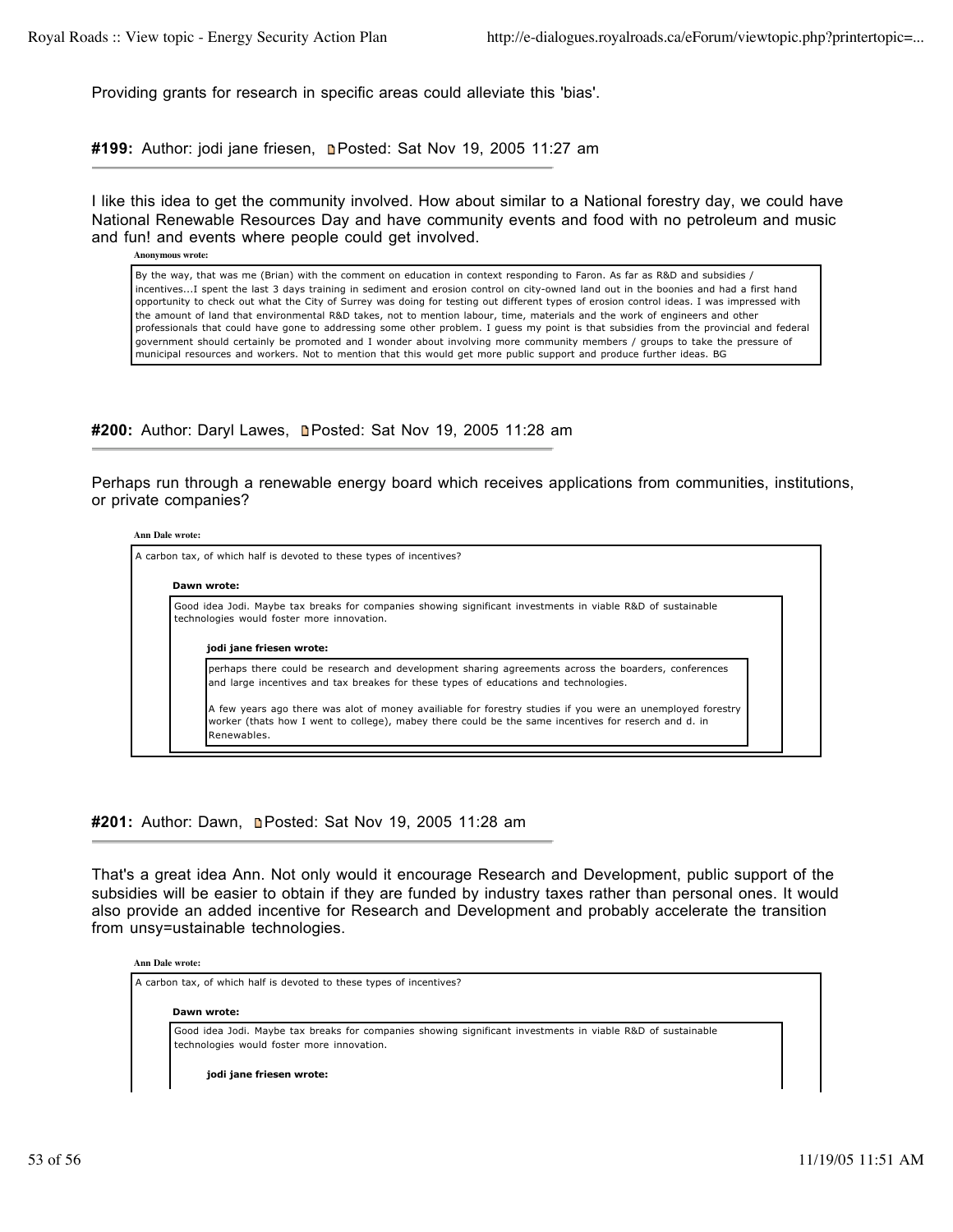perhaps there could be research and development sharing agreements across the boarders, conferences and large incentives and tax breakes for these types of educations and technologies.

A few years ago there was alot of money availiable for forestry studies if you were an unemployed forestry worker (thats how I went to college), mabey there could be the same incentives for reserch and d. in **Renewables** 

**#202:** Author: Dawn, Posted: Sat Nov 19, 2005 11:30 am

This would also be a good way to get youth involved. Maybe it could count as the community hours now required for a high school diploma. It would also be a great way for college and university students or recent grads to get some experience and working knowledge.

| jodi jane friesen wrote:                                                                                                                                                                                                                                                                                                                                                                                                                                                                                                                                                                                                                                                                                                                                                                                                                                                                                                                                |  |  |  |
|---------------------------------------------------------------------------------------------------------------------------------------------------------------------------------------------------------------------------------------------------------------------------------------------------------------------------------------------------------------------------------------------------------------------------------------------------------------------------------------------------------------------------------------------------------------------------------------------------------------------------------------------------------------------------------------------------------------------------------------------------------------------------------------------------------------------------------------------------------------------------------------------------------------------------------------------------------|--|--|--|
| I like this idea to get the community involved. How about similar to a National forestry day, we could have National Renewable<br>Resources Day and have community events and food with no petroleum and music and fun! and events where people could get involved.<br>Anonymous wrote:                                                                                                                                                                                                                                                                                                                                                                                                                                                                                                                                                                                                                                                                 |  |  |  |
| By the way, that was me (Brian) with the comment on education in context responding to Faron. As far as R&D and<br>subsidies / incentivesI spent the last 3 days training in sediment and erosion control on city-owned land out in the<br>boonies and had a first hand opportunity to check out what the City of Surrey was doing for testing out different types of<br>erosion control ideas. I was impressed with the amount of land that environmental R&D takes, not to mention labour,<br>time, materials and the work of engineers and other professionals that could have gone to addressing some other<br>problem. I quess my point is that subsidies from the provincial and federal government should certainly be promoted<br>and I wonder about involving more community members / groups to take the pressure of municipal resources and<br>workers. Not to mention that this would get more public support and produce further ideas. BG |  |  |  |

#203: Author: Ann Dale, **n**Posted: Sat Nov 19, 2005 11:32 am

One of the things I have learned from my Privy Council team is the need to distribute the incentives and tax shifting equitably between individuals and the private sector, in an integrated fashion. Also great ideas about trying to 'celebrate' conserving of natural resources through community events. Let's wrap up this fascinating discussion now and get on with our personal lives on a Saturday. Last comments, everyone, and thank you.

**#204:** Author: dsheppard1, Posted: Sat Nov 19, 2005 11:33 am

# **Meghan King wrote:**

Rewarding individuals may be very hard to administer from a federal level, but if we could promote the changes advocated by things like the one tonne challenge and link them to rewards at the municipal level it may work. For example, a community may want ot raise money for a new recreation facility, and their is a grant available to municipalities that reduce the energy use by a certain percentage. This way people in the community would be encouraging others in the community to work towards a common goal.

Good Point

Terrace has proposed a second sheet of ice to our local arena and a conference center to be built between that and our pool. The town wanted to instal geo-thermal power and was given a grant by he federal government to install the system. I am sorry I could not find any figures on how much was given.

#### **Ann Dale wrote:**

Meghan, that is what we should be trying to do in this action plan, try to shift behaviour without appearing to be big brother, my problem with the one tonne challenge is that it is not tied to incentives?

**Meghan King wrote:**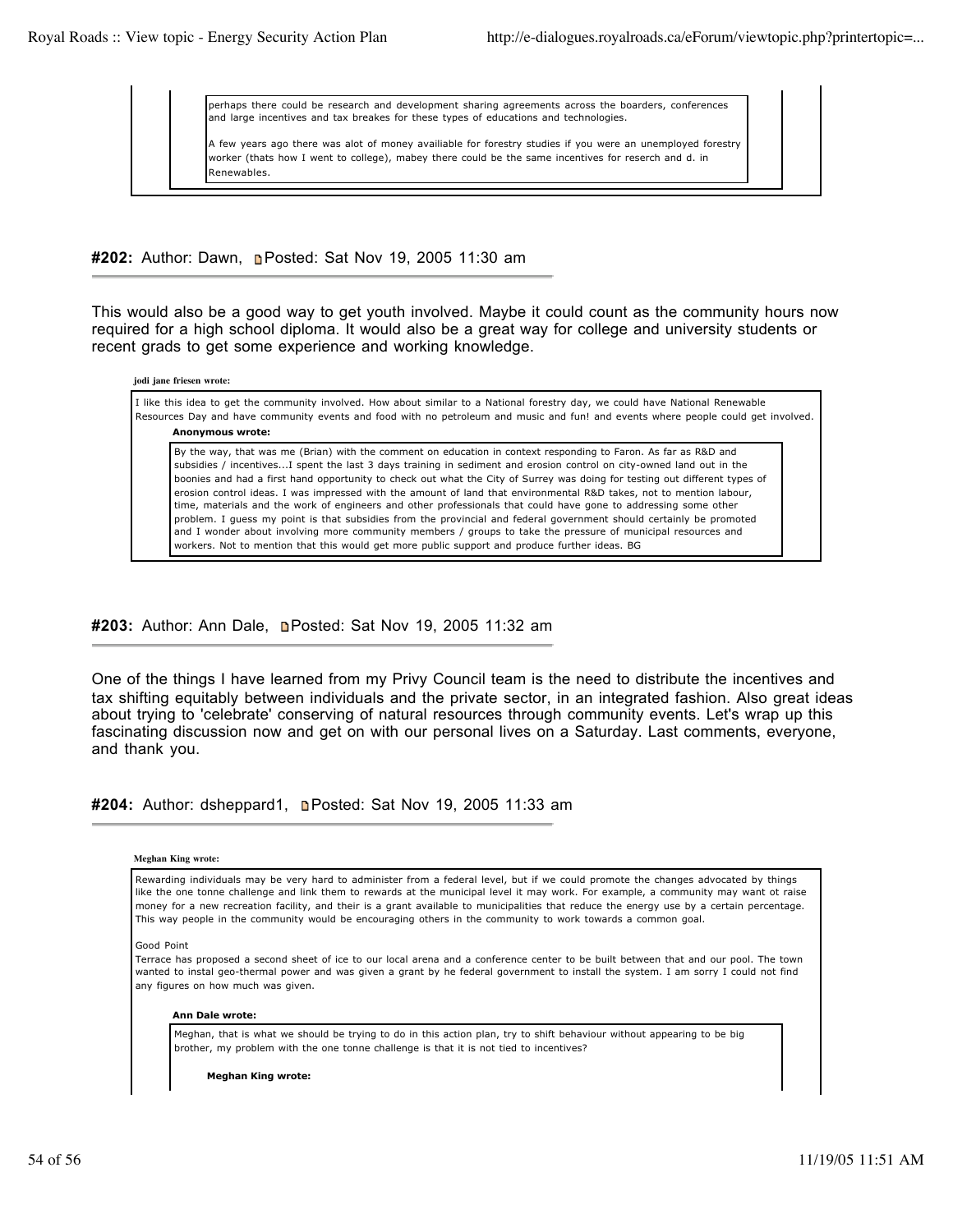was thinking maybe the energy use of municipal districts could be tracked based on per capita use (scored regionally to account for areas of more severe weather) and then government money could be awarded to districts that are making efforts to reduce thier consumption

#205: Author: Dawn, **n**Posted: Sat Nov 19, 2005 11:33 am

Another great discussion everyone. Have a good weekend!

**#206:** Author: Amy Wilson, Posted: Sat Nov 19, 2005 11:36 am

Thanks everyone, great discussion!

**#207:** Author: Ann Dale, Posted: Sat Nov 19, 2005 11:37 am

Good weekend, one and all. Look forward to talking to you again.

**#208:** Author: suegirard, Posted: Sat Nov 19, 2005 11:38 am

Thanks - have a good weekend.

**#209:** Author: dsheppard1, Posted: Sat Nov 19, 2005 11:39 am

| <b>Meghan King wrote:</b>                                                                                                                                                                                                              |
|----------------------------------------------------------------------------------------------------------------------------------------------------------------------------------------------------------------------------------------|
| I think scholarship and research grant programs would be great for students. Even at the younger levels kids could compete in a science<br>fair type thing for environemtnal issues and be awarded money for their schools.            |
| I like the idea of schlorships for people entering university. Maybe these young adults could write essays regarding sustainability and<br>the schlorship can be for environmental management origrams that certain universitys offer. |
| Tina Hessdorfer wrote:                                                                                                                                                                                                                 |
| Ann Dale wrote:                                                                                                                                                                                                                        |
| Any ideas about how to encourage more innovation?                                                                                                                                                                                      |
|                                                                                                                                                                                                                                        |
| I know everyone is driven by money but what about Awards of Prestige or Excellence in your area of discipline or<br>industry.                                                                                                          |

**#210:** Author: kimwright, Posted: Sat Nov 19, 2005 11:40 am

Have a nice weekend. See you all next time. Kim.